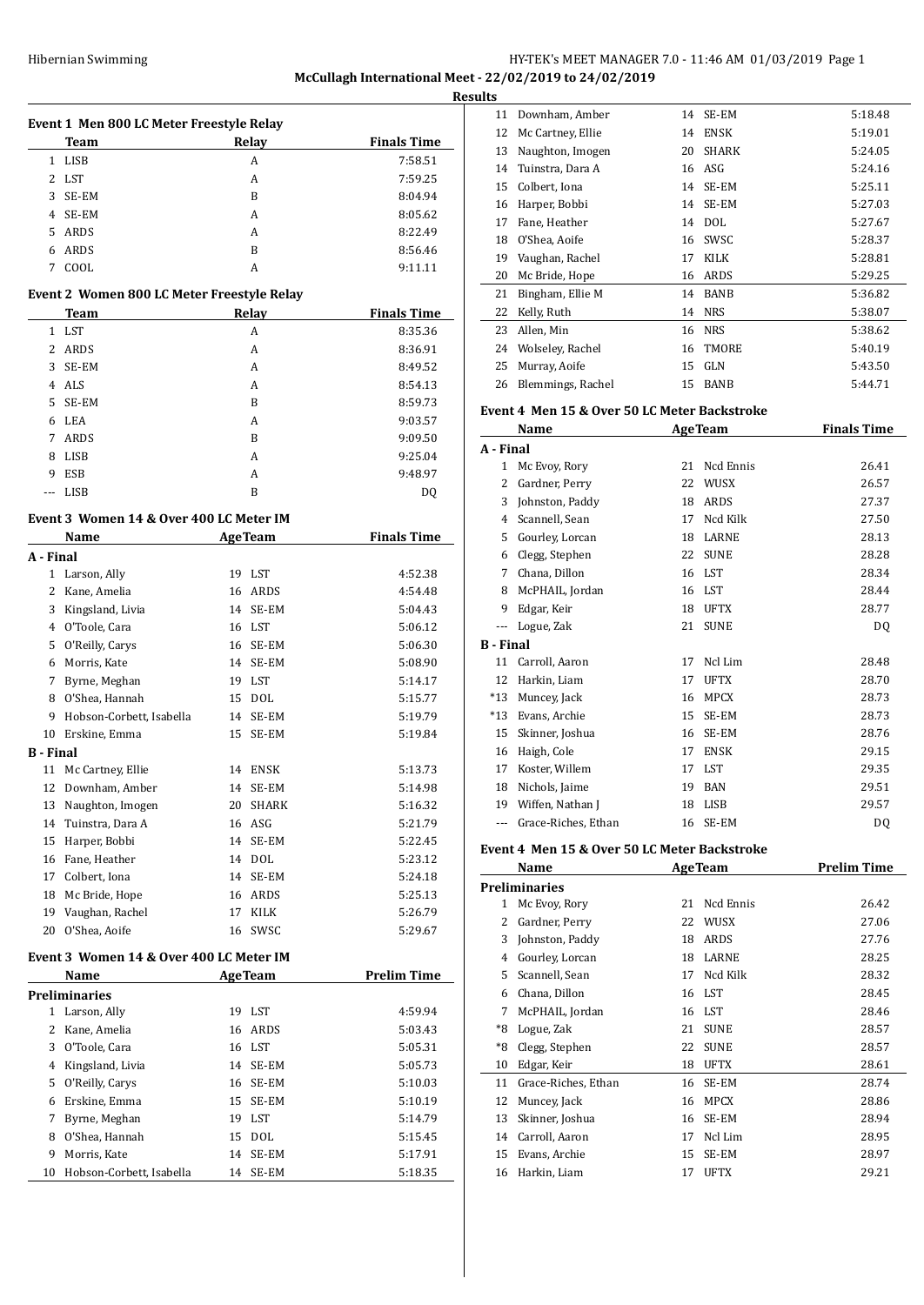# HY-TEK's MEET MANAGER 7.0 - 11:46 AM 01/03/2019 Page 2 **McCullagh International Meet - 22/02/2019 to 24/02/2019 Results**

| Preliminaries  (Event 4 Men 15 & Over 50 LC Meter Backstroke) |                                                |                |                |                    |
|---------------------------------------------------------------|------------------------------------------------|----------------|----------------|--------------------|
|                                                               | Name                                           |                | <b>AgeTeam</b> | <b>Prelim Time</b> |
| 17                                                            | Nichols, Jaime                                 | 19             | <b>BAN</b>     | 29.30              |
| $*18$                                                         | Wiffen, Nathan J                               | 18             | LISB           | 29.38              |
| $*18$                                                         | Haigh, Cole                                    | 17             | <b>ENSK</b>    | 29.38              |
| 20                                                            | Koster, Willem                                 | 17             | LST            | 29.40              |
| 21                                                            | Yau, David                                     | 18             | <b>ESB</b>     | 29.50              |
| 22                                                            | Balgos, Jericho A                              | 15             | <b>CYBT</b>    | 29.59              |
| 23                                                            | David, Ben R                                   | 18             | <b>BARRA</b>   | 29.75              |
| 24                                                            | Mallon, Odhran P                               | 19             | <b>LISB</b>    | 29.79              |
| 25                                                            | Brady, Ethan                                   | 17             | TEMP           | 30.05              |
| 26                                                            | Mulholland, Daniel J                           | 16             | LISB           | 30.27              |
| 27                                                            | Carroll, David                                 | 16             | <b>DOL</b>     | 30.32              |
| 28                                                            | Fon, Bradley                                   | 15             | ARDS           | 30.46              |
| 29                                                            | Fiala, Martin                                  |                | 15 CASC        | 30.51              |
| 30                                                            | Nijs, Tiarnan                                  |                | 16 LIMK        | 30.66              |
| 31                                                            | Ryan, Mark                                     | 18             | LIMK           | 30.68              |
| 32                                                            | Comerford, Ethan                               | 18             | TALL           | 30.88              |
| 33                                                            | Tan, Ronan                                     | 16             | <b>ESB</b>     | 31.32              |
| 34                                                            | O'Connor, Zac                                  | 15             | LIMK           | 31.44              |
| 35                                                            | Jeffery, John J                                | 17             | <b>TMORE</b>   | 31.45              |
| 36                                                            | Irwin, Neddie                                  | 16             | <b>DOL</b>     | 31.53              |
| 37                                                            | Keogh, Michael E                               | 15             | <b>CURRA</b>   | 31.58              |
| 38                                                            | Clements, Jamie                                |                | 16 LARNE       | 31.60              |
| 39                                                            | Pfeiffer, Robin                                | 16             | <b>BL FN</b>   | 31.78              |
| 40                                                            | Mc Kendry, Gerard                              | 15             | <b>TITAN</b>   | 31.79              |
| 41                                                            | Hayes/ Breheny, Iarlaith                       | 18             | KGD            | 31.83              |
| 42                                                            | Kenny, Sean                                    | 16             | TEMP           | 31.87              |
| 43                                                            | Mc Geown, Declan L                             | 17             | BANB           | 32.04              |
| 44                                                            | Smyth, Johnny                                  | 18             | LISB           | 32.10              |
| 45                                                            | O'Connor, Killian                              | 16             | BARRA          | 32.41              |
| 46                                                            | Ilsley, Jake J                                 | 15             | CASC           | 32.67              |
| 47                                                            | Longmore, Finn                                 | 16             | ECAV           | 32.68              |
| *48                                                           | Malik, Hesham                                  | 17             | LIMK           | 32.76              |
| *48                                                           | Morgan, Danny                                  | 15             | COOL           | 32.76              |
|                                                               | Event 5 Women 14 & Over 50 LC Meter Backstroke |                |                |                    |
|                                                               | Name                                           | <b>AgeTeam</b> |                | <b>Finals Time</b> |
| T.L.                                                          | $\overline{a}$                                 |                |                |                    |

|                  | Name                   |    | Age Team     | Finals Time |
|------------------|------------------------|----|--------------|-------------|
| A - Final        |                        |    |              |             |
| 1                | Hill, Danielle         | 20 | LARNE        | 29.45       |
| 2                | Lewitt, Caroline       | 16 | <b>LST</b>   | 29.90       |
| 3                | Godden, Maria          | 17 | <b>KILK</b>  | 29.97       |
| 4                | Reid, Rebecca          | 18 | <b>ARDS</b>  | 30.01       |
| 5                | Walshe, Ellen          | 18 | <b>TEMP</b>  | 30.32       |
| 6                | Martin, Alie           | 18 | <b>TEMP</b>  | 30.49       |
| 7                | Iley, Jasmine          | 18 | <b>LST</b>   | 31.20       |
| 8                | Firth~, Bethy          | 23 | <b>ARDS</b>  | 31.45       |
| 9                | Cambrook, Caitlin      | 16 | <b>SUNE</b>  | 31.66       |
| 10               | Killen, Laura          | 16 | <b>CLNM</b>  | 31.67       |
| <b>B</b> - Final |                        |    |              |             |
| 11               | Cullen, Charlotte X    | 15 | <b>TMORE</b> | 31.28       |
| 12               | Ahearne, Niamh         | 16 | <b>KILK</b>  | 31.30       |
| 13               | Roberts, Jane          | 23 | <b>KILK</b>  | 31.64       |
| 14               | Kazimierczak, Adrianna | 15 | <b>SHARK</b> | 31.70       |
| 15               | Martin, Leah           | 16 | <b>TEMP</b>  | 31.79       |
| 16               | Armstrong, Scarlett    | 16 | <b>ARDS</b>  | 31.90       |
| 17               | Rooney, Cora           | 14 | MARL         | 31.94       |
| 18               | Dunne, Katie           | 17 | ST FC        | 32.11       |
| 19               | Williams, Sophie       | 19 | <b>TMORE</b> | 32.90       |
| ---              | O'Donnell, Megan       | 19 | <b>UCD</b>   | DQ          |
|                  |                        |    |              |             |

|       | Event 5 Women 14 & Over 50 LC Meter Backstroke |    |                |                    |
|-------|------------------------------------------------|----|----------------|--------------------|
|       | Name<br><b>Preliminaries</b>                   |    | <b>AgeTeam</b> | <b>Prelim Time</b> |
|       | 1 Hill, Danielle                               |    | 20 LARNE       | 30.10              |
|       | 2 Lewitt, Caroline                             | 16 | LST            | 30.17              |
|       | 3 Godden, Maria                                | 17 | <b>KILK</b>    | 30.20              |
|       | 4 Reid, Rebecca                                | 18 | ARDS           | 30.26              |
|       | 5 Martin, Alie                                 | 18 | <b>TEMP</b>    | 30.59              |
|       | 6 Walshe, Ellen                                | 18 | <b>TEMP</b>    | 30.66              |
|       | 7 Iley, Jasmine                                | 18 | LST            | 31.11              |
|       | 8 Cambrook, Caitlin                            | 16 | <b>SUNE</b>    | 31.16              |
|       | 9 Firth $\sim$ , Bethy                         | 23 | ARDS           | 31.45              |
|       | 10 Killen, Laura                               |    | 16 CLNM        | 31.82              |
|       | 11 Martin, Leah                                | 16 | TEMP           | 31.95              |
|       | 12 Ahearne, Niamh                              | 16 | KILK           | 32.00              |
|       | 13 Cullen, Charlotte X                         | 15 | TMORE          | 32.04              |
|       | 14 Dunne, Katie                                | 17 | ST FC          | 32.12              |
|       | 15 Armstrong, Scarlett                         |    | 16 ARDS        | 32.14              |
|       |                                                | 23 | KILK           | 32.28              |
|       | 16 Roberts, Jane                               | 14 | MARL           |                    |
|       | 17 Rooney, Cora                                |    |                | 32.32<br>32.41     |
|       | 18 Williams, Sophie                            | 19 | TMORE          |                    |
|       | *19 O'Donnell, Megan                           | 19 | <b>UCD</b>     | 32.42              |
|       | *19 Kazimierczak, Adrianna                     | 15 | SHARK          | 32.42              |
|       | 21 Colbert, Iona                               | 14 | SE-EM          | 32.55              |
| 22    | Trait, Naomi                                   | 16 | KILK           | 32.56              |
| 23    | Ryan, Christine                                | 17 | <b>NEN</b>     | 32.70              |
|       | 24 O'Mahony, Mairead                           | 16 | LARNE          | 32.71              |
|       | 25 Dickinson, Laura                            | 14 | SE-EM          | 32.72              |
|       | 26 Osing, Cara                                 | 16 | <b>TEMP</b>    | 32.75              |
| 27    | Bracken, Lucy A                                | 15 | ASG            | 32.80              |
|       | 28 Pountney, Naeve                             | 15 | BAN            | 32.91              |
| 29    | Marshall, Jodie N                              | 17 | LISB           | 32.96              |
| 30    | Knight, Alice                                  | 15 | <b>UFTX</b>    | 32.98              |
|       | *31 Donaghy, Onagh                             | 17 | BMENA          | 33.00              |
|       | *31 Ni Riain, Roisin                           | 14 | <b>LIMK</b>    | 33.00              |
| 33    | Kelly, Aimee                                   | 16 | <b>SHARK</b>   | 33.06              |
|       | 34 Mc Bride, Naóse                             | 17 | TALL           | 33.12              |
|       | 35 Harty, Lucy                                 | 16 | DOL            | 33.13              |
|       | 36 Mulhall, Pippa                              |    | 17 TROJ        | 33.14              |
| 37    | Fitzpatrick, Amy                               | 18 | CLNM           | 33.22              |
|       | 38 Hunter, Kelly                               | 18 | <b>CKSTN</b>   | 33.24              |
|       | 39 Rogers, Nemone                              | 14 | TROJ           | 33.47              |
| 40    | Clancy, Rose                                   | 16 | LIMK           | 33.69              |
| 41    | Quinn, Sasha A                                 | 15 | LISB           | 33.73              |
|       | *42 Joyce, Grace                               | 17 | SHARK          | 33.74              |
| *42   | Miao, Fiona                                    | 15 | FER            | 33.74              |
|       | 44 Whitten, Lara                               | 16 | TMORE          | 33.75              |
| 45    | Smyth, Elise                                   | 17 | <b>CYBT</b>    | 33.79              |
| 46    | Maloney, Kate                                  | 16 | ESB            | 33.88              |
| 47    | Kearney, Caoilin                               | 16 | BL FN          | 33.90              |
| 48    | Mc Calman, Immie                               | 19 | WUSX           | 33.98              |
|       | 49 Boyle, Labhaoise                            | 17 | SHARK          | 34.07              |
|       | 50 Hill, Lucy                                  | 14 | ARDS           | 34.14              |
| 51    | Curran, Kelis                                  | 14 | COM            | 34.20              |
| 52    | Childs, Rachel                                 | 15 | ARDS           | 34.28              |
|       | 53 Waters, Emma                                | 14 | ASG            | 34.37              |
|       | 54 Moore, Julia                                | 16 | CURRA          | 34.48              |
| *55   | Ruddy, Lillie-May                              | 15 | PDOWN          | 34.53              |
| $*55$ | Walshe, Hannah                                 | 17 | TEMP           | 34.53              |
| 57    | Mc Knight, Lucy                                | 15 | LARNE          | 34.56              |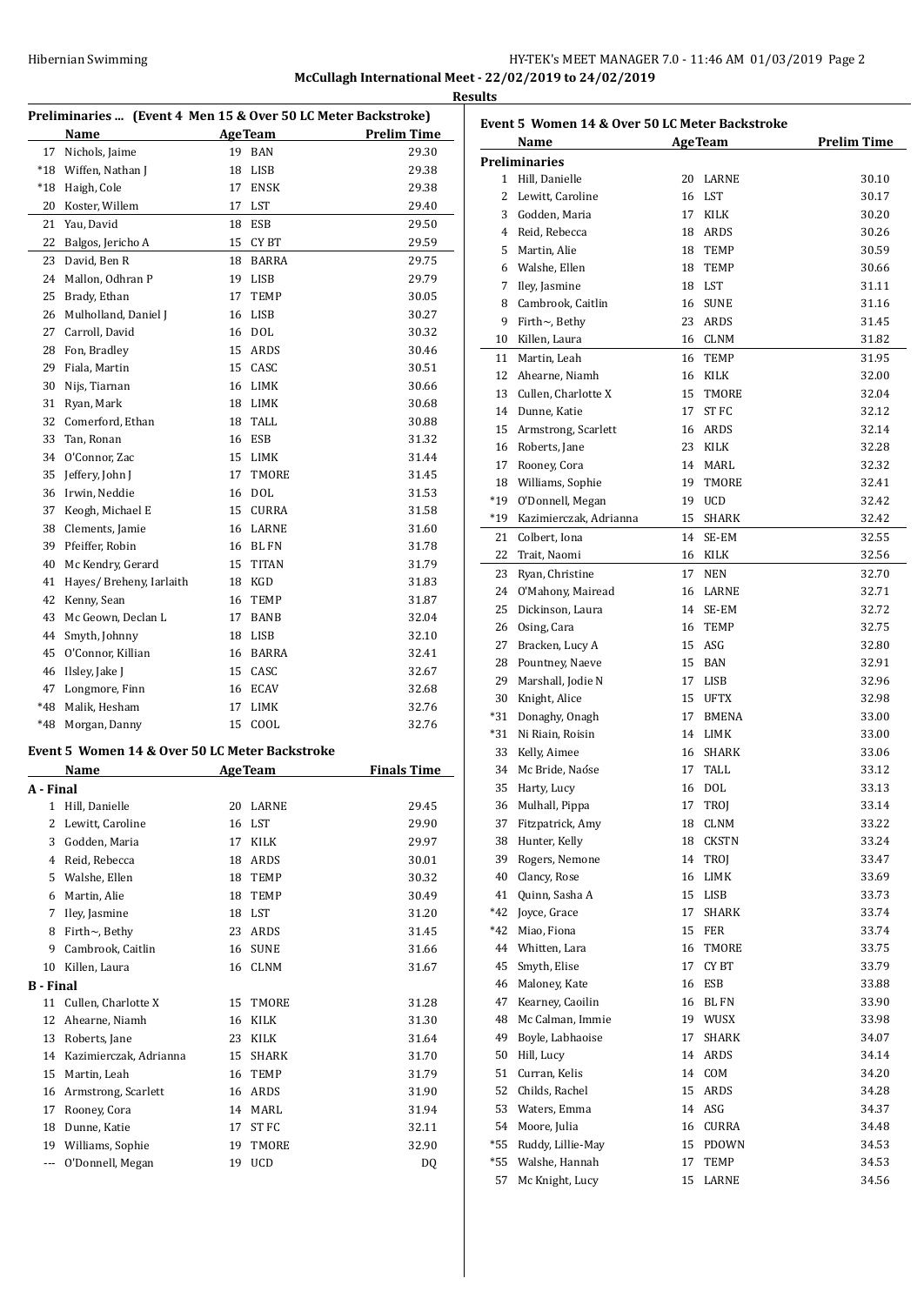# HY-TEK's MEET MANAGER 7.0 - 11:46 AM 01/03/2019 Page 3 **McCullagh International Meet - 22/02/2019 to 24/02/2019**

|              |                                              |                |                | I                                                               |
|--------------|----------------------------------------------|----------------|----------------|-----------------------------------------------------------------|
|              |                                              |                |                | Preliminaries  (Event 5 Women 14 & Over 50 LC Meter Backstroke) |
|              | Name                                         |                | <b>AgeTeam</b> | <b>Prelim Time</b>                                              |
| 58           | King, Sophie                                 | 16             | TMORE          | 34.62                                                           |
| 59           | Niskanen Moran, Eva G                        | 15             | TALL           | 34.68                                                           |
| 60           | Walsh, Kallie E                              |                | 14 CURRA       | 34.69                                                           |
| 61           | Collins, Eileen                              |                | 16 C WV        | 34.70                                                           |
| 62           | Gardiner, Ciara                              |                | 14 DOL         | 35.10                                                           |
| 63           | Walsh, Tara                                  | 17             | <b>SLIGO</b>   | 35.12                                                           |
| 64           | Courtney, Arianne                            | 17             | TEMP           | 35.21                                                           |
| 65           | Donnelly, Evelyn                             |                | 16 ADSC        | 35.26                                                           |
| 66           | Murray, Rachel                               |                | 16 LIMK        | 35.37                                                           |
|              |                                              |                |                |                                                                 |
|              | Event 6 Men 15 & Over 100 LC Meter Freestyle |                |                |                                                                 |
|              | Name                                         |                | AgeTeam        | <b>Finals Time</b>                                              |
| A - Final    |                                              |                |                |                                                                 |
| 1            | Ryan, Shane                                  | 25             | Ncd Nac        | 49.96                                                           |
| 2            | Powell, Robert                               | 19             | Ncd Ath        | 50.86                                                           |
| 3            | Sloan, Jordan                                | 26             | Ncd Ban        | 50.87                                                           |
| 4            | Milne, Stephen                               | 25             | MPCX           | 51.24                                                           |
| 5            | Coulter, Curtis                              | 25             | <b>BAN</b>     | 51.33                                                           |
| 6            | Thompson, David                              | 26             | BAN            | 51.90                                                           |
| 7            | Prendergast, David                           | 25             | Ncd Kilk       | 52.17                                                           |
| 8            | Grace, Jack                                  | 21             | Ncl Lim        | 52.25                                                           |
| 9            | Boyek, Kyle                                  |                | 27 WUSX        | 52.35                                                           |
| 10           | Hewitt, Michael                              | 19             | ARDS           | 52.90                                                           |
| B - Final    |                                              |                |                |                                                                 |
| 11           | Martin, Ben                                  | 19             | WUSX           | 53.23                                                           |
| 12           | Mooney, Joseph                               | 22             | Ncl Lim        | 53.25                                                           |
| 13           | Corby, Alan                                  | 22             | Ncl Lim        | 53.34                                                           |
| 14           | Lovelock, Taylor                             |                | 19 LST         | 53.40                                                           |
| 15           | Smith, Ewan                                  | 19             | WUSX           | 53.83                                                           |
| 16           | Allison, James C                             | 18             | LISB           | 54.24                                                           |
| 17           | Olin, Jackson                                | 17             | LST            | 54.58                                                           |
| 18           | Edgar, Keir                                  | 18             | UFTX           | 54.73                                                           |
| 19           | Gencas, Daniel                               | 16             | LST            | 54.78                                                           |
| 20           | Price, Archie                                | 16             | LST            | 54.90                                                           |
|              |                                              |                |                |                                                                 |
|              | Event 6 Men 15 & Over 100 LC Meter Freestyle |                |                |                                                                 |
|              | Name                                         | <b>AgeTeam</b> |                | <b>Prelim Time</b>                                              |
|              | <b>Preliminaries</b>                         |                |                |                                                                 |
| $\mathbf{1}$ | Ryan, Shane                                  | 25             | Ncd Nac        | 50.06                                                           |
| 2            | Powell, Robert                               | 19             | Ncd Ath        | 51.30                                                           |
| 3            | Sloan, Jordan                                | 26             | Ncd Ban        | 51.34                                                           |
| 4            | Coulter, Curtis                              | 25             | <b>BAN</b>     | 51.43                                                           |
| 5            | Milne, Stephen                               | 25             | MPCX           | 51.63                                                           |
| 6            | Thompson, David                              | 26             | BAN            | 51.74                                                           |
| 7            | Prendergast, David                           | 25             | Ncd Kilk       | 52.01                                                           |
| 8            | Boyek, Kyle                                  | 27             | WUSX           | 52.13                                                           |
| 9            | Grace, Jack                                  | 21             | Ncl Lim        | 52.16                                                           |
| 10           | Hewitt, Michael                              | 19             | ARDS           | 52.31                                                           |
| 11           | Mooney, Joseph                               | 22             | Ncl Lim        | 52.56                                                           |
| 12           | Corby, Alan                                  | 22             | Ncl Lim        | 53.07                                                           |
| 13           | Martin, Ben                                  | 19             | WUSX           | 53.21                                                           |
| 14           | Smith, Ewan                                  | 19             | WUSX           | 53.62                                                           |
| 15           | Corby, Eoin                                  | 17             | Ncl Lim        | 53.72                                                           |
| 16           | Lovelock, Taylor                             | 19             | LST            | 53.74                                                           |
| 17           | Allison, James C                             | 18             | LISB           | 54.52                                                           |
| 18           | Edgar, Keir                                  | 18             | <b>UFTX</b>    | 54.64                                                           |
| 19           | Olin, Jackson                                | 17             | LST            | 55.01                                                           |
| 20           | Price, Archie                                | 16             | LST            | 55.02                                                           |
| 21           | Gencas, Daniel                               | 16             | LST            | 55.14                                                           |

| 22 | Cooke, Uiseann                                 | 18 | Ncl Lim        | 55.50              |
|----|------------------------------------------------|----|----------------|--------------------|
| 23 | Kilbride, Denis                                |    | 18 NRS         | 55.71              |
| 24 | Cook, Aidan                                    |    | 15 KILK        | 56.10              |
| 25 | Millar, Elliot                                 |    | 16 UFTX        | 56.26              |
|    | 26 Griffiths, Dylan G                          |    | 17 LISB        | 56.32              |
|    | 27 Uoka, Saulius                               |    | 15 TEMP        | 56.34              |
|    | 28 Lombardo, Pietro                            |    | 16 LST         | 56.39              |
|    | 29 Sutton, Diarmuid                            |    | 17 Ncl Lim     | 56.43              |
|    | 30 McPHAIL, Jordan                             |    | 16 LST         | 56.47              |
| 31 | Malik, Hesham                                  |    | 17 LIMK        | 56.54              |
|    | 32 Grace-Riches, Ethan                         |    | 16 SE-EM       | 56.59              |
| 33 | David, Ben R                                   |    | 18 BARRA       | 56.61              |
|    | 34 Murtagh, Ethan                              |    | 17 Ncd Troj    | 56.62              |
| 35 | Koster, Willem                                 |    | 17 LST         | 56.80              |
|    | 36 Morgan, Danny                               |    | 15 COOL        | 56.81              |
|    | 37 Stafford, Finlay                            |    | 17 ARDS        | 56.82              |
|    | 38 Scannell, Sean                              |    | 17 Ncd Kilk    | 56.84              |
|    | *39 Collins, Daniel                            |    | 18 C WV        | 56.91              |
|    | *39 Rowson, Alex                               |    | 17 LST         | 56.91              |
|    | 41 Kirkham, Jake                               |    | 15 UFTX        | 57.23              |
|    | 42 Evans, Archie                               |    | 15 SE-EM       | 57.32              |
|    | 43 Brady, Ethan                                |    | 17 TEMP        | 57.45              |
|    | 44 Freeman, Harvey                             |    | 15 SE-EM       | 57.69              |
| 45 | Mc Sharry, Mouric                              |    | 17 MARL        | 57.80              |
|    | 46 Lovenitski, Daniil                          |    | 16 TEMP        | 57.95              |
|    | 47 Yamin-Ali, Ewan                             |    | 17 ARDS        | 58.05              |
|    | *48 Pfeiffer. Robin                            |    | 16 BL FN       | 58.29              |
|    | *48 Carroll, David                             |    | 16 DOL         | 58.29              |
| 50 | Haigh, Cole                                    |    | 17 ENSK        | 58.60              |
| 51 | Tan, Ronan                                     |    | 16 ESB         | 58.71              |
| 52 | O'Keeffe, Finn                                 |    | 18 TEMP        | 58.84              |
| 53 | Johnson, Conor                                 |    | 15 KILK        | 59.05              |
|    | 54 O'Hara, Odhran                              |    | 16 MARL        | 59.45              |
|    | Event 7 Women 14 & Over 100 LC Meter Freestyle |    |                |                    |
|    | Name                                           |    | <b>AgeTeam</b> | <b>Finals Time</b> |

|                  | маше                 |    | де геаш      | гицаны типе |
|------------------|----------------------|----|--------------|-------------|
| A - Final        |                      |    |              |             |
| 1                | Lewitt, Caroline     | 16 | LST          | 57.86       |
| 2                | Podurgiel, Anna      | 17 | LST          | 58.01       |
| 3                | Trait, Naomi         | 16 | <b>KILK</b>  | 58.66       |
| 4                | Godden, Maria        | 17 | <b>KILK</b>  | 58.68       |
| 5                | Davies, Amy          | 17 | <b>LST</b>   | 58.80       |
| 6                | Reid, Rebecca        | 18 | ARDS         | 59.12       |
| 7                | Catterson, Victoria  | 18 | ARDS         | 59.24       |
| 8                | Lowe, Rebecca        | 17 | <b>ATH</b>   | 59.52       |
| 9                | Farrell, Danielle    | 16 | <b>SLIGO</b> | 1:00.01     |
| 10               | Osing, Cara          | 16 | <b>TEMP</b>  | 1:00.23     |
| <b>B</b> - Final |                      |    |              |             |
| 11               | Firth $\sim$ , Bethy | 23 | ARDS         | 59.23       |
| 12               | Daly, Edel           | 16 | Ncl Lim      | 1:00.23     |
| 13               | Donegan, Éle         | 16 | LEA          | 1:00.35     |
| 14               | Finlay, Caitriona    | 21 | ALS          | 1:00.50     |
| 15               | Stennett, Chloe      | 17 | SE-EM        | 1:00.53     |
| 16               | Rowlands, Aisling    | 14 | TROJ         | 1:00.84     |
| 17               | Downham, Amber       | 14 | SE-EM        | 1:01.23     |
| 18               | Mc Crea, Alex        | 18 | CY BT        | 1:01.24     |
| 19               | Cambrook, Caitlin    | 16 | <b>SUNE</b>  | 1:01.25     |
| 20               | Montgomery, Emma C   | 17 | <b>CYBT</b>  | 1:01.94     |
|                  |                      |    |              |             |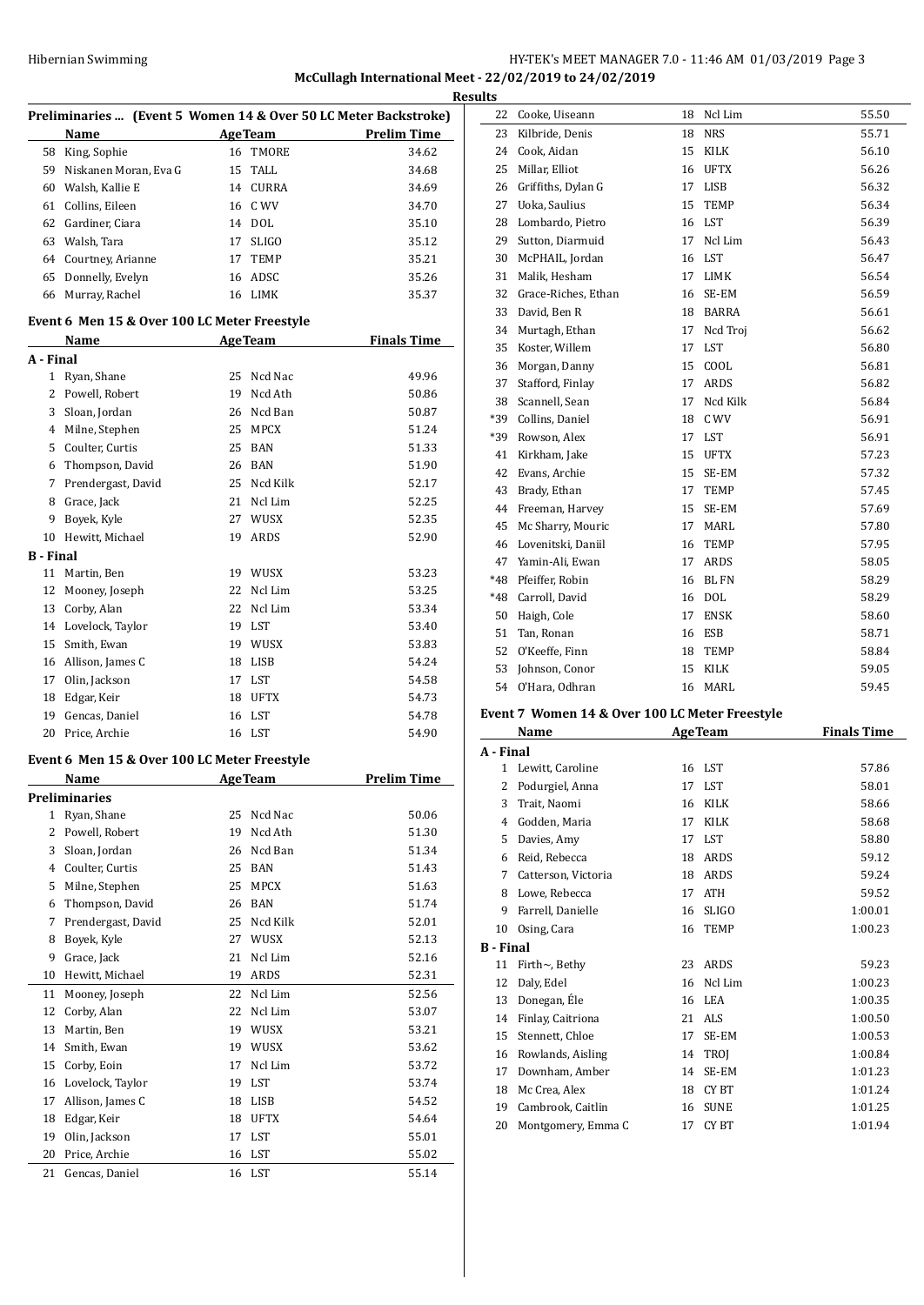#### Hibernian Swimming **HY-TEK's MEET MANAGER 7.0 - 11:46 AM 01/03/2019** Page 4 **McCullagh International Meet - 22/02/2019 to 24/02/2019 Results**

**Event 7 Women 14 & Over 100 LC Meter Freestyle Name Age Team Prelim Time Preliminaries** Podurgiel, Anna 17 LST 58.33 2 Lewitt. Caroline 16 LST 58.94 Godden, Maria 17 KILK 59.02 Reid, Rebecca 18 ARDS 59.35 Trait, Naomi 16 KILK 59.42 Catterson, Victoria 18 ARDS 59.56 7 Davies, Amy 17 LST 59.88 8 Lowe, Rebecca **17 ATH** 59.94 Farrell, Danielle 16 SLIGO 1:00.01 Osing, Cara 16 TEMP 1:00.06 Firth~, Bethy 23 ARDS 1:00.09 Stennett, Chloe 17 SE-EM 1:00.37 13 Mc Crea, Alex 18 CY BT 1:00.42 Cambrook, Caitlin 16 SUNE 1:00.67 15 Daly, Edel 16 Ncl Lim 1:00.68 Finlay, Caitriona 21 ALS 1:00.77 17 Donegan, Éle 16 LEA 1:00.82 Downham, Amber 14 SE-EM 1:00.86 19 Rowlands, Aisling 14 TROJ 1:01.06 20 Montgomery, Emma C 17 CY BT 1:01.15 21 Barnes, Megan 16 LST 1:01.28 22 Armstrong, Scarlett 16 ARDS 1:01.39 23 Tinsley, Florence 17 ARDS 1:01.44 24 Dickinson, Laura 14 SE-EM 1:01.49 Bailey, Sadhbh 15 NRS 1:01.51 Gracey, Ellenor 20 WUSX 1:01.91 O'Shea, Hannah 15 DOL 1:02.02 28 Mc Alorum, Mollie 14 LEA 1:02.12 29 Rogers, Nemone 14 TROJ 1:02.32 Squires, Madeleine 15 SE-EM 1:02.37 31 Andrews, Jennifer 17 LONG 1:02.42 \*32 Dunne, Katie 17 ST FC 1:02.44 \*32 Mc Daid, Carrie 17 SLIGO 1:02.44 34 Killen, Laura 16 CLNM 1:02.71 Mc Bride, Hope 16 ARDS 1:03.05 36 Marshall, Jodie N 17 LISB 1:03.11 Cullen, Faye 16 WAT 1:03.35 Cunningham, Karla 16 MULL 1:03.40 39 Rooney, Cora 14 MARL 1:03.55 Mulhall, Pippa 17 TROJ 1:03.63 Vaughan, Rachel 17 KILK 1:03.70 Hayman, Sophie 16 ALS 1:03.71 43 Mc Mullen, Jodie H 14 BANB 1:03.75 Mc Keown, Sasha 16 LISB 1:03.78 Tierney, Niamh 16 UFTX 1:03.79 46 Allen, Min 16 NRS 1:03.94 47 Ryan, Christine 17 NEN 1:04.11 Waters, Emma 14 ASG 1:04.16 Quinn, Orla G 15 CASC 1:04.25 Calder, Kirstyn 17 UFTX 1:04.74 **Event 8 Men 15 & Over 200 LC Meter Butterfly Name Age Team Finals Time**  $\overline{a}$ **A - Final**

| Name    |                   | Age Team    | <b>Finals Time</b> |  |
|---------|-------------------|-------------|--------------------|--|
| - Final |                   |             |                    |  |
|         | 1 Hyland, Brendan | 25 NCDTL    | 2:00.05            |  |
|         | 2 Melly, Cillian  | 22 Ncl Cbar | 2:01.46            |  |
|         | 3 Johnston, Paddy | 18 ARDS     | 2:05.79            |  |
|         |                   |             |                    |  |

| .         |                   |    |             |         |
|-----------|-------------------|----|-------------|---------|
| 4         | Hansen, Ethan     | 17 | <b>TROI</b> | 2:05.81 |
| 5         | Rednic, Eduard    | 23 | WUSX        | 2:05.95 |
| 6         | Mc Carthy, Cadan  | 19 | Ncl Mal     | 2:08.29 |
| 7         | Wiffen, Daniel M  | 18 | <b>LISB</b> | 2:09.98 |
| 8         | O'Connor, Jeremy  | 17 | Ncl Lim     | 2:10.70 |
| 9         | Napolitano, Giano | 19 | WUSX        | 2:12.49 |
| 10        | Harris, Joshua    | 18 | SE-EM       | 2:13.51 |
| B - Final |                   |    |             |         |
| 11        | Logue, Zak        | 21 | <b>SUNE</b> | 2:10.22 |
| 12        | Hunt, Edward      | 16 | LST         | 2:10.63 |
| 13        | Chana, Dillon     | 16 | LST         | 2:11.72 |
| 14        | O'Rourke, Jackson | 17 | SE-EM       | 2:13.10 |
| 15        | Wiffen, Nathan J  | 18 | LISB        | 2:14.67 |
| 16        | Carroll, Aaron    | 17 | Ncl Lim     | 2:16.46 |
| 17        | Kirkham, Jake     | 15 | <b>UFTX</b> | 2:17.03 |
| 18        | Murtagh, Ethan    | 17 | Ncd Troj    | 2:20.69 |
| 19        | Penny, Jevon      | 16 | SE-EM       | 2:21.82 |
| 20        | O'Connor, Zac     | 15 | <b>LIMK</b> | 2:26.27 |

#### **Event 8 Men 15 & Over 200 LC Meter Butterfly**

|                | Name                 | <b>AgeTeam</b> |              | <b>Prelim Time</b> |
|----------------|----------------------|----------------|--------------|--------------------|
|                | <b>Preliminaries</b> |                |              |                    |
| $\mathbf{1}$   | Melly, Cillian       | 22             | Ncl Char     | 2:03.48            |
| 2              | Hyland, Brendan      | 25             | <b>NCDTL</b> | 2:04.92            |
| 3              | Hansen, Ethan        | 17             | <b>TROI</b>  | 2:06.92            |
| $\overline{4}$ | Mc Carthy, Cadan     | 19             | Ncl Mal      | 2:08.41            |
| 5              | Rednic, Eduard       | 23             | WUSX         | 2:08.79            |
| 6              | Johnston, Paddy      | 18             | ARDS         | 2:09.10            |
| 7              | O'Connor, Jeremy     | 17             | Ncl Lim      | 2:10.46            |
| 8              | Wiffen, Daniel M     | 18             | <b>LISB</b>  | 2:10.88            |
| 9              | Napolitano, Giano    | 19             | WUSX         | 2:12.27            |
| 10             | Harris, Joshua       | 18             | SE-EM        | 2:12.68            |
| 11             | O'Rourke, Jackson    | 17             | SE-EM        | 2:12.75            |
| 12             | Wiffen, Nathan J     | 18             | <b>LISB</b>  | 2:12.86            |
| 13             | Logue, Zak           | 21             | <b>SUNE</b>  | 2:14.20            |
| 14             | Hunt, Edward         | 16             | <b>LST</b>   | 2:14.33            |
| 15             | Mooney, Joseph       | 22             | Ncl Lim      | 2:14.57            |
| 16             | Chana, Dillon        | 16             | <b>LST</b>   | 2:15.73            |
| 17             | Carroll, Aaron       | 17             | Ncl Lim      | 2:17.89            |
| 18             | Murtagh, Ethan       | 17             | Ncd Troi     | 2:20.10            |
| 19             | Penny, Jevon         | 16             | SE-EM        | 2:20.19            |
| 20             | O'Connor, Zac        | 15             | LIMK         | 2:21.26            |
| 21             | Kirkham, Jake        | 15             | <b>UFTX</b>  | 2:21.85            |
| 22             | Wilson, Adam W       | 16             | <b>BANB</b>  | 2:23.71            |
| 23             | Randles, Oscar       | 15             | <b>TEMP</b>  | 2:24.54            |
| 24             | Kingsland, Joseph    | 16             | SE-EM        | 2:25.94            |
| 25             | Harkin, Liam         | 17             | <b>UFTX</b>  | 2:25.96            |
| 26             | Allen, Dominic       | 15             | ARDS         | 2:30.86            |
| 27             | Mc Kee, Matthew C    | 15             | <b>BANB</b>  | 2:33.81            |

#### **Event 9 Women 14 & Over 200 LC Meter Butterfly**

|           | Name              | <b>AgeTeam</b> |              | <b>Finals Time</b> |
|-----------|-------------------|----------------|--------------|--------------------|
| A - Final |                   |                |              |                    |
|           | Walshe, Ellen     | 18             | <b>TEMP</b>  | 2:15.90            |
|           | 2 Thornton, Lucy  | 20             | LST          | 2:16.61            |
| 3         | Finnon, Meg       | 21             | WUSX         | 2:16.82            |
| 4         | Larson, Ally      | 19             | LST          | 2:17.73            |
| 5         | Kelly, Alisha     |                | 17 LST       | 2:22.30            |
| 6         | Bailey, Katherine | 15             | <b>MPCX</b>  | 2:24.80            |
|           | Bates, Aoife      | 17             | <b>SHARK</b> | 2:25.54            |
| 8         | Morris, Kate      | 14             | SE-EM        | 2:28.83            |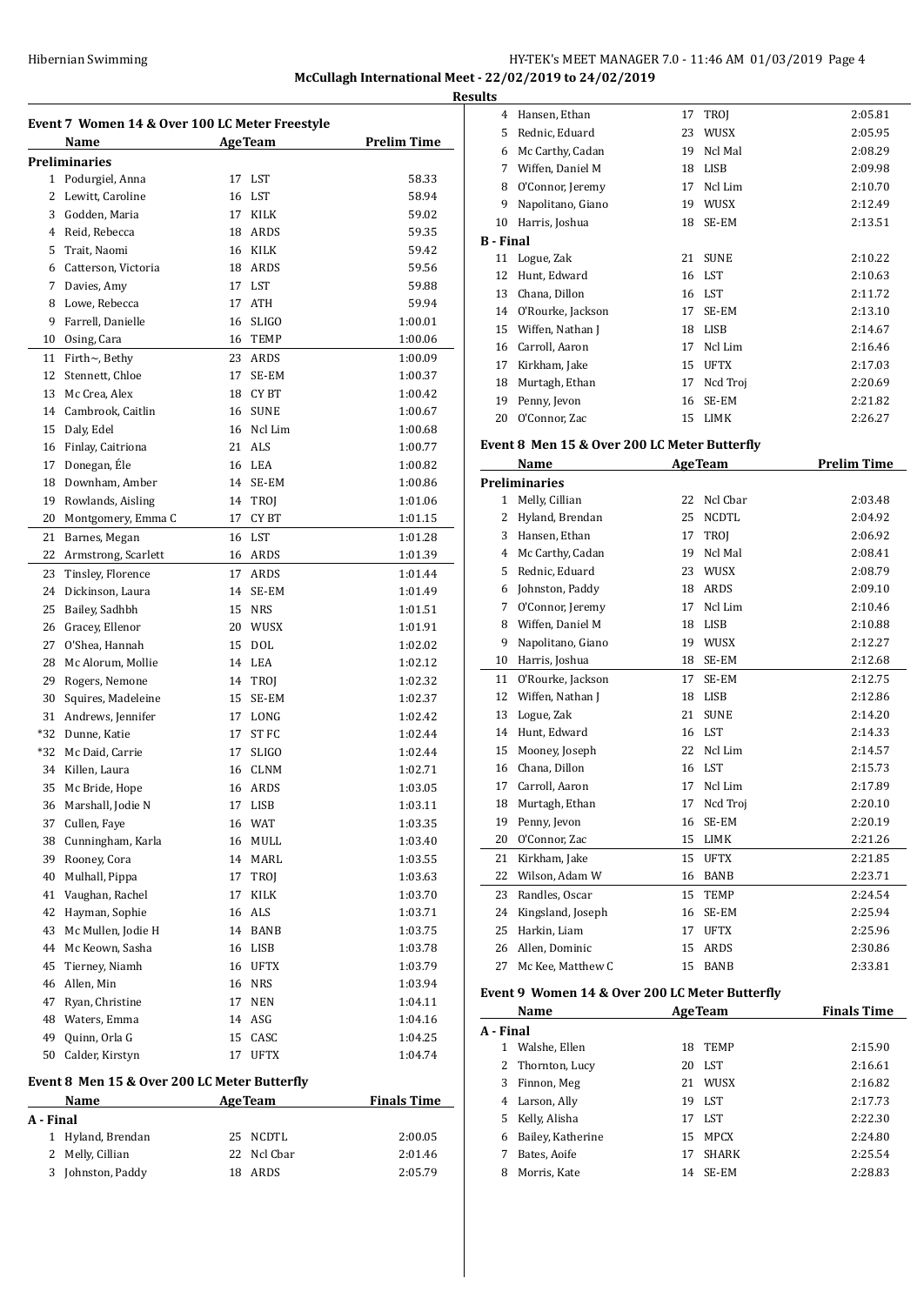**McCullagh International Meet - 22/02/2019 to 24/02/2019**

| A - Final  (Event 9 Women 14 & Over 200 LC Meter Butterfly) |                                                |    |                |                    |  |
|-------------------------------------------------------------|------------------------------------------------|----|----------------|--------------------|--|
|                                                             | Name                                           |    | <b>AgeTeam</b> | <b>Finals Time</b> |  |
| 9                                                           | Cox, Andrea S                                  |    | 16 LISB        | 2:29.20            |  |
| 10                                                          | Gannon, Jessica                                | 15 | COM            | 2:31.06            |  |
| <b>B</b> - Final                                            |                                                |    |                |                    |  |
| 11                                                          | Dickinson, Laura                               | 14 | SE-EM          | 2:25.86            |  |
| 12                                                          | Erskine, Emma                                  | 15 | SE-EM          | 2:27.90            |  |
| 13                                                          | O'Shea, Hannah                                 | 15 | <b>DOL</b>     | 2:32.07            |  |
| 14                                                          | Jamison, Toni M                                |    | 14 LISB        | 2:33.70            |  |
| 15                                                          | Bracken, Lucy A                                |    | 15 ASG         | 2:34.62            |  |
| 16                                                          | Barr, Tarryn                                   |    | 14 ARDS        | 2:36.54            |  |
| 17                                                          | Hodgins, Grace S                               |    | 14 TROI        | 2:37.31            |  |
| 18                                                          | Murray, Aoife                                  | 15 | GLN            | 2:37.78            |  |
| 19                                                          | Fane, Heather                                  |    | 14 DOL         | 2:44.11            |  |
|                                                             | Kingsland, Livia                               | 14 | SE-EM          | DO.                |  |
|                                                             | Event 9 Women 14 & Over 200 LC Meter Butterfly |    |                |                    |  |
|                                                             | Name                                           |    | <b>AgeTeam</b> | <b>Prelim Time</b> |  |
|                                                             | <b>December 1999</b> - Andrew 1999             |    |                |                    |  |

|    | Preliminaries            |    |              |         |
|----|--------------------------|----|--------------|---------|
| 1  | Thornton, Lucy           |    | 20 LST       | 2:17.39 |
| 2  | Walshe, Ellen            | 18 | TEMP         | 2:18.07 |
| 3  | Lewis, Fleur             | 16 | LST          | 2:18.16 |
| 4  | Larson, Ally             | 19 | LST          | 2:19.97 |
| 5  | Kelly, Alisha            | 17 | LST          | 2:21.46 |
| 6  | Finnon, Meg              | 21 | <b>WUSX</b>  | 2:23.44 |
| 7  | Bailey, Katherine        | 15 | <b>MPCX</b>  | 2:25.18 |
| 8  | Bates, Aoife             | 17 | <b>SHARK</b> | 2:27.13 |
| 9  | Cox, Andrea S            | 16 | <b>LISB</b>  | 2:31.10 |
| 10 | Morris, Kate             | 14 | SE-EM        | 2:31.15 |
| 11 | Gannon, Jessica          | 15 | COM          | 2:31.85 |
| 12 | Dickinson, Laura         | 14 | SE-EM        | 2:32.20 |
| 13 | Erskine, Emma            | 15 | SE-EM        | 2:32.34 |
| 14 | O'Shea, Hannah           | 15 | <b>DOL</b>   | 2:32.76 |
| 15 | Barr, Tarryn             | 14 | <b>ARDS</b>  | 2:32.94 |
| 16 | Donegan, Éle             | 16 | LEA          | 2:34.26 |
| 17 | Jamison, Toni M          |    | 14 LISB      | 2:34.89 |
| 18 | Kingsland, Livia         | 14 | SE-EM        | 2:34.92 |
| 19 | Bracken, Lucy A          | 15 | ASG          | 2:35.19 |
| 20 | Murray, Aoife            | 15 | <b>GLN</b>   | 2:36.20 |
| 21 | Fane, Heather            | 14 | <b>DOL</b>   | 2:36.42 |
| 22 | Hodgins, Grace S         | 14 | TROJ         | 2:37.22 |
| 23 | Hobson-Corbett, Isabella | 14 | SE-EM        | 2:37.27 |
| 24 | Heyburn, Faith E         | 15 | TMORE        | 2:39.47 |
| 25 | Kilcommons, Ciara        | 16 | COM          | 2:39.78 |
| 26 | Tuinstra, Dara A         |    | 16 ASG       | 2:40.12 |
| 27 | Kelly, Ruth              |    | 14 NRS       | 2:40.80 |
| 28 | Colbert, Iona            | 14 | SE-EM        | 2:40.87 |
| 29 | Delany, Kate             | 14 | <b>ALS</b>   | 2:40.93 |
| 30 | King, Sophie             | 16 | TMORE        | 2:41.39 |
| 31 | Davison, Mia             |    | 16 ARDS      | 2:42.30 |
| 32 | Campbell, Lizzie         | 17 | LEA          | 2:42.93 |
| 33 | Cousins-Bolger, Teddy    | 15 | KILK         | 2:43.06 |
| 34 | Cowan, Zara              | 15 | <b>UFTX</b>  | 2:44.56 |
| 35 | Cross, Alice F           | 17 | CY BT        | 2:47.38 |
| 36 | O'Donnell, Naoise        | 16 | <b>SHARK</b> | 2:48.52 |
| 37 | Daly, Caoimhe            |    | 16 KILK      | 2:48.70 |
| 38 | O'Brien, Saoirse         | 15 | <b>ESB</b>   | 2:49.12 |
| 39 | Hudy, Joyce              | 19 | SSEAL        | 2:49.55 |
| 40 | Sweeney, Kate            | 14 | <b>TEMP</b>  | 2:49.92 |
| 41 | Harrington, Ciara        | 17 | <b>ST FC</b> | 2:51.05 |

| <b>Results</b>   |                                                          |          |                |                                                                                                                                                                              |
|------------------|----------------------------------------------------------|----------|----------------|------------------------------------------------------------------------------------------------------------------------------------------------------------------------------|
|                  | 42 Hill, Aimee                                           |          | 15 BMENA       | 2:52.19                                                                                                                                                                      |
| ---              | Campbell, Jemima                                         |          | 15 LEA         | DQ                                                                                                                                                                           |
|                  | Event 10 Men 15 & Over 100 LC Meter Breaststroke         |          |                |                                                                                                                                                                              |
|                  | Name                                                     |          | <b>AgeTeam</b> | <b>Finals Time</b>                                                                                                                                                           |
| A - Final        |                                                          |          |                |                                                                                                                                                                              |
|                  | 1 Greene, Darragh                                        |          | 24 NCDLD       | 1:01.40                                                                                                                                                                      |
|                  | 2 Corby, Eoin                                            | 17       | Ncl Lim        | 1:02.73                                                                                                                                                                      |
|                  | 3 Cooke, Uiseann                                         |          | 18 Ncl Lim     | 1:03.19                                                                                                                                                                      |
|                  | 4 Britton, John                                          |          | 24 LST         | 1:05.04                                                                                                                                                                      |
|                  | 5 Doyle, Liam                                            |          | 22 Ncl Dol     | 1:05.85                                                                                                                                                                      |
|                  | 6 Griffin, Ben                                           |          | 23 Ncd Troj    | 1:06.25                                                                                                                                                                      |
|                  | 7 Gerber, Yaron                                          |          | 21 LST         | 1:06.81                                                                                                                                                                      |
|                  | 8 Lombardo, Pietro                                       |          | 16 LST         | 1:07.39                                                                                                                                                                      |
|                  | 9 Cox, Paul Y                                            |          | 17 LISB        | 1:07.63                                                                                                                                                                      |
|                  | 10 Woodside, Ben                                         |          | 16 LARNE       | 1:07.68                                                                                                                                                                      |
| <b>B</b> - Final |                                                          |          |                |                                                                                                                                                                              |
|                  | 11 Sutton, Diarmuid                                      |          | 17 Ncl Lim     | 1:06.67                                                                                                                                                                      |
|                  | 12 Manners, Jay                                          | 20       | <b>SUNE</b>    | 1:07.50                                                                                                                                                                      |
|                  | 13 Donovan, Tommy                                        |          | 18 LST         | 1:08.08                                                                                                                                                                      |
|                  | 14 Freeman, Harvey                                       |          | 15 SE-EM       | 1:08.59                                                                                                                                                                      |
|                  | 15 Kenny, Joe                                            |          | 18 TEMP        | 1:08.73                                                                                                                                                                      |
|                  | 16 Mc Sharry, Mouric                                     |          | 17 MARL        | 1:09.63                                                                                                                                                                      |
|                  | 17 Kenny, Sean                                           |          | 16 TEMP        | 1:11.31                                                                                                                                                                      |
|                  | 18 Mc Ilroy-Sanchez, Conor S                             |          | 17 CASC        | 1:11.43                                                                                                                                                                      |
| 19               | Murphy, Liam                                             |          | 15 UFTX        | 1:11.71                                                                                                                                                                      |
| 20               | Creaney, Oliver                                          |          | 18 ARDS        | 1:12.65                                                                                                                                                                      |
|                  |                                                          |          |                |                                                                                                                                                                              |
|                  | Event 10 Men 15 & Over 100 LC Meter Breaststroke<br>Name |          | <b>AgeTeam</b> | <b>Prelim Time</b>                                                                                                                                                           |
|                  | <b>Preliminaries</b>                                     |          |                |                                                                                                                                                                              |
|                  | 1 Greene, Darragh                                        |          | 24 NCDLD       | 1:02.23                                                                                                                                                                      |
|                  | 2 Corby, Eoin                                            | 17       | Ncl Lim        | 1:02.65                                                                                                                                                                      |
|                  | 3 Doyle, Liam                                            |          | 22 Ncl Dol     | 1:04.42                                                                                                                                                                      |
|                  | 4 Cooke, Uiseann                                         |          | 18 Ncl Lim     | 1:04.63                                                                                                                                                                      |
|                  | 5 Britton, John                                          |          | 24 LST         | 1:04.99                                                                                                                                                                      |
|                  | 6 Gerber, Yaron                                          |          |                |                                                                                                                                                                              |
|                  |                                                          |          |                |                                                                                                                                                                              |
|                  |                                                          |          | 21 LST         |                                                                                                                                                                              |
| 7                | Griffin, Ben                                             | 23       | Ncd Troj       |                                                                                                                                                                              |
| 8                | Lombardo, Pietro                                         |          | 16 LST         |                                                                                                                                                                              |
| 9                | Cox, Paul Y                                              | 17       | LISB           |                                                                                                                                                                              |
| 10               | Woodside, Ben                                            | 16       | LARNE          |                                                                                                                                                                              |
| 11               | Manners, Jay                                             | 20       | <b>SUNE</b>    |                                                                                                                                                                              |
| 12               | Sutton, Diarmuid                                         | 17       | Ncl Lim        |                                                                                                                                                                              |
| 13               | Donovan, Tommy                                           | 18       | LST            |                                                                                                                                                                              |
| 14               | Freeman, Harvey                                          | 15       | SE-EM          |                                                                                                                                                                              |
| 15               | Kenny, Joe                                               | 18       | TEMP           |                                                                                                                                                                              |
| 16               | Mc Ilroy-Sanchez, Conor S                                | 17       | CASC           |                                                                                                                                                                              |
| 17               | Murphy, Liam                                             | 15       | <b>UFTX</b>    |                                                                                                                                                                              |
| 18               | Mc Sharry, Mouric                                        | 17       | MARL           |                                                                                                                                                                              |
| 19               | Kenny, Sean                                              | 16       | TEMP           |                                                                                                                                                                              |
| 20               | Stoops, Mark                                             | 19       | BAN            |                                                                                                                                                                              |
| 21               | Creaney, Oliver                                          | 18       | ARDS           | 1:06.95<br>1:07.00<br>1:07.65<br>1:07.68<br>1:07.85<br>1:08.04<br>1:08.16<br>1:08.47<br>1:08.76<br>1:09.92<br>1:10.65<br>1:10.95<br>1:11.22<br>1:12.24<br>1:12.99<br>1:13.01 |
| 22               | Hunt, Edward                                             | 16       | LST            | 1:13.25                                                                                                                                                                      |
| 23<br>24         | O'Rourke, Jackson<br>Lovelock, Taylor                    | 17<br>19 | SE-EM<br>LST   | 1:13.27<br>1:13.46                                                                                                                                                           |

25 Anderson, Ronan 22 Ncl Sligo 1:14.13 Kirkham, Jake 15 UFTX 1:14.26 27 Mc Cartney, Lewis 17 ENSK 1:14.73 28 Carew, Christopher 20 KILK 1:14.77 29 Powell, Teige 16 KILK 1:14.88 Fon, Bradley 15 ARDS 1:15.36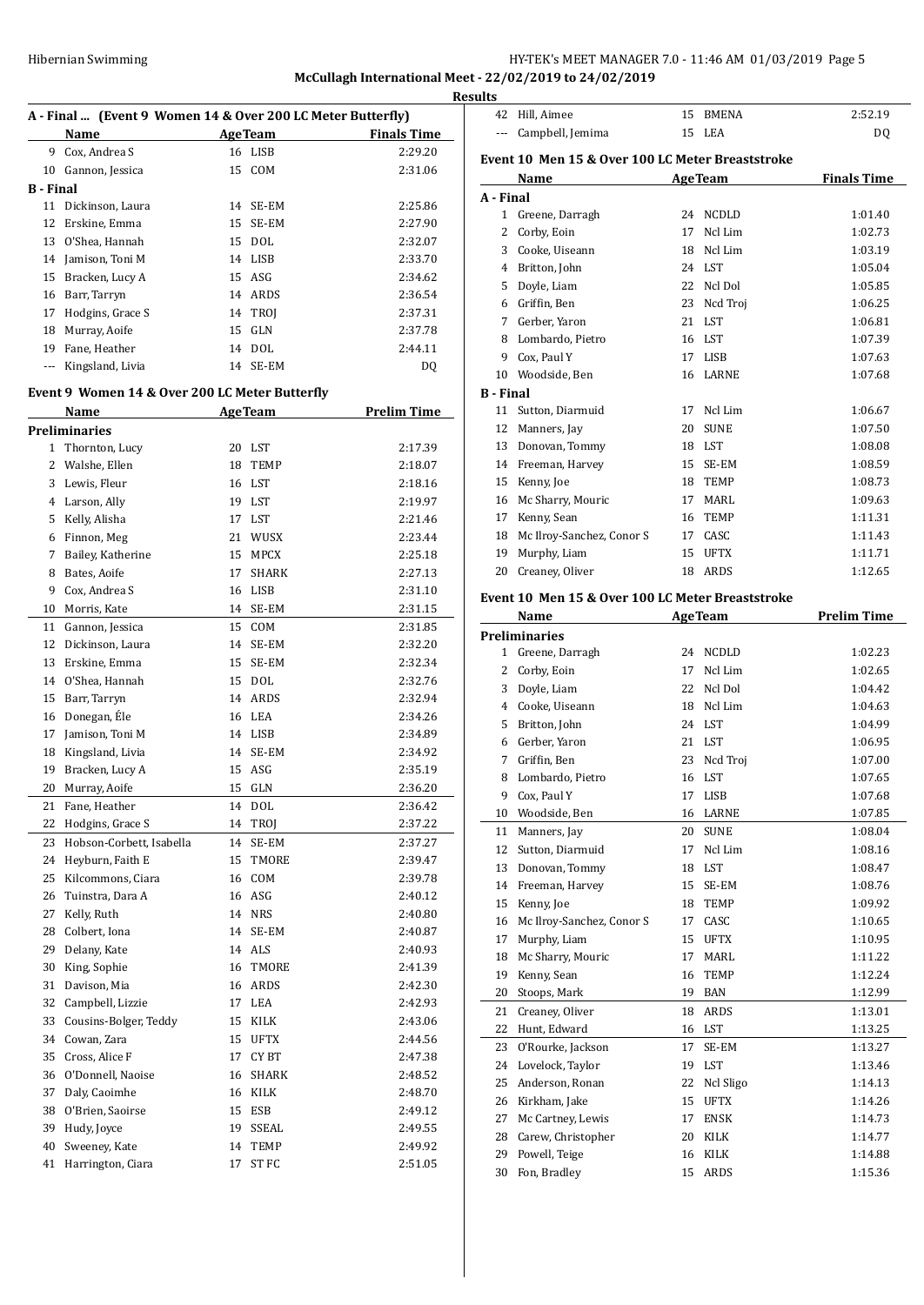# HY-TEK's MEET MANAGER 7.0 - 11:46 AM 01/03/2019 Page 6 **McCullagh International Meet - 22/02/2019 to 24/02/2019**

|                  | Preliminaries  (Event 10 Men 15 & Over 100 LC Meter Breaststroke) |    |                             |                                       |   |
|------------------|-------------------------------------------------------------------|----|-----------------------------|---------------------------------------|---|
|                  | Name                                                              |    |                             | <b>Example 2 Age Team</b> Prelim Time |   |
|                  | 31 Uoka, Saulius                                                  |    | 15 TEMP                     | 1:15.63                               |   |
|                  | 32 Breheny, Kieran                                                |    | 18 CFIN                     | 1:15.91                               |   |
|                  | 33 Vaughan, Stuart A                                              |    | 17 WEX                      | 1:15.95                               |   |
|                  | 34 Morrissey, Ciaran                                              |    | 17 WAT                      | 1:16.46                               |   |
|                  | 35 Bondarevs, Nikita                                              |    | 15 ST FC                    | 1:16.92                               |   |
|                  | 36 Wilson, Adam W                                                 |    | 16 BANB                     | 1:17.30                               |   |
|                  | 37 O'Connor, Milo                                                 |    | 17 ATH                      | 1:17.40                               |   |
|                  | 38 Mulligan, Cian                                                 |    | 17 SSEAL                    | 1:19.00                               |   |
|                  | --- Marfunin, Alexander K                                         |    | 16 NY&MN                    | DQ                                    |   |
|                  | Event 11 Women 14 & Over 100 LC Meter Breaststroke                |    |                             |                                       |   |
|                  | Name                                                              |    | <b>Example 2.1 Age Team</b> | <b>Finals Time</b>                    |   |
| A - Final        |                                                                   |    |                             |                                       |   |
|                  | 1 Coyne, Niamh                                                    |    | 18 NCDTL                    | 1:08.83                               |   |
|                  | 2 Haughey, Aisling                                                |    | 24 ALS                      | 1:10.62                               |   |
|                  | 3 Kilgallen, Niamh                                                |    | 20 Ncd Clm                  | 1:12.86                               |   |
|                  | 4 Surminski, Emily                                                |    | 17 LST                      | 1:12.88                               |   |
|                  | 5 O'Reilly, Carys                                                 |    | 16 SE-EM                    | 1:14.84                               |   |
|                  | 6 Knox, Julia K                                                   |    | 16 BANB                     | 1:15.21                               |   |
|                  | 7 Mc Cartney, Ellie                                               |    | 14 ENSK                     | 1:15.86                               | ь |
|                  | 8 Cooke, Olwyn A                                                  |    | 16 Ncl Lim                  | 1:16.40                               |   |
|                  | 9 Murphy, Jade                                                    |    | 22 SLIGO                    | 1:17.39                               |   |
|                  | 10 Finlay, Caitriona                                              |    | 21 ALS                      | 1:19.08                               |   |
| <b>B</b> - Final |                                                                   |    |                             |                                       |   |
| 11               | Gardiner, Holly                                                   |    | 20 WUSX                     | 1:16.28                               |   |
| 12               | Tinsley, Florence                                                 |    | 17 ARDS                     | 1:19.07                               |   |
| 13               | Joyce, Grace                                                      |    | 17 SHARK                    | 1:19.40                               |   |
|                  | 14 Quinn, Orla G                                                  |    | 15 CASC                     | 1:19.67                               |   |
|                  | 15 Lamont, Oonagh                                                 |    | 15 BMENA                    | 1:19.87                               |   |
|                  | 16 Stennett, Chloe                                                |    | 17 SE-EM                    | 1:20.02                               |   |
|                  | 17 Mc Kenna, Thomasin                                             |    | 16 ESB                      | 1:21.22                               |   |
|                  | 18 O'Shea, Aoife                                                  |    | 16 SWSC                     | 1:21.53                               |   |
|                  | 19 McPartland, Emma                                               |    | 16 MPCX                     | 1:21.75                               |   |
|                  | 20 Knight, Alice                                                  |    | 15 UFTX                     | 1:22.30                               |   |
|                  | Event 11 Women 14 & Over 100 LC Meter Breaststroke                |    |                             |                                       |   |
|                  | <b>Name</b>                                                       |    | <b>AgeTeam</b>              | <b>Prelim Time</b>                    |   |
|                  | <b>Preliminaries</b>                                              |    |                             |                                       |   |
| $\mathbf{1}$     | Coyne, Niamh                                                      | 18 | NCDTL                       | 1:09.99                               |   |
| 2                | Haughey, Aisling                                                  |    | 24 ALS                      | 1:11.69                               |   |
| 3                | Kilgallen, Niamh                                                  | 20 | Ncd Clm                     | 1:13.36                               |   |
| 4                | Surminski, Emily                                                  | 17 | LST                         | 1:13.49                               |   |
| 5                | Mc Cartney, Ellie                                                 |    | 14 ENSK                     | 1:15.51                               |   |
| 6                | Knox, Julia K                                                     |    | 16 BANB                     | 1:15.95                               |   |
| 7                | Finlay, Caitriona                                                 |    | 21 ALS                      | 1:16.31                               |   |
| 8                | Cooke, Olwyn A                                                    | 16 | Ncl Lim                     | 1:17.46                               |   |
| 9                | O'Reilly, Carys                                                   | 16 | SE-EM                       | 1:17.59                               |   |
| 10               | Murphy, Jade                                                      | 22 | SLIGO                       | 1:17.61                               |   |
| 11               | Quinn, Orla G                                                     | 15 | CASC                        | 1:17.88                               |   |
| 12               | Gardiner, Holly                                                   | 20 | WUSX                        | 1:18.12                               | ю |
| 13               | Joyce, Grace                                                      | 17 | SHARK                       | 1:19.86                               |   |
|                  |                                                                   |    |                             |                                       |   |
| 14               | Tinsley, Florence                                                 | 17 | ARDS                        | 1:20.21                               |   |
| 15               | Lamont, Oonagh                                                    | 15 | BMENA                       | 1:20.23                               |   |
| 16               | O'Shea, Aoife                                                     |    | 16 SWSC                     | 1:20.82                               |   |
| 17               | Stennett, Chloe                                                   | 17 | SE-EM                       | 1:20.86                               |   |
| 18               | McPartland, Emma                                                  |    | 16 MPCX                     | 1:21.04                               |   |
| 19               | Mc Kenna, Thomasin                                                |    | 16 ESB                      | 1:21.39                               |   |
| 20               | Knight, Alice                                                     | 15 | UFTX                        | 1:21.40                               |   |
| 21               | Moore, Aoife                                                      | 17 | ECAV                        | 1:21.50                               |   |

| ults  |                     |    |              |         |
|-------|---------------------|----|--------------|---------|
| 22    | Baird, Shannon      | 16 | <b>BMNY</b>  | 1:21.59 |
| 23    | Bracken, Lucy A     | 15 | ASG          | 1:21.91 |
| 24    | Mc Namara, Ava R    | 14 | LISB         | 1:22.02 |
| 25    | Blemmings, Rachel   | 15 | <b>BANB</b>  | 1:22.43 |
| 26    | Mc Mullen, Jodie H  | 14 | <b>BANB</b>  | 1:22.60 |
| 27    | Downham, Amber      | 14 | SE-EM        | 1:22.64 |
| 28    | Donaghy, Onagh      | 17 | <b>BMENA</b> | 1:22.76 |
| $*29$ | Frain, Lauren       | 17 | <b>CLM</b>   | 1:23.02 |
| $*29$ | Andrews, Jennifer   | 17 | LONG         | 1:23.02 |
| 31    | Mc Daid, Carrie     | 17 | <b>SLIGO</b> | 1:23.29 |
| 32    | Evans, Clara        | 15 | <b>TITAN</b> | 1:23.48 |
| 33    | Martin, Leah        | 16 | <b>TEMP</b>  | 1:23.94 |
| 34    | Cowan, Zara         | 15 | <b>UFTX</b>  | 1:24.72 |
| 35    | Condron, Sarah      | 16 | <b>ATH</b>   | 1:24.78 |
| 36    | Boyle, Labhaoise    | 17 | <b>SHARK</b> | 1:25.13 |
| 37    | O'Mahony, Mairead   | 16 | LARNE        | 1:25.23 |
| 38    | Allen, Min          | 16 | <b>NRS</b>   | 1:25.76 |
| 39    | Ahearne, Niamh      | 16 | KILK         | 1:26.02 |
| ---   | Mc Cracken, Sarah E | 20 | LISB         | DQ      |
| $---$ | Ni Riain, Roisin    | 14 | LIMK         | DQ      |

#### **Event 12 Men 15 & Over 800 LC Meter Freestyle**

|                | Name              | <b>AgeTeam</b> |              | <b>Finals Time</b> |
|----------------|-------------------|----------------|--------------|--------------------|
| 1              | Buswell, Jack     | 18             | SE-EM        | 8:30.76            |
| 2              | O'Rourke, Jackson | 17             | SE-EM        | 8:30.85            |
| 3              | Muncey, Jack      | 16             | <b>MPCX</b>  | 8:37.07            |
| $\overline{4}$ | Kilbride, Denis   | 18             | <b>NRS</b>   | 8:42.47            |
| 5              | Penny, Jevon      | 16             | SE-EM        | 8:42.91            |
| 6              | Tippin, Joey      | 16             | SE-EM        | 8:47.23            |
| 7              | Kingsland, Joseph | 16             | SE-EM        | 8:53.51            |
| 8              | Kennedy, Daniel   | 15             | SE-EM        | 8:53.68            |
| 9              | Skinner, Joshua   | 16             | SE-EM        | 8:56.54            |
| 10             | McGregor, James   | 15             | <b>MPCX</b>  | 9:00.35            |
| 11             | Irwin, Neddie     | 16             | <b>DOL</b>   | 9:06.12            |
| 12             | Maguire, Caleb M  | 17             | <b>LISB</b>  | 9:09.37            |
| 13             | Millar, Elliot    | 16             | <b>UFTX</b>  | 9:23.61            |
| 14             | Foley, Cian       | 20             | <b>NRS</b>   | 9:23.77            |
| 15             | Cahill, Luke      | 15             | C WV         | 9:28.58            |
| 16             | Malik, Hesham     | 17             | <b>LIMK</b>  | 9:34.56            |
| 17             | Keogh, Michael E  | 15             | <b>CURRA</b> | 9:35.09            |
| 18             | Kenny, Conor      | 15             | <b>TEMP</b>  | 9:35.64            |
| 19             | Nolan, Matthew    | 16             | <b>BARRA</b> | 9:38.25            |
| 20             | Grieve, Lucas     | 15             | <b>UFTX</b>  | 9:39.42            |
| 21             | O'Sullivan, Oisin | 17             | C WV         | 9:40.62            |
| 22             | O'Connor, Killian | 16             | <b>BARRA</b> | 9:46.76            |
| 23             | Foley, Cillian    | 17             | <b>NRS</b>   | 9:54.42            |
| 24             | Mc Carthy, Dean   | 19             | ASK          | 9:58.57            |
| 25             | Dornan, Calum     | 15             | <b>BAN</b>   | 10:02.15           |
| 26             | Stafford, Jake    | 15             | <b>ARDS</b>  | 10:05.12           |
| 27             | Mc Geown, Niall P | 15             | <b>BANB</b>  | 10:21.89           |

#### **Event 13 Women 14 & Over 1500 LC Meter Freestyle**

|    | Name              | <b>AgeTeam</b>    | <b>Finals Time</b> |
|----|-------------------|-------------------|--------------------|
| 1  | Lewis, Fleur      | 16 LST            | 17:06.74           |
| 2  | O'Toole, Cara     | 16 LST            | 17:33.25           |
| 3  | Kingsland, Livia  | 14 SE-EM          | 17:54.94           |
| 4  | Harper, Bobbi     | 14 SE-EM          | 18:11.79           |
| 5. | Tesch, Florentine | 14 SG NB          | 18:17.68           |
| 6  | Mc Evoy, Lara     | ALS<br>18         | 18:29.82           |
|    | 7 Tierney, Niamh  | <b>UFTX</b><br>16 | 18:53.01           |
| 8  | Cox, Andrea S     | 16 LISB           | 18:58.43           |
| 9  | Mc Namara, Ava R  | LISB<br>14        | 19:05.36           |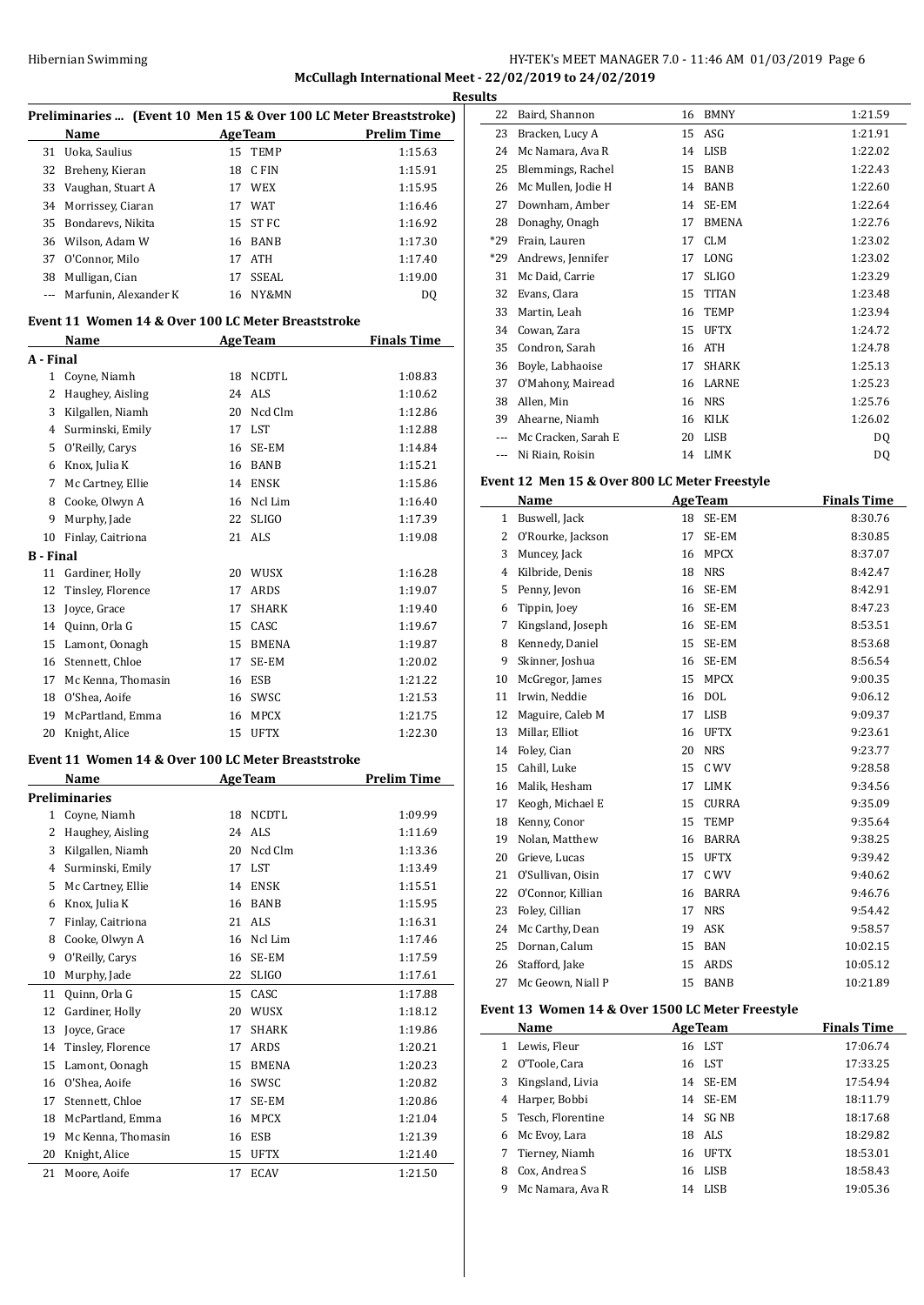# Hibernian Swimming HY-TEK's MEET MANAGER 7.0 - 11:46 AM 01/03/2019 Page 7 **McCullagh International Meet - 22/02/2019 to 24/02/2019**

|     |                                          |                                                    |                    | <b>Results</b> |
|-----|------------------------------------------|----------------------------------------------------|--------------------|----------------|
|     |                                          | (Event 13 Women 14 & Over 1500 LC Meter Freestyle) |                    | ξ              |
|     | Name                                     | <b>Example 2.1 Age Team</b>                        | <b>Finals Time</b> | Ç              |
|     | 10 Doran, Ciara                          | 19 CY DY                                           | 19:09.23           | 10             |
|     | 11 Gleeson, Laura                        | 17 TEMP                                            | 19:10.83           | 11             |
|     | 12 Bentley, Hazel C                      | 15 ASG                                             | 19:12.10           | 12             |
|     | 13 Shiels, Ciara                         | 17 SPL                                             | 19:33.86           | 13             |
|     | 14 O'Brien, Saoirse                      | 15 ESB                                             | 20:12.82           | 14             |
|     | Event 14 Men 400 LC Meter Medley Relay   |                                                    |                    | 15             |
|     | Team                                     | Relay                                              | <b>Finals Time</b> | 16             |
|     | 1 LIMK                                   | А                                                  | 3:55.27            | 17             |
|     | 2 LST                                    | А                                                  | 4:00.78            | 18             |
|     | 3 LISB                                   | А                                                  | 4:04.60            | Ever           |
| 4   | <b>SUNE</b>                              | A                                                  | 4:07.50            |                |
|     | 5 ARDS                                   | A                                                  | 4:11.69            |                |
| 6   | TEMP                                     | A                                                  | 4:13.64            |                |
| 7   | SE-EM                                    | B                                                  | 4:14.26            |                |
| 8   | SE-EM                                    | А                                                  | 4:14.40            |                |
| 9   | ARDS                                     | B                                                  | 4:21.26            |                |
| 10  | LIMK                                     | B                                                  | 4:22.80            |                |
|     | 11 BAN                                   | B                                                  | 4:23.75            |                |
|     | 12 NRS                                   | A                                                  | 4:30.19            | ξ              |
|     | 13 COOL                                  | A                                                  | 4:34.55            | S              |
|     | 14 KILK                                  | А                                                  | 4:34.69            | 10             |
| --- | BAN                                      | A                                                  | DQ                 | 11             |
|     |                                          |                                                    |                    | 12             |
|     | Event 15 Women 400 LC Meter Medley Relay |                                                    |                    | 13             |
|     | Team                                     | Relay                                              | <b>Finals Time</b> | 14             |
|     | 1 LST                                    | A                                                  | 4:20.82            | 15             |
|     | 2 ARDS                                   | А                                                  | 4:26.64            | 16             |
|     | 3 ALS                                    | A                                                  | 4:32.89            | 17             |
|     | 4 ARDS                                   | B                                                  | 4:35.94            | 18             |
| 5   | SE-EM                                    | A                                                  | 4:36.08            | 19             |
| 6   | <b>TEMP</b>                              | A                                                  | 4:36.67            | 2(             |
| 7   | SE-EM                                    | B                                                  | 4:37.18            | 21             |
| 8   | SHARK                                    | A                                                  | 4:42.14            | 22             |
| 9   | LISB                                     | B                                                  | 4:42.68            | 23             |
| 10  | <b>LIMK</b>                              | A                                                  | 4:45.70            | 24             |
| 11  | LEA                                      | А                                                  | 4:53.39            | 25             |
|     | 12 LISB                                  | A                                                  | 4:55.14            | 26             |
|     | 13 NRS                                   | A                                                  | 4:59.30            | $^{27}$        |
| --- | KILK                                     | A                                                  | DQ                 | 28             |
|     | Event 16 Girls 12-13 400 LC Meter IM     |                                                    |                    | 29             |
|     | Name                                     | <b>AgeTeam</b>                                     | <b>Finals Time</b> | 30             |
|     | 1 Davison, Grace                         | 12 ARDS                                            | 5:28.50            | 31             |
|     | 2 Mc Cormack, Cara                       | 13 DOL                                             | 5:38.92            | 32             |
|     | 3 Kidney, Isabel                         | 13 DOL                                             | 5:39.35            | 33             |
|     | 4 Stoker, Holly                          | 13 SUNE                                            | 5:45.67            | 34             |
|     | 5 Ryan, Kiara                            | 13 NRS                                             | 6:03.26            | 35             |
|     | 6 Burns-Atkin, Alana                     | 13 BANB                                            | 6:05.91            | ۰.             |
| 7   | Mc Grath, Izzy                           | 13 DOL                                             | 6:08.77            | Ever           |
|     | 8 Harford, Tia                           | 13 BARRA                                           | 6:16.15            |                |
|     |                                          |                                                    |                    |                |
|     | Event 17 Boys 12-14 400 LC Meter IM      |                                                    |                    |                |
|     | Name                                     | <b>AgeTeam</b>                                     | <b>Finals Time</b> |                |
|     | 1 Hand, Matthew                          | 14 ARDS                                            | 5:01.28            |                |
|     | 2 Kilcoyne, Ronan                        | 14 SLIGO                                           | 5:02.35            | Ę              |
|     | 3 Bailey, Evan                           | 14 NRS                                             | 5:07.23            |                |
|     | 4 O'Neill, Finn                          | 14 TROJ                                            | 5:13.68            | t              |
|     | 5 Fahey, Ronan                           | 14 TROJ                                            | 5:16.75            |                |
|     | 6 Phelan, Sami                           | 14 GLN                                             | 5:17.44            | $\mathsf{C}$   |
| 7   | Mulhall, John                            | 14 TROJ                                            | 5:17.80            |                |
|     |                                          |                                                    |                    |                |

| 8   | Coulter, Evan C                             |    | 14 CYBT        | 5:21.50            |
|-----|---------------------------------------------|----|----------------|--------------------|
| 9   | Mc Kee, Ciaran                              |    | 14 BAN         | 5:24.69            |
| 10  | McGuire, Alfie                              | 13 | <b>SUNE</b>    | 5:25.80            |
| 11  | Pocevicius, Airidas                         | 13 | ST FC          | 5:35.02            |
| 12  | Carrig, Jack                                |    | 14 LIMK        | 5:35.03            |
| 13  | Breen, Bailey M                             | 13 | <b>BANB</b>    | 5:35.32            |
| 14  | Coyle, David                                | 14 | ALS            | 5:41.73            |
| 15  | Donnellan, Cormac                           | 14 | GLN            | 5:42.24            |
| 16  | Maguire, Louis                              | 13 | <b>BREF</b>    | 5:43.00            |
| 17  | Williams, Austin                            | 13 | <b>BAN</b>     | 5:45.42            |
| 18  | Bowden, Corey                               |    | 14 KILK        | 5:57.74            |
|     |                                             |    |                |                    |
|     | Event 18 Girls 12-13 400 LC Meter Freestyle |    |                |                    |
|     | Name                                        |    | <b>AgeTeam</b> | <b>Finals Time</b> |
|     | 1 Doran, Aoife                              |    | 13 ALS         | 4:52.34            |
| 2   | Robson, Jessika K                           | 13 | LISB           | 4:59.00            |
| 3   | Whitten, Rosie                              | 12 | TMORE          | 4:59.27            |
| 4   | O'Kane, Moya                                | 13 | LISB           | 4:59.86            |
| 5   | Noble, Amy                                  |    | 13 ASG         | 5:06.05            |
| 6   | Aiken, Keira                                | 13 | ARDS           | 5:06.63            |
| 7   | Mc Cormack, Cara                            | 13 | <b>DOL</b>     | 5:07.65            |
| 8   | Stoker, Holly                               | 13 | <b>SUNE</b>    | 5:07.70            |
| 9   | Nita, Kseniya                               | 13 | NEN            | 5:08.01            |
| 10  | Dorgan, Saoirse                             | 13 | ESB            | 5:09.75            |
| 11  | Kidney, Isabel                              | 13 | DOL            | 5:10.23            |
| 12  | Quigley, Zophia                             | 12 | ARDS           | 5:10.96            |
| 13  | Dawson, Aimee                               |    | 13 LURG        | 5:11.30            |
| 14  | Waters, Niamh                               |    | 12 ASG         | 5:12.97            |
| 15  | Boyd, Alyssa                                | 13 | ARDS           | 5:14.05            |
| 16  | Byrnes, Aoife                               | 12 | LIMK           | 5:14.38            |
| 17  | Byrne, Ava M                                | 13 | SS             | 5:14.43            |
| 18  | Campbell, Jessica                           |    | 13 LEA         | 5:14.75            |
| 19  | Mc Cormack, Rionagh                         | 12 | LONG           | 5:20.48            |
| 20  | Smyth, Charlotte                            | 13 | LARNE          | 5:21.67            |
| 21  | Miskelly, Olivia E                          | 12 | <b>BANB</b>    | 5:21.76            |
| 22  | Humphries, Louisa                           |    | 12 LARNE       | 5:21.97            |
| 23  | O'Neill, Aine H                             | 13 | TROJ           | 5:22.56            |
| 24  | Feerick, Aoife                              |    | 12 LIMK        | 5:25.93            |
| 25  | Lawless, Roisin                             |    | 13 WEX         | 5:26.37            |
|     | 26 Hayes, Anú                               |    | 13 KGD         | 5:28.14            |
| 27  | Ivory, Aoibheann E                          |    | 13 ASG         | 5:28.39            |
| 28  | Nolan, Ava M                                | 13 | SS             | 5:30.94            |
| 29  | Arbuzova, Natalia                           | 13 | C WV           | 5:31.39            |
|     | 30 Harford, Tia                             | 13 | BARRA          | 5:32.17            |
|     | 31 O'Shea, Michelle                         | 13 | DOL            | 5:32.26            |
| 32  | Gora, Amelia                                |    | 13 WAT         | 5:33.93            |
| 33  | mc Cullagh, Joanna                          |    | 13 LEA         | 5:35.48            |
| 34  | Randles, Mia                                | 13 | TEMP           | 5:39.76            |
| 35  | Irwin, Mae                                  | 13 | <b>DOL</b>     | 5:40.66            |
| --- | Friel, Rebekah                              | 13 | ADSC           | DQ                 |
|     | Event 19 Boys 12-14 400 LC Meter Freestyle  |    |                |                    |
|     | Name                                        |    | <b>AgeTeam</b> | <b>Finals Time</b> |
|     | 1 Bailey, Evan                              |    | 14 NRS         | 4:31.10            |
| 2   | Duda, Philip                                | 14 | COM            | 4:33.68            |
| 3   | Mc Gee, Luke                                | 13 | <b>SUNE</b>    | 4:33.80            |
| 4   | Riddell, Ben                                | 14 | BAN            | 4:41.60            |
| 5   | O'Loughlin Brophy, Killian                  | 13 | COOL           | 4:44.21            |
| 6   | Phelan, Sami                                | 14 | GLN            | 4:45.04            |
| 7   | Lennon, Jack T                              | 14 | BANB           | 4:45.45            |
| 8   | Colgan, Adam                                | 14 | LEC            | 4:46.08            |
| 9   | Denholm, Josh                               | 14 | <b>SUNE</b>    | 4:51.32            |
|     |                                             |    |                |                    |
|     |                                             |    |                |                    |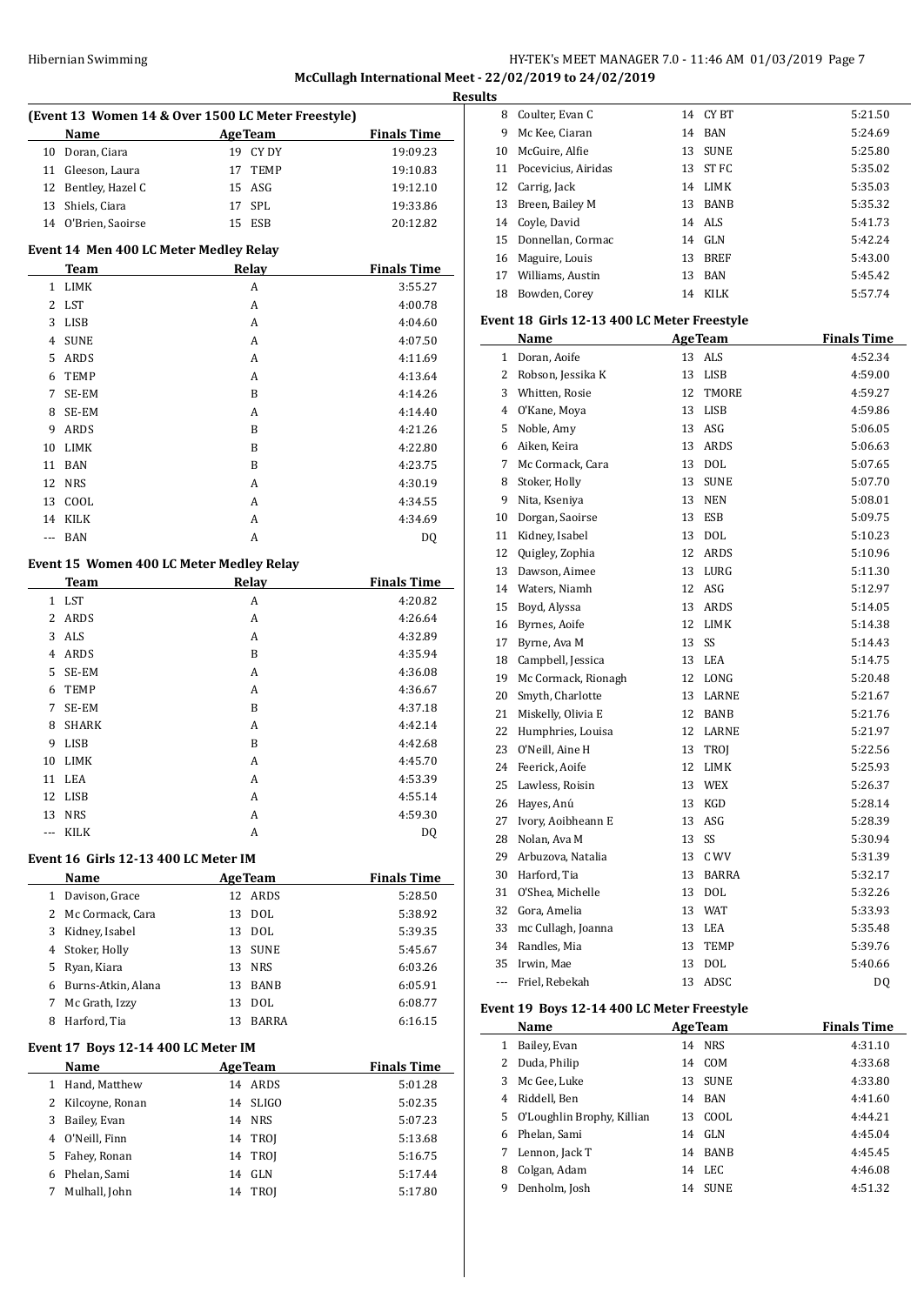# HY-TEK's MEET MANAGER 7.0 - 11:46 AM 01/03/2019 Page 8 **McCullagh International Meet - 22/02/2019 to 24/02/2019 Results**

|                           | (Event 19 Boys 12-14 400 LC Meter Freestyle) |    |                |                    |  |  |
|---------------------------|----------------------------------------------|----|----------------|--------------------|--|--|
|                           | Name                                         |    | <b>AgeTeam</b> | <b>Finals Time</b> |  |  |
| 10                        | Carroll, Séamus                              |    | 14 TMORE       | 4:53.68            |  |  |
| 11                        | Coyle, David                                 | 14 | ALS            | 4:53.84            |  |  |
| 12                        | Wright, Samuel L                             |    | 14 BAN         | 4:53.89            |  |  |
| 13                        | McGuire, Alfie                               | 13 | <b>SUNE</b>    | 4:54.43            |  |  |
| 14                        | Cahill, Sam                                  |    | 14 C WV        | 4:59.91            |  |  |
| 15                        | Donnellan, Cormac                            |    | 14 GLN         | 5:03.84            |  |  |
| 16                        | Mc Gann, Jack                                |    | 14 TROJ        | 5:04.22            |  |  |
| 17                        | Cousins, Emmet                               | 13 | WEX            | 5:10.44            |  |  |
| 18                        | Whelan, Jake                                 |    | 14 ST FC       | 5:12.59            |  |  |
|                           | Event 20  Men 15 & Over 400 LC Meter IM      |    |                |                    |  |  |
|                           | Name                                         |    | <b>AgeTeam</b> | <b>Finals Time</b> |  |  |
| A - Final<br>$\mathbf{1}$ |                                              |    |                |                    |  |  |
|                           | Britton, John                                |    | 24 LST         | 4:27.85            |  |  |
| 2                         | Melly, Cillian                               | 22 | Ncl Cbar       | 4:28.72            |  |  |
| 3                         | Mc Carthy, Cadan                             | 19 | Ncl Mal        | 4:33.87            |  |  |
| 4                         | Hansen, Ethan                                | 17 | <b>TROI</b>    | 4:35.71            |  |  |
| 5                         | Hunt, Edward                                 | 16 | LST            | 4:39.70            |  |  |
| 6                         | Logue, Zak                                   | 21 | SUNE           | 4:40.42            |  |  |
| 7                         | Harris, Joshua                               | 18 | SE-EM          | 4:45.15            |  |  |
| 8                         | O'Rourke, Jackson                            | 17 | SE-EM          | 4:45.21            |  |  |
| 9                         | Napolitano, Giano                            | 19 | WUSX           | 4:48.92            |  |  |
| ---                       | Buswell, Jack                                | 18 | SE-EM          | DQ                 |  |  |
| B - Final                 |                                              |    |                |                    |  |  |
| 11                        | Freeman, Harvey                              | 15 | SE-EM          | 4:45.70            |  |  |
| 12                        | McGregor, James                              | 15 | MPCX           | 4:45.75            |  |  |
| 13                        | Kingsland, Joseph                            | 16 | SE-EM          | 4:47.71            |  |  |
| 14                        | Kennedy, Daniel                              | 15 | SE-EM          | 4:47.72            |  |  |
| 15                        | Manners, Jay                                 | 20 | <b>SUNE</b>    | 4:49.47            |  |  |
| 16                        | Kirkham, Jake                                | 15 | <b>UFTX</b>    | 4:53.77            |  |  |
| 17                        | Mallon, Odhran P                             |    | 19 LISB        | 4:54.42            |  |  |
| 18                        | Wiffen, Nathan J                             | 18 | LISB           | 4:56.19            |  |  |
| 19                        | Skinner, Joshua                              | 16 | SE-EM          | 4:57.97            |  |  |
| 20                        | Wilson, Adam W                               | 16 | BANB           | 4:58.32            |  |  |
|                           | Event 20 Men 15 & Over 400 LC Meter IM       |    |                |                    |  |  |
|                           | Name                                         |    | <b>AgeTeam</b> | <b>Prelim Time</b> |  |  |
|                           | Preliminaries                                |    |                |                    |  |  |
| $\mathbf{1}$              | Mc Carthy, Cadan                             | 19 | Ncl Mal        | 4:33.64            |  |  |
| 2                         | Britton, John                                | 24 | LST            | 4:37.43            |  |  |
| 3                         | Melly, Cillian                               | 22 | Ncl Cbar       | 4:37.52            |  |  |
| 4                         | Hansen, Ethan                                | 17 | TROJ           | 4:40.05            |  |  |
| 5                         | Logue, Zak                                   | 21 | <b>SUNE</b>    | 4:41.90            |  |  |
| 6                         | Hunt, Edward                                 | 16 | LST            | 4:42.70            |  |  |
| 7                         | Harris, Joshua                               | 18 | SE-EM          | 4:45.73            |  |  |
| 8                         | O'Rourke, Jackson                            | 17 | SE-EM          | 4:47.49            |  |  |
| 9                         | Wiffen, Daniel M                             | 18 | LISB           | 4:48.22            |  |  |
| 10                        | Buswell, Jack                                | 18 | SE-EM          | 4:49.92            |  |  |
| 11                        | Napolitano, Giano                            | 19 | WUSX           | 4:50.58            |  |  |
| 12                        | Manners, Jay                                 | 20 | <b>SUNE</b>    | 4:50.61            |  |  |
| 13                        | Freeman, Harvey                              | 15 | SE-EM          | 4:50.73            |  |  |
| 14                        | Kennedy, Daniel                              | 15 | SE-EM          | 4:50.82            |  |  |
| 15                        | McGregor, James                              | 15 | MPCX           | 4:51.94            |  |  |
| 16                        | Kingsland, Joseph                            | 16 | SE-EM          | 4:53.25            |  |  |
| 17                        | Mallon, Odhran P                             | 19 | LISB           | 4:55.98            |  |  |
| 18                        | Kirkham, Jake                                | 15 | <b>UFTX</b>    | 4:56.27            |  |  |
| 19                        | Skinner, Joshua                              | 16 | SE-EM          | 4:56.58            |  |  |
| 20                        | Wiffen, Nathan J                             | 18 | LISB           | 4:57.28            |  |  |
| 21                        | Wilson, Adam W                               | 16 | BANB           | 4:59.63            |  |  |
|                           |                                              |    |                |                    |  |  |

| ultə |                          |    |              |         |
|------|--------------------------|----|--------------|---------|
| 22   | Maguire, Caleb M         | 17 | LISB         | 5:01.13 |
| 23   | Murphy, Liam             | 15 | <b>UFTX</b>  | 5:06.39 |
| 24   | Pfeiffer. Robin          | 16 | BL FN        | 5:06.80 |
| 25   | Grieve, Lucas            | 15 | <b>UFTX</b>  | 5:10.10 |
| 26   | Mullan, Eoin             |    | 16 BMNY      | 5:11.40 |
| 27   | Farren, Pearse           | 16 | BAN          | 5:13.70 |
| 28   | Kenny, Joe               |    | 18 TEMP      | 5:14.01 |
| 29   | Anderson, Eoin           | 19 | <b>SLIGO</b> | 5:14.54 |
| 30   | Keogh, Michael E         | 15 | CURRA        | 5:14.97 |
| 31   | Allen, Dominic           | 15 | ARDS         | 5:18.73 |
|      | 32 Vaughan, Stuart A     | 17 | WEX          | 5:20.69 |
| 33   | Kenny, Conor             | 15 | <b>TEMP</b>  | 5:21.85 |
| 34   | Kenny-Carroll, Christian | 18 | ST FC        | 5:28.55 |
| 35   | Mc Geown, Niall P        | 15 | <b>BANB</b>  | 5:32.59 |
|      |                          |    |              |         |

#### **Event 21 Women 14 & Over 50 LC Meter Butterfly**

|           | Name              |    | <b>AgeTeam</b> | <b>Finals Time</b> |  |  |
|-----------|-------------------|----|----------------|--------------------|--|--|
| A - Final |                   |    |                |                    |  |  |
| 1         | Reid, Emma        | 20 | <b>BAN</b>     | 27.63              |  |  |
| 2         | Walshe, Ellen     | 18 | <b>TEMP</b>    | 27.66              |  |  |
| 3         | Hill, Danielle    | 20 | LARNE          | 27.72              |  |  |
| 4         | Macdougald, Jena  | 17 | <b>OTTER</b>   | 27.89              |  |  |
| 5         | Roberts, Jane     | 23 | <b>KILK</b>    | 28.18              |  |  |
| 6         | Reid, Rebecca     | 18 | <b>ARDS</b>    | 28.53              |  |  |
| 7         | Podurgiel, Anna   | 17 | <b>LST</b>     | 28.69              |  |  |
| 8         | Dickinson, Laura  | 14 | SE-EM          | 28.80              |  |  |
| 9         | Iley, Jasmine     | 18 | <b>LST</b>     | 28.91              |  |  |
| 10        | Thornton, Lucy    | 20 | <b>LST</b>     | 29.11              |  |  |
| B - Final |                   |    |                |                    |  |  |
| 11        | Mc Crea, Alex     | 18 | CY BT          | 29.80              |  |  |
| 12        | Cox, Andrea S     | 16 | <b>LISB</b>    | 29.93              |  |  |
| 13        | Kelly, Alisha     | 17 | <b>LST</b>     | 29.95              |  |  |
| 14        | Downham, Amber    | 14 | SE-EM          | 30.09              |  |  |
| 15        | Cambrook, Caitlin | 16 | <b>SUNE</b>    | 30.11              |  |  |
| 16        | Hunter, Kelly     | 18 | <b>CKSTN</b>   | 30.13              |  |  |
| 17        | Mc Daid, Carrie   | 17 | <b>SLIGO</b>   | 30.14              |  |  |
| 18        | Davidson, Sarah   | 20 | <b>BAN</b>     | 30.17              |  |  |
| 19        | Moore, Aoife      | 17 | <b>ECAV</b>    | 30.36              |  |  |
| 20        | Davison, Mia      | 16 | <b>ARDS</b>    | 31.00              |  |  |
|           |                   |    |                |                    |  |  |

#### **Event 21 Women 14 & Over 50 LC Meter Butterfly**

|       | Name                 |    | <b>AgeTeam</b> | <b>Prelim Time</b> |
|-------|----------------------|----|----------------|--------------------|
|       | <b>Preliminaries</b> |    |                |                    |
| 1.    | Reid, Emma           | 20 | <b>BAN</b>     | 27.91              |
| 2     | Walshe, Ellen        | 18 | TEMP           | 27.98              |
| 3     | Macdougald, Jena     | 17 | <b>OTTER</b>   | 28.15              |
| 4     | Hill, Danielle       | 20 | LARNE          | 28.40              |
| 5     | Iley, Jasmine        | 18 | <b>LST</b>     | 28.75              |
| 6     | Reid, Rebecca        | 18 | ARDS           | 28.88              |
| 7     | Dickinson, Laura     | 14 | SE-EM          | 28.91              |
| 8     | Podurgiel, Anna      | 17 | LST            | 28.97              |
| 9     | Roberts, Jane        | 23 | KILK           | 29.06              |
| 10    | Thornton, Lucy       | 20 | LST            | 29.30              |
| 11    | Cambrook, Caitlin    | 16 | <b>SUNE</b>    | 29.45              |
| 12    | Downham, Amber       | 14 | SE-EM          | 29.57              |
| 13    | Mc Crea, Alex        | 18 | CY BT          | 29.85              |
| 14    | Davidson, Sarah      | 20 | <b>BAN</b>     | 30.29              |
| $*15$ | Moore, Aoife         | 17 | <b>ECAV</b>    | 30.32              |
| $*15$ | Hunter, Kelly        | 18 | <b>CKSTN</b>   | 30.32              |
| 17    | Kelly, Alisha        | 17 | LST            | 30.44              |
| 18    | Davison, Mia         | 16 | ARDS           | 30.52              |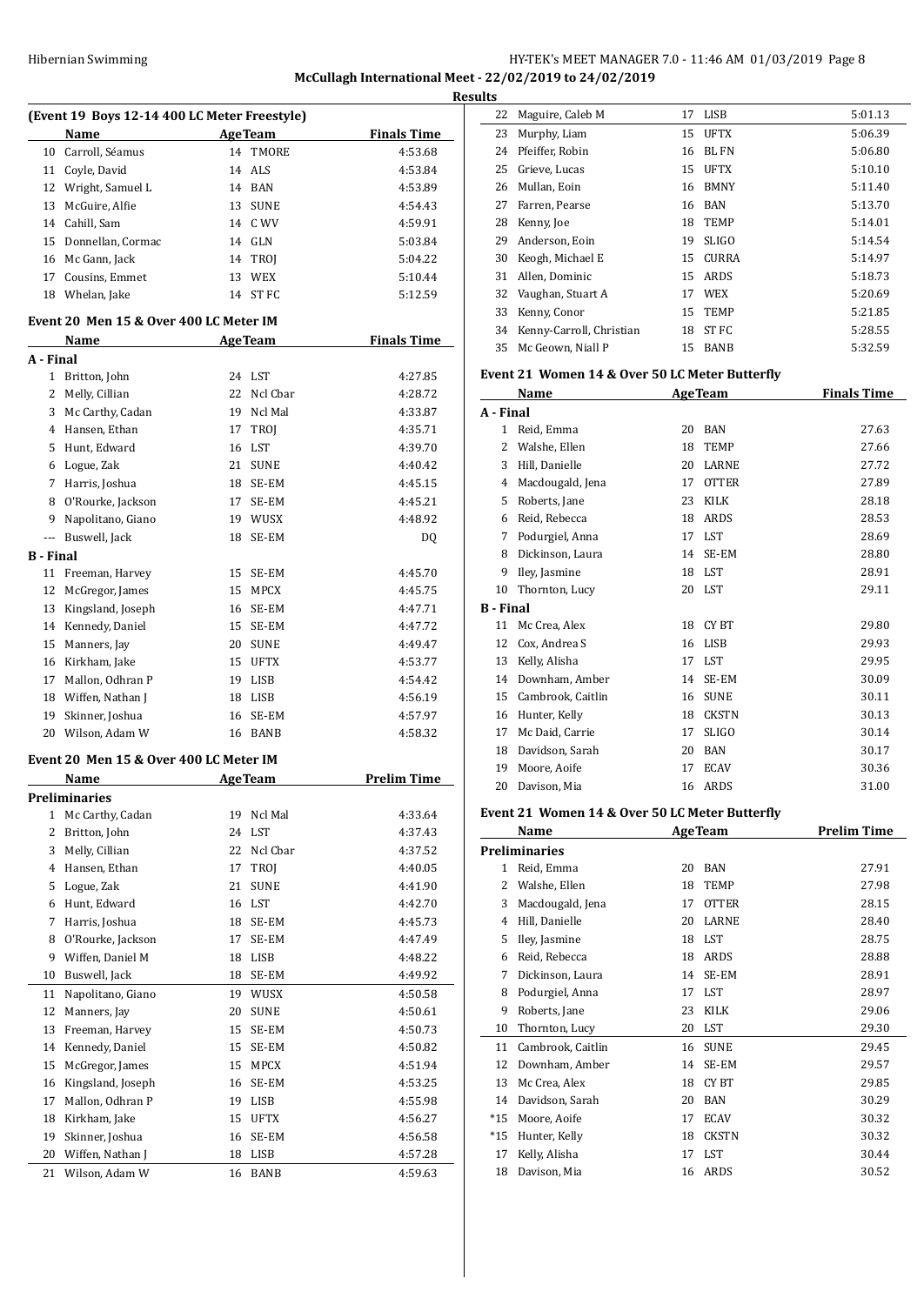# HY-TEK's MEET MANAGER 7.0 - 11:46 AM 01/03/2019 Page 9 **McCullagh International Meet - 22/02/2019 to 24/02/2019 Results**

| Preliminaries  (Event 21 Women 14 & Over 50 LC Meter Butterfly) |                                              |    |                |                    |
|-----------------------------------------------------------------|----------------------------------------------|----|----------------|--------------------|
|                                                                 | Name                                         |    | <b>AgeTeam</b> | <b>Prelim Time</b> |
| 19                                                              | Mc Daid, Carrie                              | 17 | <b>SLIGO</b>   | 30.62              |
| 20                                                              | Cox, Andrea S                                | 16 | LISB           | 30.66              |
| 21                                                              | Bracken, Lucy A                              | 15 | ASG            | 30.68              |
| 22                                                              | Finlay, Caitriona                            | 21 | ALS            | 30.76              |
| 23                                                              | Wolseley, Rachel                             | 16 | <b>TMORE</b>   | 30.86              |
| 24                                                              | Blewitt, Sophie                              | 20 | LIMK           | 30.87              |
| 25                                                              | Bates, Aoife                                 | 17 | SHARK          | 30.97              |
| 26                                                              | Rooney, Cora                                 | 14 | MARL           | 31.03              |
| 27                                                              | Ni Riain, Roisin                             | 14 | LIMK           | 31.05              |
| 28                                                              | Mc Kenna, Thomasin                           | 16 | ESB            | 31.22              |
| 29                                                              | O'Donnell, Megan                             |    | 19 UCD         | 31.23              |
| 30                                                              | Curran, Kelis                                |    | 14 COM         | 31.24              |
| 31                                                              | Hoey, Keri                                   | 16 | BMENA          | 31.33              |
| 32                                                              | Daly, Caoimhe                                | 16 | KILK           | 31.35              |
| *33                                                             | Heyburn, Faith E                             | 15 | <b>TMORE</b>   | 31.43              |
| *33                                                             | Montgomery, Emma C                           | 17 | CY BT          | 31.43              |
| 35                                                              | O'Hara, Brogán                               | 21 | LEA            | 31.46              |
| 36                                                              | Joyce, Grace                                 | 17 | <b>SHARK</b>   | 31.57              |
| 37                                                              | Quinn, Sasha A                               | 15 | LISB           | 31.63              |
| 38                                                              | Walshe, Hannah                               | 17 | TEMP           | 31.65              |
| 39                                                              | Mulhall, Pippa                               | 17 | TROJ           | 31.66              |
| 40                                                              | Murray, Aoife                                | 15 | GLN            | 31.67              |
| 41                                                              | Williams, Sophie                             | 19 | TMORE          | 31.69              |
| 42                                                              | Maloney, Kate                                | 16 | ESB            | 31.70              |
| 43                                                              | Hobson-Corbett, Isabella                     | 14 | SE-EM          | 31.77              |
| 44                                                              | McPartland, Emma                             | 16 | <b>MPCX</b>    | 31.86              |
| 45                                                              | Dunne, Katie                                 | 17 | ST FC          | 31.90              |
| 46                                                              | Becker, Fallon                               | 14 | GLN            | 31.92              |
| 47                                                              | Tesch, Florentine                            | 14 | SG NB          | 31.93              |
| 48                                                              | Harty, Lucy                                  | 16 | <b>DOL</b>     | 32.01              |
| 49                                                              | Killen, Laura                                | 16 | <b>CLNM</b>    | 32.04              |
| 50                                                              | Miao, Fiona                                  | 15 | <b>FER</b>     | 32.15              |
| 51                                                              | Jamison, Toni M                              | 14 | LISB           | 32.21              |
| 52                                                              | King, Sophie                                 | 16 | TMORE          | 32.31              |
| 53                                                              | O'Donnell, Naoise                            | 16 | <b>SHARK</b>   | 32.39              |
| 54                                                              | Pountney, Naeve                              |    | 15 BAN         | 32.40              |
|                                                                 | 55 Weinert, Wiktoria                         |    | 16 SLIGO       | 32.46              |
|                                                                 | 56 Kilcommons, Ciara                         |    | 16 COM         | 32.61              |
| 57                                                              | Hill, Aimee                                  | 15 | <b>BMENA</b>   | 32.92              |
| 58                                                              | Hill, Lucy                                   |    | 14 ARDS        | 33.07              |
| 59                                                              | Coyle, Grace                                 | 15 | <b>SSEAL</b>   | 33.33              |
| 60                                                              | Martin, Leah                                 | 16 | TEMP           | 33.41              |
| 61                                                              | Cousins-Bolger, Teddy                        |    | 15 KILK        | 33.47              |
| 62                                                              | Evans, Julia                                 | 17 | <b>TITAN</b>   | 33.48              |
| 63                                                              | Whitten, Lara                                | 16 | TMORE          | 33.52              |
| 64                                                              | Gardiner, Ciara                              | 14 | <b>DOL</b>     | 33.65              |
| 65                                                              | Evans, Caitlin                               | 17 | <b>TITAN</b>   | 33.69              |
| 66                                                              | Sweeney, Kate                                | 14 | TEMP           | 33.76              |
| 67                                                              | Donnelly, Evelyn                             | 16 | ADSC           | 33.78              |
| 68                                                              | Mc Evoy, Kate                                | 17 | ESB            | 34.00              |
|                                                                 | Event 22 Men 15 & Over 50 LC Meter Butterfly |    |                |                    |
|                                                                 | Name                                         |    | <b>AgeTeam</b> | <b>Finals Time</b> |
| A - Final                                                       |                                              |    |                |                    |
| $\mathbf{1}$                                                    | Hyland, Brendan                              | 25 | NCDTL          | 24.34              |
| 2                                                               | Hewitt, Michael                              | 19 | ARDS           | 24.81              |
| 3                                                               | Clegg, Stephen                               | 22 | <b>SUNE</b>    | 25.00              |
| 4                                                               | Rednic, Eduard                               | 23 | WUSX           | 25.29              |

Smith, Ewan 19 WUSX 25.45

| uıts             |                          |    |             |       |
|------------------|--------------------------|----|-------------|-------|
| 6                | Johnston, Paddy          | 18 | ARDS        | 25.63 |
| 7                | Thompson, David          | 26 | BAN         | 25.68 |
| 8                | Higgins, John            | 24 | UCD         | 25.75 |
| 9                | Martin, Ben              | 19 | <b>WUSX</b> | 26.28 |
| 10               | Mc Glade, Kevin          | 26 | <b>UCD</b>  | 26.54 |
| <b>B</b> - Final |                          |    |             |       |
| 11               | O'Connor, Jeremy         | 17 | Ncl Lim     | 26.44 |
| 12               | Chana, Dillon            |    | 16 LST      | 26.55 |
| 13               | Berryman, Morgan         | 22 | WUSX        | 26.68 |
| 14               | Allison, James C         | 18 | LISB        | 26.74 |
| 15               | Murtagh, Ethan           | 17 | Ncd Troj    | 26.76 |
| 16               | Donovan, Tommy           | 18 | LST         | 26.88 |
| 17               | O' Broin, Evan           | 21 | <b>UCD</b>  | 27.00 |
| 18               | Edgar, Keir              | 18 | <b>UFTX</b> | 27.22 |
| 19               | Hayes/ Breheny, Iarlaith | 18 | KGD         | 27.28 |
| 20               | Mc Sharry, Mouric        | 17 | MARI.       | 27.66 |
|                  |                          |    |             |       |

#### **Event 22 Men 15 & Over 50 LC Meter Butterfly**

|      | Name                     | <b>AgeTeam</b> |              | <b>Prelim Time</b> |
|------|--------------------------|----------------|--------------|--------------------|
|      | <b>Preliminaries</b>     |                |              |                    |
| 1    | Hewitt, Michael          | 19             | ARDS         | 24.88              |
| 2    | Hyland, Brendan          | 25             | <b>NCDTL</b> | 24.98              |
| 3    | Rednic, Eduard           | 23             | <b>WUSX</b>  | 25.34              |
| $*4$ | Clegg, Stephen           | 22             | <b>SUNE</b>  | 25.47              |
| $*4$ | Smith, Ewan              | 19             | <b>WUSX</b>  | 25.47              |
| 6    | Thompson, David          | 26             | <b>BAN</b>   | 25.73              |
| 7    | Johnston, Paddy          | 18             | ARDS         | 25.74              |
| 8    | Martin, Ben              | 19             | WUSX         | 25.98              |
| 9    | Higgins, John            | 24             | <b>UCD</b>   | 26.24              |
| 10   | Mc Glade, Kevin          | 26             | <b>UCD</b>   | 26.48              |
| 11   | O'Connor, Jeremy         | 17             | Ncl Lim      | 26.52              |
| 12   | Berryman, Morgan         | 22             | WUSX         | 26.65              |
| 13   | Allison, James C         | 18             | <b>LISB</b>  | 26.79              |
| 14   | Donovan, Tommy           |                | 18 LST       | 26.96              |
| 15   | Murtagh, Ethan           | 17             | Ncd Troj     | 26.99              |
|      | 16 Chana, Dillon         | 16             | LST          | 27.02              |
| 17   | Hayes/ Breheny, Iarlaith | 18             | <b>KGD</b>   | 27.28              |
| 18   | O' Broin, Evan           | 21             | <b>UCD</b>   | 27.29              |
| 19   | Edgar, Keir              | 18             | <b>UFTX</b>  | 27.30              |
| 20   | Mc Sharry, Mouric        | 17             | MARL         | 27.40              |
| 21   | Angus, Jack              | 18             | ARDS         | 27.53              |
| 22   | Evans, Archie            | 15             | SE-EM        | 27.55              |
| 23   | Haigh, Cole              | 17             | <b>ENSK</b>  | 27.57              |
| 24   | Anderson, Ronan          | 22             | Ncl Sligo    | 27.66              |
| 25   | McGregor, James          | 15             | <b>MPCX</b>  | 27.77              |
| 26   | Harkin, Liam             | 17             | <b>UFTX</b>  | 27.81              |
| 27   | O'Keeffe, Finn           | 18             | <b>TEMP</b>  | 27.87              |
| 28   | Johnson, Conor           | 15             | <b>KILK</b>  | 27.90              |
| 29   | Fon, Bradley             | 15             | ARDS         | 27.96              |
| 30   | Doyle, Shane             |                | 16 LIMK      | 28.38              |
| 31   | Cook, Aidan              | 15             | KILK         | 28.41              |
| 32   | Donnelly, John           | 18             | SLBGH        | 28.44              |
| 33   | Lovenitski, Daniil       | 16             | <b>TEMP</b>  | 28.51              |
| 34   | Ryan, Mark               |                | 18 LIMK      | 28.55              |
| 35   | O'Connor, Zac            | 15             | <b>LIMK</b>  | 28.64              |
| 36   | Creaney, Oliver          | 18             | ARDS         | 28.76              |
| 37   | David, Ben R             | 18             | <b>BARRA</b> | 28.98              |
| 38   | Fiala, Martin            | 15             | CASC         | 29.06              |
| 39   | Xie, Yiqun               | 17             | TROJ         | 29.22              |
| 40   | Carroll, David           | 16             | <b>DOL</b>   | 29.25              |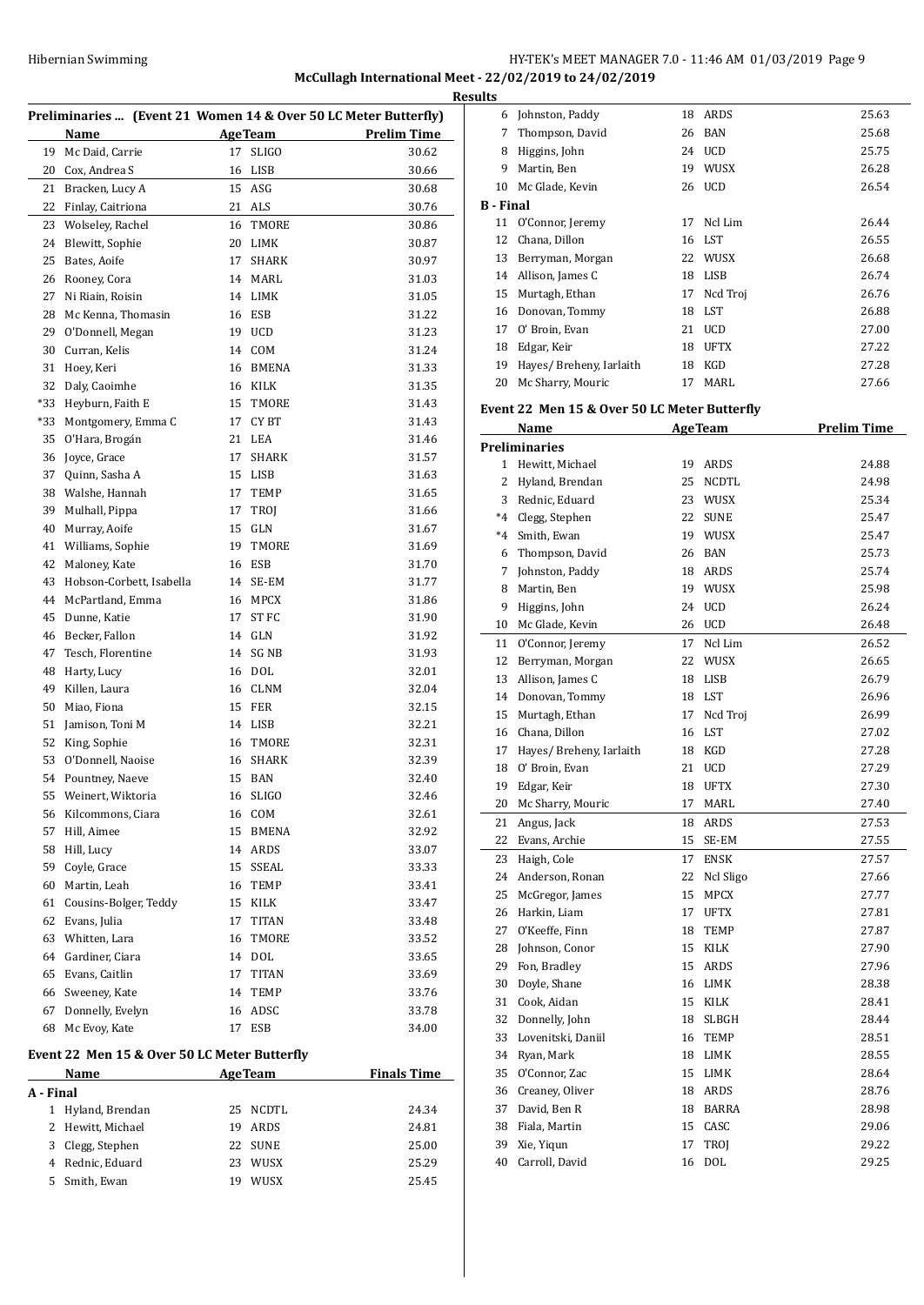### HY-TEK's MEET MANAGER 7.0 - 11:46 AM 01/03/2019 Page 10 **McCullagh International Meet - 22/02/2019 to 24/02/2019 Results**

|    | Preliminaries  (Event 22 Men 15 & Over 50 LC Meter Butterfly) |    |                |                    |  |  |
|----|---------------------------------------------------------------|----|----------------|--------------------|--|--|
|    | Name                                                          |    | <b>AgeTeam</b> | <b>Prelim Time</b> |  |  |
| 41 | Uoka, Saulius                                                 |    | 15 TEMP        | 29.26              |  |  |
| 42 | Morgan, Danny                                                 | 15 | COOL           | 29.29              |  |  |
| 43 | Kaczynski, Sebastian                                          | 17 | <b>CLNM</b>    | 29.41              |  |  |
| 44 | Murphy, Liam                                                  | 15 | <b>UFTX</b>    | 29.45              |  |  |
| 45 | Mc Kendry, Gerard                                             | 15 | <b>TITAN</b>   | 29.53              |  |  |
| 46 | Eble Killeen, Rossa                                           | 17 | COOL           | 29.63              |  |  |
| 47 | Randles, Oscar                                                | 15 | <b>TEMP</b>    | 29.69              |  |  |
| 48 | Mc Kee, Matthew C                                             | 15 | <b>BANB</b>    | 29.70              |  |  |
| 49 | Keogh, Michael E                                              | 15 | <b>CURRA</b>   | 29.96              |  |  |
| 50 | Comerford, Cian                                               | 18 | TALL           | 30.12              |  |  |
| 51 | Comerford, Ethan                                              | 18 | TALL           | 30.13              |  |  |
| 52 | Kenny-Carroll, Christian                                      | 18 | ST FC          | 30.19              |  |  |
| 53 | Yeardly, Craig                                                | 17 | <b>UFTX</b>    | 30.28              |  |  |
| 54 | Moffett, Conor                                                | 27 | <b>BAN</b>     | 32.98              |  |  |
|    |                                                               |    |                |                    |  |  |

# **Event 23 Women 14 & Over 200 LC Meter Freestyle**

|              | <b>Name</b>         |    | <b>AgeTeam</b> | <b>Finals Time</b> |  |
|--------------|---------------------|----|----------------|--------------------|--|
| A - Final    |                     |    |                |                    |  |
| $\mathbf{1}$ | Larson, Ally        | 19 | LST            | 2:03.38            |  |
| 2            | Kane, Amelia        | 16 | <b>ARDS</b>    | 2:05.45            |  |
| 3            | Bethel, Rachel      | 19 | <b>BAN</b>     | 2:05.51            |  |
| 4            | Britton, Phyllida   | 22 | LST            | 2:06.23            |  |
| 5            | Barnes, Megan       | 16 | <b>LST</b>     | 2:07.61            |  |
| 6            | Podurgiel, Anna     | 17 | <b>LST</b>     | 2:07.75            |  |
| 7            | Catterson, Victoria | 18 | ARDS           | 2:08.21            |  |
| 8            | Mc Kibbin, Ellie    | 15 | <b>ARDS</b>    | 2:08.92            |  |
| 9            | Davies, Amy         | 17 | <b>LST</b>     | 2:09.05            |  |
| 10           | Godden, Maria       | 17 | KILK           | 2:10.38            |  |
| B - Final    |                     |    |                |                    |  |
| 11           | Trait, Naomi        | 16 | <b>KILK</b>    | 2:06.05            |  |
| 12           | Daly, Edel          | 16 | Ncl Lim        | 2:08.98            |  |
| 13           | Stennett, Chloe     | 17 | SE-EM          | 2:09.41            |  |
| 14           | Osing, Cara         | 16 | <b>TEMP</b>    | 2:09.56            |  |
| 15           | O'Toole, Cara       | 16 | <b>LST</b>     | 2:09.73            |  |
| 16           | Donegan, Éle        | 16 | LEA            | 2:11.28            |  |
| 17           | Byrne, Meghan       | 19 | <b>LST</b>     | 2:12.33            |  |
| 18           | O'Shea, Hannah      | 15 | <b>DOL</b>     | 2:12.53            |  |
| 19           | Downham, Amber      | 14 | SE-EM          | 2:13.54            |  |
| 20           | Tinsley, Florence   | 17 | <b>ARDS</b>    | 2:15.71            |  |

#### **Event 23 Women 14 & Over 200 LC Meter Freestyle**

|    | Name                 |    | <b>AgeTeam</b> | <b>Prelim Time</b> |
|----|----------------------|----|----------------|--------------------|
|    | <b>Preliminaries</b> |    |                |                    |
| 1  | Larson, Ally         |    | 19 LST         | 2:06.13            |
| 2  | Britton, Phyllida    |    | 22 LST         | 2:06.26            |
| 3  | Kane, Amelia         | 16 | ARDS           | 2:06.49            |
| 4  | Godden, Maria        | 17 | <b>KILK</b>    | 2:06.94            |
| 5  | Bethel, Rachel       | 19 | <b>BAN</b>     | 2:07.21            |
| 6  | Barnes, Megan        | 16 | LST            | 2:07.34            |
| 7  | Catterson, Victoria  | 18 | ARDS           | 2:08.16            |
| 8  | Davies, Amy          | 17 | LST            | 2:08.31            |
| *9 | Podurgiel, Anna      | 17 | LST            | 2:09.11            |
| *9 | Mc Kibbin, Ellie     | 15 | ARDS           | 2:09.11            |
| 11 | Stennett, Chloe      | 17 | SE-EM          | 2:09.30            |
| 12 | Daly, Edel           | 16 | Ncl Lim        | 2:09.67            |
| 13 | Trait, Naomi         | 16 | <b>KILK</b>    | 2:09.89            |
| 14 | Osing, Cara          | 16 | <b>TEMP</b>    | 2:10.02            |
| 15 | Byrne, Meghan        | 19 | LST            | 2:11.74            |
| 16 | Downham, Amber       | 14 | SE-EM          | 2:11.91            |

| นเเร |                    |    |              |         |
|------|--------------------|----|--------------|---------|
| 17   | Lewitt, Caroline   | 16 | LST          | 2:12.32 |
| 18   | Donegan, Éle       | 16 | <b>LEA</b>   | 2:12.38 |
| 19   | O'Toole, Cara      | 16 | <b>LST</b>   | 2:12.40 |
| 20   | O'Shea, Hannah     | 15 | <b>DOL</b>   | 2:12.52 |
| 21   | Tinsley, Florence  | 17 | <b>ARDS</b>  | 2:14.62 |
| 22   | Bailey, Sadhbh     | 15 | <b>NRS</b>   | 2:14.66 |
| 23   | Harper, Bobbi      | 14 | SE-EM        | 2:14.74 |
| 24   | O'Hara, Brogán     | 21 | <b>LEA</b>   | 2:14.80 |
| 25   | Morris, Kate       | 14 | SE-EM        | 2:14.87 |
| 26   | Tuinstra, Dara A   | 16 | ASG          | 2:15.03 |
| 27   | Mc Alorum, Mollie  | 14 | <b>LEA</b>   | 2:15.45 |
| 28   | Gannon, Jessica    | 15 | COM          | 2:15.46 |
| 29   | Bailey, Katherine  | 15 | <b>MPCX</b>  | 2:15.81 |
| 30   | Montgomery, Emma C | 17 | CY BT        | 2:17.00 |
| 31   | Mc Bride, Hope     | 16 | ARDS         | 2:17.28 |
| 32   | Kingsland, Livia   | 14 | SE-EM        | 2:17.40 |
| 33   | Tierney, Niamh     | 16 | <b>UFTX</b>  | 2:17.56 |
| 34   | Tesch, Florentine  | 14 | <b>SG NB</b> | 2:17.69 |
| 35   | Knight, Alice      | 15 | <b>UFTX</b>  | 2:17.91 |
| 36   | Cunningham, Karla  | 16 | <b>MULL</b>  | 2:18.05 |
| 37   | Ryan, Christine    | 17 | <b>NEN</b>   | 2:18.20 |
| 38   | Mc Namara, Ava R   | 14 | <b>LISB</b>  | 2:18.24 |
| 39   | Hunter, Kelly      | 18 | <b>CKSTN</b> | 2:18.55 |
| 40   | Dickinson, Laura   | 14 | SE-EM        | 2:19.05 |
| 41   | Calder, Kirstyn    | 17 | <b>UFTX</b>  | 2:19.51 |
| 42   | Cowan, Zara        | 15 | <b>UFTX</b>  | 2:19.66 |
| 43   | Waters, Emma       | 14 | ASG          | 2:20.79 |
| 44   | Hayman, Sophie     | 16 | <b>ALS</b>   | 2:21.52 |
| 45   | Barr, Tarryn       | 14 | ARDS         | 2:22.20 |
| 46   | Gardiner, Ciara    | 14 | <b>DOL</b>   | 2:22.64 |
| 47   | Mc Keown, Sasha    | 16 | <b>LISB</b>  | 2:23.72 |
| 48   | Cullen, Faye       | 16 | <b>WAT</b>   | 2:25.07 |

#### **Event 24 Men 15 & Over 200 LC Meter Freestyle**

|                  | Name               |    | <b>AgeTeam</b> | <b>Finals Time</b> |
|------------------|--------------------|----|----------------|--------------------|
| A - Final        |                    |    |                |                    |
| 1                | Milne, Stephen     | 25 | <b>MPCX</b>    | 1:50.19            |
| 2                | Sloan, Jordan      | 26 | Ncd Ban        | 1:50.53            |
| 3                | Powell, Robert     | 19 | Ncd Ath        | 1:50.57            |
| 4                | Grace, Jack        | 21 | Ncl Lim        | 1:53.40            |
| 5                | Hyland, Brendan    | 25 | <b>NCDTL</b>   | 1:53.41            |
| 6                | Mooney, Joseph     | 22 | Ncl Lim        | 1:56.61            |
| 7                | Prendergast, David | 25 | Ncd Kilk       | 1:56.77            |
| 8                | Hewitt, Michael    | 19 | <b>ARDS</b>    | 1:57.23            |
| 9                | Gencas, Daniel     | 16 | LST            | 1:58.27            |
| 10               | Lovelock, Taylor   | 19 | LST            | 2:04.38            |
| <b>B</b> - Final |                    |    |                |                    |
| 11               | Price, Archie      |    | 16 LST         | 1:57.27            |
| 12               | Muncey, Jack       | 16 | <b>MPCX</b>    | 1:58.52            |
| 13               | Kilbride, Denis    | 18 | <b>NRS</b>     | 1:59.52            |
| 14               | Edgar, Keir        | 18 | <b>UFTX</b>    | 1:59.71            |
| 15               | Buswell, Jack      | 18 | SE-EM          | 2:01.30            |
| 16               | Uprichard, Tom     | 18 | <b>ARDS</b>    | 2:01.44            |
| 17               | Chana, Dillon      | 16 | LST            | 2:01.61            |
| 18               | Olin, Jackson      | 17 | LST            | 2:01.90            |
| 19               | Millar, Elliot     | 16 | <b>UFTX</b>    | 2:02.16            |
| 20               | Griffiths, Dylan G | 17 | <b>LISB</b>    | 2:05.17            |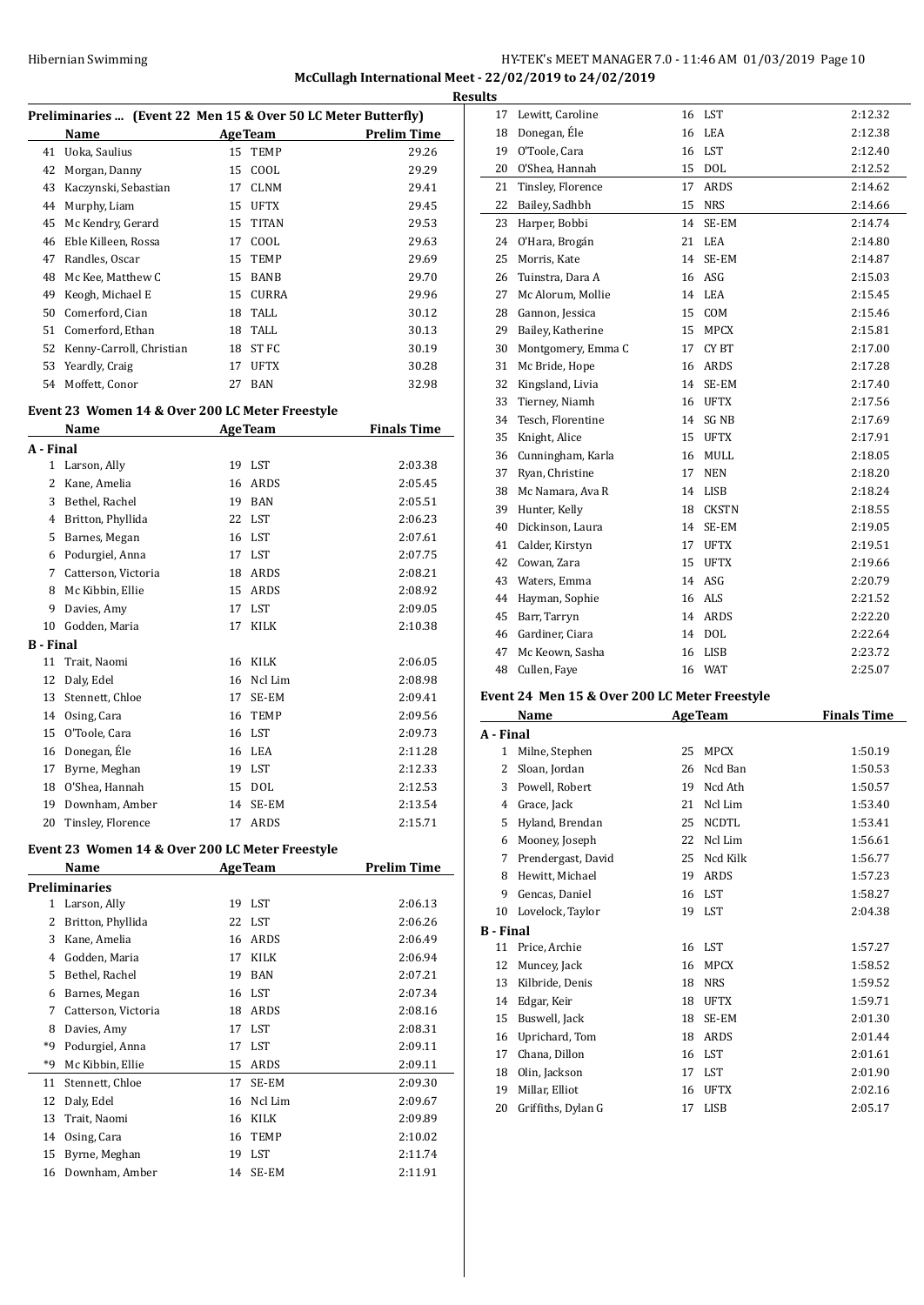# Hibernian Swimming **HY-TEK's MEET MANAGER 7.0 - 11:46 AM 01/03/2019** Page 11 **McCullagh International Meet - 22/02/2019 to 24/02/2019**

**Results**

| Event 24 Men 15 & Over 200 LC Meter Freestyle |                                              |    |              |         |  |  |  |  |
|-----------------------------------------------|----------------------------------------------|----|--------------|---------|--|--|--|--|
|                                               | <b>AgeTeam</b><br><b>Prelim Time</b><br>Name |    |              |         |  |  |  |  |
|                                               | Preliminaries                                |    |              |         |  |  |  |  |
| 1                                             | Sloan, Jordan                                | 26 | Ncd Ban      | 1:51.32 |  |  |  |  |
| 2                                             | Powell, Robert                               | 19 | Ncd Ath      | 1:52.93 |  |  |  |  |
| 3                                             | Milne, Stephen                               | 25 | <b>MPCX</b>  | 1:53.00 |  |  |  |  |
| 4                                             | Grace, Jack                                  | 21 | Ncl Lim      | 1:54.23 |  |  |  |  |
| 5                                             | Mooney, Joseph                               | 22 | Ncl Lim      | 1:56.48 |  |  |  |  |
| 6                                             | Prendergast, David                           | 25 | Ncd Kilk     | 1:56.49 |  |  |  |  |
| 7                                             | Hyland, Brendan                              | 25 | <b>NCDTL</b> | 1:57.39 |  |  |  |  |
| 8                                             | Hewitt, Michael                              | 19 | ARDS         | 1:58.18 |  |  |  |  |
| 9                                             | Lovelock, Taylor                             | 19 | LST          | 1:59.04 |  |  |  |  |
| 10                                            | Gencas, Daniel                               | 16 | LST          | 1:59.34 |  |  |  |  |
| 11                                            | Muncey, Jack                                 | 16 | MPCX         | 1:59.89 |  |  |  |  |
| 12                                            | Price, Archie                                | 16 | LST          | 2:00.04 |  |  |  |  |
| 13                                            | Olin, Jackson                                | 17 | LST          | 2:00.90 |  |  |  |  |
| 14                                            | Kilbride, Denis                              | 18 | <b>NRS</b>   | 2:01.26 |  |  |  |  |
| 15                                            | Edgar, Keir                                  | 18 | <b>UFTX</b>  | 2:01.46 |  |  |  |  |
| 16                                            | Griffiths, Dylan G                           | 17 | LISB         | 2:01.59 |  |  |  |  |
| 17                                            | Millar, Elliot                               | 16 | UFTX         | 2:02.08 |  |  |  |  |
| 18                                            | Buswell, Jack                                | 18 | SE-EM        | 2:02.30 |  |  |  |  |
| 19                                            | Chana, Dillon                                | 16 | LST          | 2:02.36 |  |  |  |  |
| 20                                            | Uprichard, Tom                               | 18 | ARDS         | 2:02.71 |  |  |  |  |
| 21                                            | O'Rourke, Jackson                            | 17 | SE-EM        | 2:03.25 |  |  |  |  |
| 22                                            | Brady, Ethan                                 | 17 | TEMP         | 2:03.50 |  |  |  |  |
| 23                                            | Morgan, Danny                                | 15 | COOL         | 2:04.11 |  |  |  |  |
| 24                                            | Rowson, Alex                                 | 17 | LST          | 2:04.32 |  |  |  |  |
| 25                                            | McPHAIL, Jordan                              | 16 | LST          | 2:04.36 |  |  |  |  |
| 26                                            | David, Ben R                                 | 18 | BARRA        | 2:04.40 |  |  |  |  |
| 27                                            | Uoka, Saulius                                | 15 | TEMP         | 2:04.49 |  |  |  |  |
| 28                                            | Murtagh, Ethan                               | 17 | Ncd Troj     | 2:04.60 |  |  |  |  |
| 29                                            | Malik, Hesham                                | 17 | LIMK         | 2:04.70 |  |  |  |  |
| 30                                            | Harris, Joshua                               | 18 | SE-EM        | 2:05.36 |  |  |  |  |
| 31                                            | Yamin-Ali, Ewan                              | 17 | ARDS         | 2:05.50 |  |  |  |  |
| 32                                            | Kirkham, Jake                                | 15 | <b>UFTX</b>  | 2:05.79 |  |  |  |  |
| 33                                            | Collins, Daniel                              | 18 | C WV         | 2:05.95 |  |  |  |  |
| 34                                            | Stafford, Finlay                             | 17 | ARDS         | 2:06.06 |  |  |  |  |
| 35                                            | Carroll, David                               | 16 | <b>DOL</b>   | 2:06.47 |  |  |  |  |
| 36                                            | Pfeiffer, Robin                              | 16 | <b>BLFN</b>  | 2:06.80 |  |  |  |  |
| 37                                            | Cahill, Luke                                 | 15 | C WV         | 2:07.08 |  |  |  |  |
| 38                                            | Cook, Aidan                                  | 15 | KILK         | 2:07.55 |  |  |  |  |
| 39                                            | Tan, Ronan                                   | 16 | <b>ESB</b>   | 2:08.10 |  |  |  |  |
| 40                                            | Lynch, Ben                                   | 16 | ENSK         | 2:09.13 |  |  |  |  |
| 41                                            | Hayes/ Breheny, Iarlaith                     | 18 | KGD          | 2:10.49 |  |  |  |  |
| 42                                            | Mulholland, Daniel J                         | 16 | LISB         | 2:10.77 |  |  |  |  |
| 43                                            | Waters, Fionn                                | 17 | TUAM         | 2:11.13 |  |  |  |  |
| 44                                            | Johnson, Conor                               | 15 | KILK         | 2:11.45 |  |  |  |  |
| 45                                            | Kenny, Sean                                  | 16 | TEMP         | 2:13.62 |  |  |  |  |
| 46                                            | O'Hara, Odhran                               | 16 | MARL         | 2:14.68 |  |  |  |  |
| 47                                            | Kenny-Carroll, Christian                     | 18 | ST FC        | 2:21.80 |  |  |  |  |
|                                               |                                              |    |              |         |  |  |  |  |

### **Event 25 Women 14 & Over 100 LC Meter Backstroke**

|           | <b>Name</b><br><b>AgeTeam</b> |    |              | <b>Finals Time</b> |
|-----------|-------------------------------|----|--------------|--------------------|
| A - Final |                               |    |              |                    |
| 1         | Reid, Rebecca                 | 18 | ARDS         | 1:03.60            |
|           | 2 Hill, Danielle              | 20 | LARNE        | 1:03.62            |
|           | 3 Lewitt, Caroline            |    | 16 LST       | 1:04.16            |
| 4         | Godden, Maria                 | 17 | <b>KILK</b>  | 1:05.02            |
|           | 5 Macdougald, Jena            | 17 | <b>OTTER</b> | 1:05.39            |
|           | Lowe, Rebecca                 |    | ATH          | 1:05.45            |

| Iley, Jasmine             | 18 |              | 1:05.51                                          |
|---------------------------|----|--------------|--------------------------------------------------|
| Tinsley, Florence         | 17 | ARDS         | 1:06.15                                          |
| Kane, Amelia              | 16 | ARDS         | 1:06.67                                          |
| Erskine, Emma             | 15 |              | 1:07.41                                          |
| <b>B</b> - Final          |    |              |                                                  |
| Armstrong, Scarlett<br>11 | 16 | ARDS         | 1:07.09                                          |
| Cullen, Charlotte X       |    |              | 1:07.10                                          |
| Rooney, Cora              | 14 | MARL         | 1:07.26                                          |
| Colbert, Iona             | 14 |              | 1:07.61                                          |
| Killen, Laura             | 16 |              | 1:07.79                                          |
| Trait, Naomi              | 16 | KILK         | 1:08.41                                          |
| Catterson, Victoria       | 18 | ARDS         | 1:08.78                                          |
| Barnes, Megan             | 16 |              | 1:09.53                                          |
| Pountney, Naeve           | 15 | BAN          | 1:09.81                                          |
| Kazimierczak, Adrianna    | 15 | <b>SHARK</b> | 1:12.20                                          |
|                           |    |              | LST<br>SE-EM<br>15 TMORE<br>SE-EM<br>CLNM<br>LST |

#### **Event 25 Women 14 & Over 100 LC Meter Backstroke**

|       | <b>Name</b>            |    | <b>AgeTeam</b> | <b>Prelim Time</b> |
|-------|------------------------|----|----------------|--------------------|
|       | <b>Preliminaries</b>   |    |                |                    |
|       | 1 Godden, Maria        | 17 | KILK           | 1:05.17            |
|       | 2 Hill. Danielle       |    | 20 LARNE       | 1:05.32            |
| 3     | Reid, Rebecca          |    | 18 ARDS        | 1:05.41            |
|       | 4 Lewitt, Caroline     |    | 16 LST         | 1:05.75            |
| 5     | Macdougald, Jena       | 17 | <b>OTTER</b>   | 1:06.04            |
| 6     | Ilev, Jasmine          | 18 | <b>LST</b>     | 1:06.12            |
| 7     | Lowe, Rebecca          |    | 17 ATH         | 1:06.57            |
| 8     | Tinsley, Florence      | 17 | ARDS           | 1:06.81            |
| 9     | Kane, Amelia           |    | 16 ARDS        | 1:07.03            |
| 10    | Erskine, Emma          | 15 | SE-EM          | 1:07.32            |
| 11    | Armstrong, Scarlett    |    | 16 ARDS        | 1:07.61            |
| 12    | Catterson, Victoria    |    | 18 ARDS        | 1:07.91            |
| 13    | Colbert, Iona          | 14 | SE-EM          | 1:08.07            |
|       | 14 Martin, Alie        | 18 | <b>TEMP</b>    | 1:08.23            |
| 15    | Cullen, Charlotte X    | 15 | TMORE          | 1:08.40            |
|       | 16 Rooney, Cora        | 14 | <b>MARL</b>    | 1:08.49            |
|       | 17 Killen, Laura       |    | 16 CLNM        | 1:09.01            |
| 18    | Trait, Naomi           |    | 16 KILK        | 1:09.05            |
| 19    | Farrell, Danielle      | 16 | <b>SLIGO</b>   | 1:09.09            |
| 20    | Barnes, Megan          |    | 16 LST         | 1:09.46            |
| 21    | Kazimierczak, Adrianna | 15 | <b>SHARK</b>   | 1:09.52            |
| 22    | Pountney, Naeve        |    | 15 BAN         | 1:09.69            |
| 23    | Ahearne, Niamh         |    | 16 KILK        | 1:09.78            |
| 24    | Osing, Cara            | 16 | TEMP           | 1:09.91            |
| 25    | Williams, Sophie       | 19 | TMORE          | 1:10.06            |
| 26    | Rowlands, Aisling      | 14 | TROJ           | 1:10.37            |
| 27    | Harty, Lucy            | 16 | <b>DOL</b>     | 1:10.57            |
| 28    | Kelly, Aimee           | 16 | <b>SHARK</b>   | 1:10.65            |
|       | 29 Knight, Alice       | 15 | <b>UFTX</b>    | 1:10.68            |
| 30    | Beattie, Jenni H       | 18 | <b>TMORE</b>   | 1:10.88            |
| $*31$ | Vaughan, Rachel        | 17 | <b>KILK</b>    | 1:10.97            |
| $*31$ | Bingham, Ellie M       |    | 14 BANB        | 1:10.97            |
| 33    | Dunne, Katie           | 17 | <b>ST FC</b>   | 1:11.06            |
| 34    | Thornton, Lucy         |    | 20 LST         | 1:11.22            |
| 35    | Mc Daid, Carrie        | 17 | <b>SLIGO</b>   | 1:11.31            |
| 36    | Mc Auley, Sile         |    | 15 ATH         | 1:11.39            |
| 37    | Mulhall, Pippa         | 17 | <b>TROI</b>    | 1:11.50            |
| 38    | Mc Bride, Naóse        | 17 | TALL           | 1:11.68            |
| 39    | Bracken, Lucy A        |    | 15 ASG         | 1:11.75            |
| 40    | Donaghy, Onagh         | 17 | <b>BMENA</b>   | 1:11.77            |
| 41    | Martin, Leah           | 16 | <b>TEMP</b>    | 1:11.79            |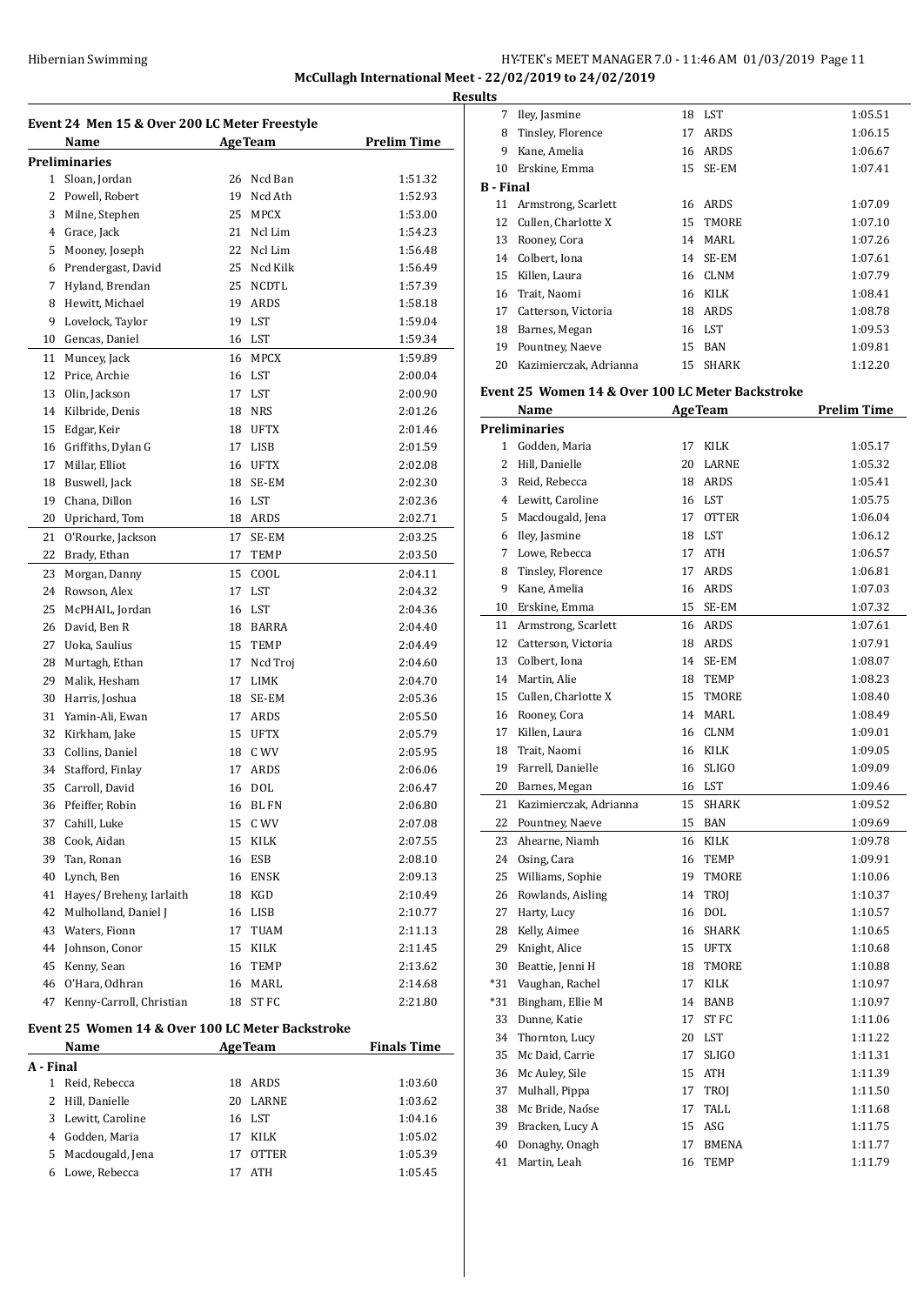# Hibernian Swimming HY-TEK's MEET MANAGER 7.0 - 11:46 AM 01/03/2019 Page 12 **McCullagh International Meet - 22/02/2019 to 24/02/2019**

|                  | <u>ке</u><br>Preliminaries  (Event 25 Women 14 & Over 100 LC Meter Backstroko |    |                |                    |  |
|------------------|-------------------------------------------------------------------------------|----|----------------|--------------------|--|
|                  |                                                                               |    |                |                    |  |
|                  | Name                                                                          |    | <b>AgeTeam</b> | <b>Prelim Time</b> |  |
|                  | 42 Fane, Heather                                                              |    | 14 DOL         | 1:11.83            |  |
|                  | 43 Rogers, Nemone                                                             |    | 14 TROJ        | 1:11.93            |  |
|                  | 44 Quinn, Sasha A                                                             |    | 15 LISB        | 1:12.24            |  |
|                  | 45 Ni Riain, Roisin                                                           |    | 14 LIMK        | 1:12.33            |  |
|                  | 46 O'Mahony, Mairead                                                          |    | 16 LARNE       | 1:12.34            |  |
|                  | 47 Hobson-Corbett, Isabella                                                   |    | 14 SE-EM       | 1:12.56            |  |
| *48              | Curran, Kelis                                                                 |    | 14 COM         | 1:13.09            |  |
|                  | *48 Kearney, Caoilin                                                          |    | 16 BL FN       | 1:13.09            |  |
| 50               | Kingsland, Livia                                                              |    | 14 SE-EM       | 1:13.10            |  |
|                  | 51 Cowan, Zara                                                                | 15 | UFTX           | 1:13.12            |  |
|                  | 52 Bailey, Sadhbh                                                             |    | 15 NRS         | 1:13.29            |  |
|                  | 53 Clancy, Rose                                                               |    | 16 LIMK        | 1:13.36            |  |
|                  | 54 Boyle, Labhaoise                                                           | 17 | SHARK          | 1:13.45            |  |
| 55               | King, Sophie                                                                  | 16 | TMORE          | 1:13.63            |  |
|                  | 56 Wolseley, Rachel                                                           | 16 | TMORE          | 1:13.79            |  |
|                  | 57 Marshall, Jodie N                                                          |    | 17 LISB        | 1:14.02            |  |
|                  | 58 Quinn, Orla G                                                              |    | 15 CASC        | 1:14.12            |  |
|                  | 59 Mc Calman, Immie                                                           |    | 19 WUSX        | 1:14.33            |  |
| 60               | Miao, Fiona                                                                   |    | 15 FER         | 1:14.47            |  |
|                  | 61 Whitten, Lara                                                              |    | 16 TMORE       | 1:15.15            |  |
|                  | 62 Harrington, Ciara                                                          |    | 17 ST FC       | 1:15.34            |  |
|                  | 63 Walsh, Tara                                                                | 17 | <b>SLIGO</b>   | 1:15.37            |  |
|                  | 64 Mc Knight, Lucy                                                            |    | 15 LARNE       | 1:15.43            |  |
|                  | 65 Barr, Tarryn                                                               |    | 14 ARDS        | 1:15.67            |  |
| 66               | Hill, Lucy                                                                    |    | 14 ARDS        | 1:16.05            |  |
| 67               | Gardiner, Ciara                                                               |    | 14 DOL         | 1:17.72            |  |
|                  |                                                                               |    |                |                    |  |
|                  | Event 26 Men 15 & Over 100 LC Meter Backstroke                                |    |                |                    |  |
|                  | Name                                                                          |    | <b>AgeTeam</b> | <b>Finals Time</b> |  |
|                  |                                                                               |    |                |                    |  |
| A - Final        |                                                                               |    |                |                    |  |
|                  | 1 Ryan, Shane                                                                 |    | 25 Ncd Nac     | 55.17              |  |
|                  | 2 Mc Evoy, Rory                                                               |    | 21 Ncd Ennis   | 56.49              |  |
|                  | 3 Gardner, Perry                                                              |    | 22 WUSX        | 57.20              |  |
|                  | 4 Scannell, Sean                                                              |    | 17 Ncd Kilk    | 58.56              |  |
| 5.               | Corby, Alan                                                                   | 22 | Ncl Lim        | 58.85              |  |
|                  |                                                                               | 18 | ARDS           | 59.21              |  |
| 7                | 6 Johnston, Paddy                                                             | 18 |                |                    |  |
|                  | Edgar, Keir                                                                   |    | <b>UFTX</b>    | 59.44              |  |
| 8                | Muncey, Jack                                                                  | 16 | <b>MPCX</b>    | 1:00.83            |  |
|                  | 9 Gourley, Lorcan                                                             | 18 | LARNE          | 1:01.09            |  |
| 10               | O'Rourke, Oiśn                                                                | 18 | TUAM           | 1:02.33            |  |
| <b>B</b> - Final |                                                                               |    |                |                    |  |
|                  | 11 Grace-Riches, Ethan                                                        | 16 | SE-EM          | 1:00.36            |  |
| 12               | Chana, Dillon                                                                 |    | 16 LST         | 1:00.77            |  |
|                  | 13 Evans, Archie                                                              |    | 15 SE-EM       | 1:01.10            |  |
|                  | 14 McPHAIL, Jordan                                                            |    | 16 LST         | 1:01.12            |  |
|                  | 15 Koster, Willem                                                             |    | 17 LST         | 1:01.21            |  |
|                  | 16 Olin, Jackson                                                              |    | 17 LST         | 1:02.29            |  |
|                  | 17 Irwin, Neddie                                                              |    | 16 DOL         | 1:02.50            |  |
|                  | 18 Clegg, Stephen                                                             |    | 22 SUNE        | 1:03.55            |  |
| 19               | Skinner, Joshua                                                               | 16 | SE-EM          | 1:04.46            |  |
| 20               | Wiffen, Nathan J                                                              | 18 | LISB           | 1:05.35            |  |
|                  | Event 26 Men 15 & Over 100 LC Meter Backstroke                                |    |                |                    |  |
|                  | Name                                                                          |    | <b>AgeTeam</b> | <b>Prelim Time</b> |  |
|                  | <b>Preliminaries</b>                                                          |    |                |                    |  |
|                  | 1 Mc Evoy, Rory                                                               | 21 | Ncd Ennis      | 57.16              |  |
|                  | 2 Gardner, Perry                                                              |    | 22 WUSX        | 57.71              |  |
|                  | 3 Ryan, Shane                                                                 |    | 25 Ncd Nac     | 59.49              |  |
|                  | 4 Scannell, Sean                                                              | 17 | Ncd Kilk       | 59.74              |  |

| <b>Results</b> |                                                    |    |                |                    |
|----------------|----------------------------------------------------|----|----------------|--------------------|
|                | 6 Edgar, Keir                                      |    | 18 UFTX        | 1:00.36            |
| 7              | Johnston, Paddy                                    | 18 | ARDS           | 1:00.71            |
| 8              | Gourley, Lorcan                                    |    | 18 LARNE       | 1:00.87            |
| 9              | Muncey, Jack                                       | 16 | <b>MPCX</b>    | 1:01.07            |
| 10             | O'Rourke, Oiśn                                     | 18 | <b>TUAM</b>    | 1:01.49            |
| 11             | Chana, Dillon                                      |    | 16 LST         | 1:01.60            |
| *12            | McPHAIL, Jordan                                    |    | 16 LST         | 1:01.73            |
| $*12$          | Koster, Willem                                     | 17 | LST            | 1:01.73            |
| 14             | Skinner, Joshua                                    | 16 | SE-EM          | 1:01.85            |
| 15             | Evans, Archie                                      | 15 | SE-EM          | 1:01.90            |
| 16             | Grace-Riches, Ethan                                | 16 | SE-EM          | 1:01.95            |
| 17             | Olin, Jackson                                      |    | 17 LST         | 1:02.10            |
| 18             | Clegg, Stephen                                     | 22 | <b>SUNE</b>    | 1:02.96            |
| 19             | Irwin, Neddie                                      | 16 | <b>DOL</b>     | 1:02.98            |
| 20             | Wiffen, Nathan J                                   | 18 | LISB           | 1:03.22            |
| 21             | Balgos, Jericho A                                  | 15 | CY BT          | 1:03.25            |
| 22             | Eason, Logan                                       |    | 18 WSWX        | 1:03.84            |
| 23             | Fon, Bradley                                       | 15 | ARDS           | 1:03.97            |
| 24             | David, Ben R                                       | 18 | <b>BARRA</b>   | 1:03.99            |
| 25             | Brady, Ethan                                       | 17 | <b>TEMP</b>    | 1:04.09            |
| 26             | Kirkham, Jake                                      | 15 | <b>UFTX</b>    | 1:04.22            |
| 27             | Haigh, Cole                                        | 17 | <b>ENSK</b>    | 1:04.25            |
| 28             | Yau, David                                         | 18 | ESB            | 1:04.52            |
| 29             | Carroll, Aaron                                     | 17 | Ncl Lim        | 1:04.78            |
| 30             | Millar, Elliot                                     | 16 | <b>UFTX</b>    | 1:04.98            |
| 31             | Hunt, Edward                                       |    | 16 LST         | 1:05.14            |
| 32             | Nichols, Jaime                                     | 19 | BAN            | 1:05.66            |
| 33             | Kennedy, Daniel                                    | 15 | SE-EM          | 1:05.90            |
| 34             | Harkin, Liam                                       | 17 | <b>UFTX</b>    | 1:06.10            |
| 35             | Yeardly, Craig                                     | 17 | UFTX           | 1:06.20            |
| 36             | Carroll, David                                     | 16 | <b>DOL</b>     | 1:06.27            |
| 37             | Mulholland, Daniel J                               |    | 16 LISB        | 1:06.54            |
| 38             | Comerford, Ethan                                   | 18 | TALL           | 1:06.77            |
| 39             | Nijs, Tiarnan                                      |    | 16 LIMK        | 1:07.02            |
| 40             | Wall, Illann                                       | 17 | SWSC           | 1:07.39            |
| 41             | Stafford, Finlay                                   | 17 | ARDS           | 1:07.44            |
| 42             | Burns, Jamie                                       | 18 | <b>STFC</b>    | 1:07.65            |
| 43             | Ryan, Mark                                         | 18 | LIMK           | 1:07.83            |
|                | 44 Pfeiffer, Robin                                 |    | 16 BL FN       | 1:08.39            |
| 45             | Smyth, Johnny                                      |    | 18 LISB        | 1:09.17            |
|                | 46 Campbell, Faolan                                |    | 17 SLBGH       | 1:09.25            |
|                | 47 Grieve, Lucas                                   |    | 15 UFTX        | 1:09.62            |
|                | 48 Mc Clements, Barry                              |    | 18 ARDS        | 1:09.66            |
|                | 49 Kaczynski, Sebastian                            |    | 17 CLNM        | 1:09.78            |
|                | 50 Clements, Jamie                                 |    | 16 LARNE       | 1:09.88            |
|                | 51 Tan, Ronan                                      |    | 16 ESB         | 1:10.85            |
| 52             | Mc Geown, Declan L                                 | 17 | BANB           | 1:13.13            |
|                |                                                    |    |                |                    |
|                | Event 27 Women 14 & Over 200 LC Meter Breaststroke |    |                |                    |
|                | Name                                               |    | <b>AgeTeam</b> | <b>Finals Time</b> |
| A - Final      |                                                    |    |                |                    |
| $\mathbf{1}$   | Haughey, Aisling                                   |    | 24 ALS         | 2:32.50            |
|                | 2 Coyne, Niamh                                     |    | 18 NCDTL       | 2:33.28            |
|                | 3 O'Reilly, Carys                                  |    | 16 SE-EM       | 2:35.29            |

 Surminski, Emily 17 LST 2:37.57 Walshe, Ellen 18 TEMP 2:38.75 Kilgallen, Niamh 20 Ncd Clm 2:40.69 7 Mc Cartney, Ellie 14 ENSK 2:41.97 Cooke, Olwyn A 16 Ncl Lim 2:44.24 Mc Evoy, Lara 18 ALS 2:46.55 O'Toole, Cara 16 LST 2:47.54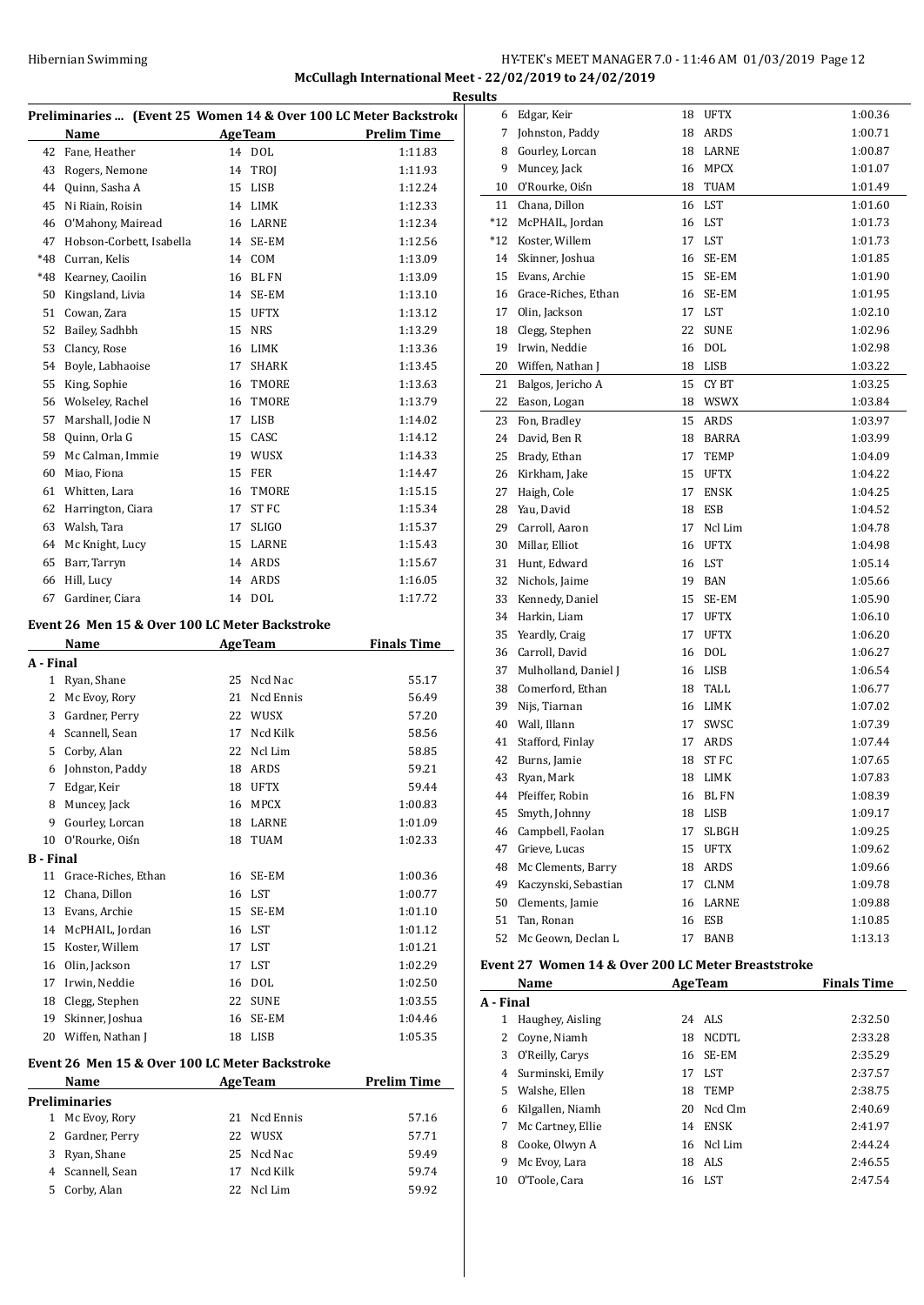# HY-TEK's MEET MANAGER 7.0 - 11:46 AM 01/03/2019 Page 13

**McCullagh International Meet - 22/02/2019 to 24/02/2019**

|                        |                                                                 |    |                              |                                                                                                                                                                                                | <b>Results</b> |
|------------------------|-----------------------------------------------------------------|----|------------------------------|------------------------------------------------------------------------------------------------------------------------------------------------------------------------------------------------|----------------|
|                        | B - Final  (Event 27 Women 14 & Over 200 LC Meter Breaststroke) |    |                              |                                                                                                                                                                                                |                |
|                        | Name                                                            |    |                              | <b>Example 2 Age Team Property Property Property Property Property Property Property Property Property Property Property Property Property Property Property Property Property Property Pr</b> | Eve            |
| <b>B</b> - Final<br>11 | Murphy, Jade                                                    |    | 22 SLIGO                     | 2:48.10                                                                                                                                                                                        |                |
| 12                     | Bates, Aoife                                                    | 17 | SHARK                        | 2:48.60                                                                                                                                                                                        | $A - I$        |
| 13                     | Morris, Kate                                                    |    | 14 SE-EM                     | 2:48.77                                                                                                                                                                                        |                |
|                        | 14 Purcell, Isabella                                            |    | 14 ALS                       | 2:50.74                                                                                                                                                                                        |                |
| 15                     | Quinn, Orla G                                                   |    | 15 CASC                      | 2:51.47                                                                                                                                                                                        |                |
|                        | 16 Bracken, Lucy A                                              |    | 15 ASG                       | 2:52.46                                                                                                                                                                                        |                |
| 17                     | Knight, Alice                                                   |    | 15 UFTX                      | 2:53.79                                                                                                                                                                                        |                |
|                        | 18 O'Shea, Aoife                                                |    | 16 SWSC                      | 2:54.08                                                                                                                                                                                        |                |
| 19                     | Joyce, Grace                                                    |    | 17 SHARK                     | 2:55.33                                                                                                                                                                                        |                |
| 20                     | Davison, Mia                                                    |    | 16 ARDS                      | 3:01.03                                                                                                                                                                                        |                |
|                        | Event 27 Women 14 & Over 200 LC Meter Breaststroke              |    |                              |                                                                                                                                                                                                |                |
|                        | Name                                                            |    | <b>Example 2018 Age Team</b> | <b>Prelim Time</b>                                                                                                                                                                             | $B -$          |
|                        | <b>Preliminaries</b>                                            |    |                              |                                                                                                                                                                                                |                |
|                        | 1 Haughey, Aisling                                              |    | 24 ALS                       | 2:36.10                                                                                                                                                                                        |                |
|                        | 2 Coyne, Niamh                                                  |    | 18 NCDTL                     | 2:36.64                                                                                                                                                                                        |                |
|                        | 3 O'Reilly, Carys                                               |    | 16 SE-EM                     | 2:36.81                                                                                                                                                                                        |                |
| 4                      | Surminski, Emily                                                |    | 17 LST                       | 2:38.95                                                                                                                                                                                        |                |
|                        | 5 Walshe, Ellen                                                 |    | 18 TEMP                      | 2:40.28                                                                                                                                                                                        |                |
|                        | 6 Mc Cartney, Ellie                                             |    | 14 ENSK                      | 2:41.45                                                                                                                                                                                        |                |
| 7                      | Kilgallen, Niamh                                                |    | 20 Ncd Clm                   | 2:41.86                                                                                                                                                                                        |                |
| 8                      | Mc Evoy, Lara                                                   |    | 18 ALS                       | 2:46.10                                                                                                                                                                                        |                |
| 9                      | Cooke, Olwyn A                                                  |    | 16 Ncl Lim                   | 2:46.13                                                                                                                                                                                        |                |
| 10                     | O'Toole, Cara                                                   |    | 16 LST                       | 2:47.75                                                                                                                                                                                        |                |
| 11                     | Murphy, Jade                                                    |    | 22 SLIGO                     | 2:49.87                                                                                                                                                                                        | Eve            |
|                        | 12 Purcell, Isabella                                            |    | 14 ALS                       | 2:50.86                                                                                                                                                                                        |                |
|                        | 13 O'Shea, Aoife                                                |    | 16 SWSC                      | 2:53.15                                                                                                                                                                                        | Pre            |
|                        | 14 Knight, Alice                                                |    | 15 UFTX                      | 2:53.41                                                                                                                                                                                        |                |
| 15                     | Bates, Aoife                                                    |    | 17 SHARK                     | 2:53.50                                                                                                                                                                                        |                |
| 16                     | Morris, Kate                                                    |    | 14 SE-EM                     | 2:53.60                                                                                                                                                                                        |                |
| 17                     | Quinn, Orla G                                                   |    | 15 CASC                      | 2:54.31                                                                                                                                                                                        |                |
| 18                     | Joyce, Grace                                                    | 17 | SHARK                        | 2:54.35                                                                                                                                                                                        |                |
| 19                     | Davison, Mia                                                    |    | 16 ARDS                      | 2:55.03                                                                                                                                                                                        |                |
| 20                     | Weinert, Wiktoria                                               |    | 16 SLIGO                     | 2:55.43                                                                                                                                                                                        |                |
| 21                     | Bracken, Lucy A                                                 |    | 15 ASG                       | 2:55.71                                                                                                                                                                                        |                |
| 22                     | Frain, Lauren                                                   | 17 | <b>CLM</b>                   | 2:56.59                                                                                                                                                                                        |                |
| 23                     | McPartland, Emma                                                | 16 | MPCX                         | 2:56.75                                                                                                                                                                                        |                |
| 24                     | Mc Kenna, Thomasin                                              |    | 16 ESB                       | 2:57.41                                                                                                                                                                                        |                |
| 25                     | Baird, Shannon                                                  |    | 16 BMNY                      | 2:57.63                                                                                                                                                                                        |                |
|                        | 26 O'Connor, Hannah                                             |    | 15 LIMK                      | 2:57.64                                                                                                                                                                                        |                |
| 27                     | Blemmings, Rachel                                               |    | 15 BANB                      | 2:58.05                                                                                                                                                                                        |                |
| 28                     | Kelly, Aimee                                                    |    | 16 SHARK                     | 2:58.50                                                                                                                                                                                        |                |
| 29                     | Tuinstra, Dara A                                                |    | 16 ASG                       | 2:59.44                                                                                                                                                                                        |                |
| 30                     | Lamont, Oonagh                                                  |    | 15 BMENA                     | 2:59.48                                                                                                                                                                                        |                |
| 31                     | Allen, Min                                                      |    | 16 NRS                       | 2:59.65                                                                                                                                                                                        |                |
| 32                     | Moore, Julia                                                    |    | 16 CURRA                     | 2:59.76                                                                                                                                                                                        |                |
| 33                     | Cowan, Zara                                                     |    | 15 UFTX                      | 2:59.83                                                                                                                                                                                        |                |
| 34                     | Boyle, Labhaoise                                                | 17 | SHARK                        | 3:00.00                                                                                                                                                                                        |                |
| 35                     | Andrews, Jennifer                                               | 17 | LONG                         | 3:00.78                                                                                                                                                                                        |                |
|                        |                                                                 | 17 |                              |                                                                                                                                                                                                |                |
| 36                     | Vaughan, Rachel                                                 |    | KILK                         | 3:02.35                                                                                                                                                                                        |                |
| 37                     | Moore, Aoife                                                    | 17 | ECAV                         | 3:02.58                                                                                                                                                                                        |                |
|                        | 38 Condron, Sarah                                               | 16 | ATH                          | 3:03.39                                                                                                                                                                                        |                |
| 39                     | Fane, Heather                                                   |    | 14 DOL                       | 3:03.55                                                                                                                                                                                        |                |
| 40                     | Milosevic, Sara                                                 |    | 16 TROJ                      | 3:03.63                                                                                                                                                                                        |                |
| 41                     | Colbert, Iona                                                   | 14 | $\text{SE-EM}$               | 3:03.84                                                                                                                                                                                        |                |
| 42                     | Evans, Clara                                                    |    | 15 TITAN                     | 3:06.41                                                                                                                                                                                        |                |
| 43                     | Martin, Leah                                                    | 16 | TEMP                         | 3:08.81                                                                                                                                                                                        |                |

|                  | --- Larson, Ally                                 |    | 19 LST         | DQ                 |
|------------------|--------------------------------------------------|----|----------------|--------------------|
|                  | Event 28 Men 15 & Over 200 LC Meter Breaststroke |    |                |                    |
|                  | Name                                             |    | <b>AgeTeam</b> | <b>Finals Time</b> |
| A - Final        |                                                  |    |                |                    |
|                  | 1 Greene, Darragh                                |    | 24 NCDLD       | 2:13.08            |
|                  | 2 Corby, Eoin                                    | 17 | Ncl Lim        | 2:13.97            |
|                  | 3 Cooke, Uiseann                                 |    | 18 Ncl Lim     | 2:16.63            |
|                  | 4 Doyle, Liam                                    |    | 22 Ncl Dol     | 2:23.39            |
|                  | 5 Gerber, Yaron                                  |    | 21 LST         | 2:26.26            |
|                  | 6 Boyek, Kyle                                    |    | 27 WUSX        | 2:26.81            |
| 7                | Freeman, Harvey                                  |    | 15 SE-EM       | 2:26.96            |
|                  | 8 Cox, Paul Y                                    |    | 17 LISB        | 2:28.82            |
|                  | 9 Manners, Jay                                   |    | 20 SUNE        | 2:29.79            |
|                  | 10 Lombardo, Pietro                              |    | 16 LST         | 2:30.02            |
| <b>B</b> - Final |                                                  |    |                |                    |
|                  | 11 Woodside, Ben                                 |    | 16 LARNE       | 2:29.43            |
|                  | 12 Kenny, Sean                                   |    | 16 TEMP        | 2:30.56            |
|                  | 13 Kenny, Joe                                    |    | 18 TEMP        | 2:31.49            |
|                  | 14 Murphy, Liam                                  |    | 15 UFTX        | 2:33.67            |
|                  | 15 Mc Sharry, Mouric                             |    | 17 MARL        | 2:34.77            |
|                  | 16 Mc Ilroy-Sanchez, Conor S                     |    | 17 CASC        | 2:38.21            |
|                  | 17 Creaney, Oliver                               |    | 18 ARDS        | 2:40.07            |
|                  | 18 Mc Cartney, Lewis                             |    | 17 ENSK        | 2:41.95            |
|                  | 19 Uoka, Saulius                                 | 15 | <b>TEMP</b>    | 2:43.04            |
|                  | 20 Vaughan, Stuart A                             |    | 17 WEX         | 2:49.35            |
|                  | Event 28 Men 15 & Over 200 LC Meter Breaststroke |    |                |                    |
|                  | Name                                             |    | <b>AgeTeam</b> | <b>Prelim Time</b> |
|                  | <b>Preliminaries</b>                             |    |                |                    |
|                  | 1 Greene, Darragh                                |    | 24 NCDLD       | 2:17.30            |
|                  | 2 Corby, Eoin                                    |    | 17 Ncl Lim     | 2:17.42            |
|                  | 3 Cooke, Uiseann                                 |    | 18 Ncl Lim     | 2:17.86            |
|                  | 4 Doyle, Liam                                    |    | 22 Ncl Dol     | 2:25.05            |
|                  | 5 Manners, Jay                                   |    | 20 SUNE        | 2:28.18            |
|                  | 6 Gerber, Yaron                                  |    | 21 LST         | 2:29.14            |
|                  | 7 Freeman, Harvey                                |    | 15 SE-EM       | 2:29.21            |
|                  | 8 Boyek, Kyle                                    |    | 27 WUSX        | 2:29.58            |
| 9                | Lombardo, Pietro                                 |    | 16 LST         | 2:30.02            |
| 10               | Cox, Paul Y                                      | 17 | LISB           | 2:31.54            |
| 11               | Kenny, Joe                                       | 18 | <b>TEMP</b>    | 2:33.16            |
| 12               | Kenny, Sean                                      | 16 | TEMP           | 2:35.00            |
| 13               | Woodside, Ben                                    | 16 | LARNE          | 2:35.11            |
| 14               | Murphy, Liam                                     | 15 | <b>UFTX</b>    | 2:35.89            |
| 15               | Mc Sharry, Mouric                                | 17 | MARL           | 2:38.26            |
| 16               | Mc Ilroy-Sanchez, Conor S                        | 17 | CASC           | 2:41.29            |
| 17               | Mc Cartney, Lewis                                | 17 | ENSK           | 2:42.23            |
| 18               | Donnelly, John                                   | 18 | SLBGH          | 2:43.43            |
| 19               | Creaney, Oliver                                  | 18 | ARDS           | 2:44.22            |
| 20               | Vaughan, Stuart A                                | 17 | WEX            | 2:44.28            |
| 21               | Uoka, Saulius                                    | 15 | TEMP           | 2:44.62            |
| 22               | Bondarevs, Nikita                                | 15 | ST FC          | 2:45.74            |
| 23               | Farren, Pearse                                   | 16 | BAN            | 2:46.90            |
| 24               | Cantwell, Brendan                                | 17 | CLNM           | 2:47.08            |
| 25               | Powell, Teige                                    | 16 | KILK           | 2:47.25            |
| 26               | Marfunin, Alexander K                            | 16 | NY&MN          | 2:47.33            |
| 27               | Fon, Bradley                                     | 15 | ARDS           | 2:47.97            |
| 28               | Morrissey, Ciaran                                |    | 17 WAT         | 2:49.43            |
| 29               | Grieve, Lucas                                    | 15 | <b>UFTX</b>    | 2:50.31            |
| 30               | O'Connor, Milo                                   | 17 | ATH            | 2:51.61            |
| 31               | Allen, Dominic                                   | 15 | ARDS           | 2:53.69            |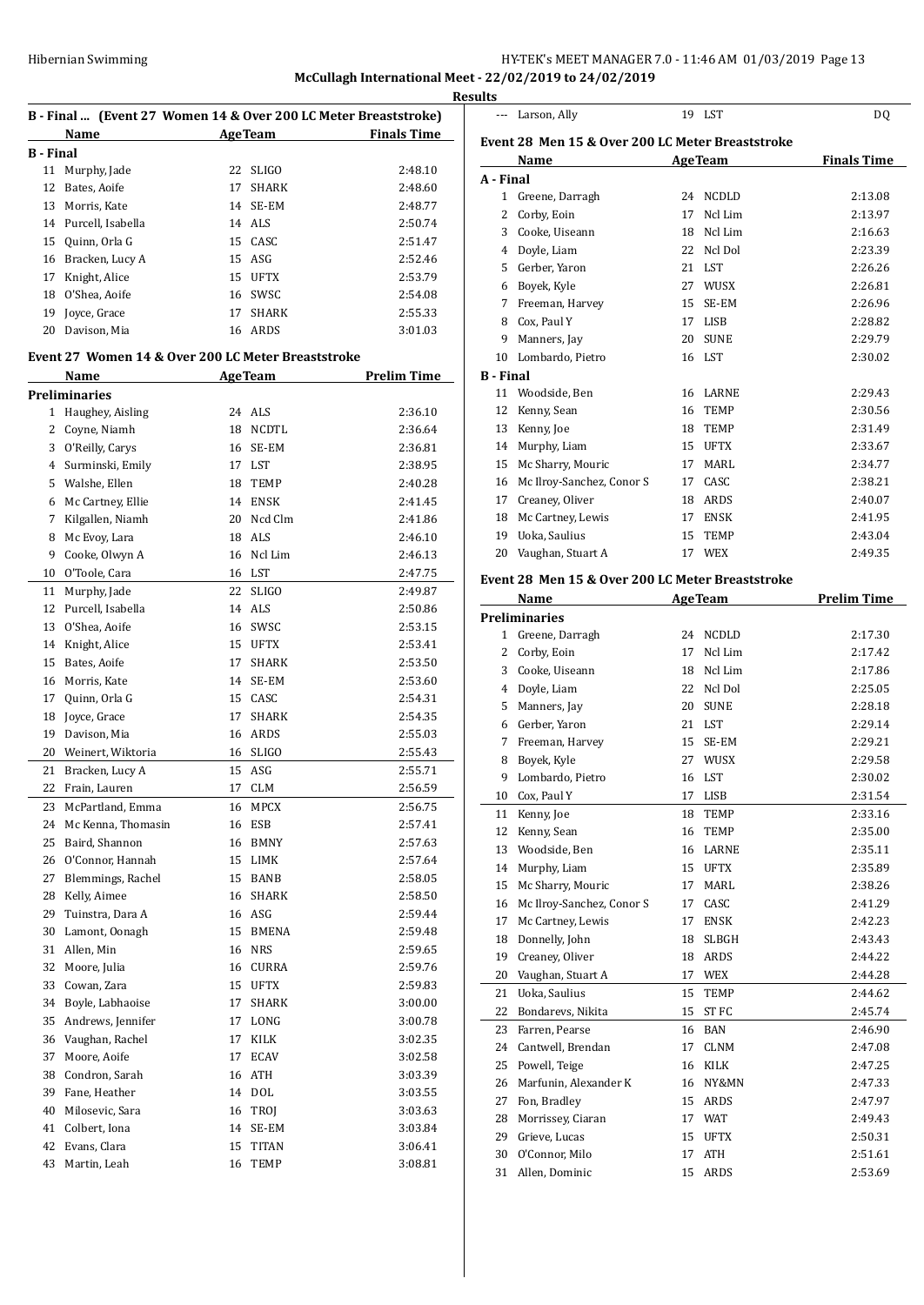# Hibernian Swimming HY-TEK's MEET MANAGER 7.0 - 11:46 AM 01/03/2019 Page 14 **McCullagh International Meet - 22/02/2019 to 24/02/2019**

|              | Preliminaries  (Event 28 Men 15 & Over 200 LC Meter Breaststroke)<br>Name | AgeTeam           | <b>Prelim Time</b> |
|--------------|---------------------------------------------------------------------------|-------------------|--------------------|
|              | 32 Breheny, Kieran                                                        | 18 CFIN           | 2:54.32            |
| 33           | Mulligan, Cian                                                            | 17<br>SSEAL       | 2:54.95            |
|              |                                                                           |                   |                    |
|              | Event 29 Women 14 & Over 800 LC Meter Freestyle<br>Name                   | <b>AgeTeam</b>    | <b>Finals Time</b> |
|              | 1 Lewis, Fleur                                                            | 16 LST            | 9:01.89            |
|              | 2 Finnon, Meg                                                             | 21 WUSX           | 9:02.51            |
|              | 3 Britton, Phyllida                                                       | 22 LST            | 9:07.80            |
|              | 4 Stennett, Chloe                                                         | 17<br>SE-EM       | 9:12.50            |
|              | 5 Barnes, Megan                                                           | 16 LST            | 9:19.49            |
|              | 6 Bethel, Rachel                                                          | 19 BAN            | 9:28.00            |
|              | 7 Downham, Amber                                                          | 14 SE-EM          | 9:28.91            |
| 8            | O'Shea, Hannah                                                            | 15 DOL            | 9:32.34            |
| 9            | Harper, Bobbi                                                             | 14 SE-EM          | 9:32.85            |
| 10           | Hodgins, Grace S                                                          | 14 TROJ           | 9:37.51            |
| 11           | Mc Alorum, Mollie                                                         | 14 LEA            | 9:37.67            |
| 12           | O'Hara, Brogán                                                            | 21 LEA            | 9:39.22            |
|              |                                                                           |                   |                    |
| 13           | Donegan, Éle                                                              | 16 LEA            | 9:41.31            |
|              | 14 Farrell, Danielle                                                      | 16 SLIGO          | 9:42.93            |
| 15           | Erskine, Emma                                                             | 15 SE-EM          | 9:51.37            |
| 16<br>17     | Tierney, Niamh                                                            | 16 UFTX<br>14 NRS | 9:55.76            |
|              | Kelly, Ruth                                                               |                   | 9:56.33            |
| 18           | Cox, Andrea S                                                             | 16 LISB           | 9:59.19            |
| 19           | Mc Namara, Ava R                                                          | 14 LISB           | 10:00.40           |
|              | 20 Cunningham, Karla                                                      | 16 MULL           | 10:00.88           |
|              | 21 Ryan, Christine                                                        | 17 NEN            | 10:02.10           |
|              | 22 Gleeson, Laura                                                         | 17 TEMP           | 10:05.09           |
| 23           | Shiels, Ciara                                                             | 17<br>SPL         | 10:12.57           |
|              | 24 Sweeney, Kate                                                          | 14 TEMP           | 10:18.37           |
| 25           | Blemmings, Rachel                                                         | 15 BANB           | 10:37.29           |
| 26           | Milosevic, Sara                                                           | 16 TROJ           | 10:56.94           |
|              | Event 30 Men 15 & Over 1500 LC Meter Freestyle                            |                   |                    |
|              | Name                                                                      | <b>AgeTeam</b>    | <b>Finals Time</b> |
| $\mathbf{1}$ | Wiffen, Daniel M                                                          | 18 LISB           | 16:18.99           |
|              | 2 Buswell, Jack                                                           | 18 SE-EM          | 16:27.43           |
| 3            | O'Rourke, Jackson                                                         | 17 SE-EM          | 16:30.91           |
| 4            | Penny, Jevon                                                              | 16<br>SE-EM       | 16:32.20           |
| 5            | Kingsland, Joseph                                                         | 16 SE-EM          | 16:32.27           |
| 6            | Tippin, Joey                                                              | 16 SE-EM          | 16:35.87           |
| 7            | Gencas, Daniel                                                            | 16 LST            | 16:43.77           |
| 8            | Kilbride, Denis                                                           | 18 NRS            | 17:01.68           |
| 9            | Harris, Joshua                                                            | 18<br>SE-EM       | 17:01.96           |
| 10           | Skinner, Joshua                                                           | 16 SE-EM          | 17:03.08           |
| 11           | Maguire, Caleb M                                                          | 17 LISB           | 17:28.71           |
| 12           | Foley, Cian                                                               | 20 NRS            | 17:45.66           |
| 13           | Grieve, Lucas                                                             | 15 UFTX           | 18:28.79           |
| 14           | O'Sullivan, Oisin                                                         | C WV<br>17        | 18:32.33           |
| 15           | Keogh, Michael E                                                          | 15<br>CURRA       | 18:41.56           |
| 16           | Nolan, Matthew                                                            | 16 BARRA          | 18:43.19           |
| 17           | Foley, Cillian                                                            | <b>NRS</b><br>17  | 18:44.30           |
| 18           | Kenny-Carroll, Christian                                                  | ST FC<br>18       | 19:17.89           |
|              | Event 31 Women 400 LC Meter Freestyle Relay                               |                   |                    |
|              | <b>Team</b>                                                               | <b>Relay</b>      | <b>Finals Time</b> |
|              | 1 LST                                                                     | A                 | 3:54.89            |
|              | 2 ARDS                                                                    | A                 | 3:58.16            |
| 3            | $\rm{ALS}$                                                                | A                 | 4:04.61            |
|              | 4 BAN                                                                     | A                 | 4:06.30            |
|              |                                                                           |                   |                    |

 ARDS B 4:09.74 6 SE-EM A 4:10.44

| ts    |              |   |         |
|-------|--------------|---|---------|
| 7     | SE-EM        | B | 4:10.95 |
| 8     | LEA          | A | 4:11.25 |
| 9     | LISB         | B | 4:13.59 |
| 10    | <b>SHARK</b> | A | 4:15.84 |
|       | 11 LISB      | A | 4:19.66 |
|       | 12 NRS       | A | 4:20.29 |
|       | 13 LIMK      | A | 4:25.54 |
|       | 14 ESB       | A | 4:27.76 |
| $---$ | KILK         | А | DQ      |
|       |              |   |         |

# **Event 32 Men 400 LC Meter Freestyle Relay**

|              | <b>Team</b> | Relay | <b>Finals Time</b> |
|--------------|-------------|-------|--------------------|
| $\mathbf{1}$ | <b>BAN</b>  | A     | 3:24.43            |
| 2            | <b>LIMK</b> | A     | 3:34.74            |
| 3            | <b>LST</b>  | A     | 3:36.79            |
| 4            | <b>LISB</b> | А     | 3:39.78            |
| 5            | ARDS        | А     | 3:41.60            |
| 6            | SE-EM       | A     | 3:48.33            |
| 7            | <b>TEMP</b> | A     | 3:48.83            |
| 8            | SE-EM       | B     | 3:49.93            |
| 9            | <b>LISB</b> | B     | 3:51.47            |
| 10           | <b>SUNE</b> | A     | 3:51.68            |
| 11           | <b>LIMK</b> | B     | 3:55.18            |
| 12           | ARDS        | B     | 3:57.01            |
| 13           | <b>KILK</b> | A     | 3:57.91            |
| 14           | <b>NRS</b>  | A     | 3:58.41            |
| 15           | <b>BAN</b>  | B     | 4:10.70            |
| 16           | COOL        | A     | 4:12.22            |
| 17           | ST FC       | А     | 4:14.50            |
|              |             |       |                    |

### **Event 33 Girls 12-13 200 LC Meter IM**

|           | Name                |    | <b>AgeTeam</b> | <b>Finals Time</b> |
|-----------|---------------------|----|----------------|--------------------|
| A - Final |                     |    |                |                    |
| 1         | Doran, Aoife        |    | 13 ALS         | 2:33.31            |
| 2         | Davison, Grace      |    | 12 ARDS        | 2:35.12            |
| 3         | O'Kane, Moya        | 13 | LISB           | 2:39.11            |
| 4         | Mc Cormack, Cara    | 13 | DOL            | 2:39.57            |
| 5.        | Quigley, Zophia     | 12 | ARDS           | 2:39.95            |
| 6         | Kidney, Isabel      | 13 | DOL            | 2:40.03            |
| 7         | Aiken, Keira        | 13 | ARDS           | 2:42.40            |
| 8         | Stoker, Holly       | 13 | <b>SUNE</b>    | 2:43.09            |
| 9         | Buckley, Marguerite | 13 | <b>CLNM</b>    | 2:43.84            |
| 10        | Boyd, Alyssa        | 13 | ARDS           | 2:45.28            |

#### **Event 33 Girls 12-13 200 LC Meter IM**

|    | Name                |    | <b>AgeTeam</b> | <b>Prelim Time</b> |
|----|---------------------|----|----------------|--------------------|
|    | Preliminaries       |    |                |                    |
| 1  | Doran, Aoife        | 13 | ALS            | 2:35.80            |
| 2  | Davison, Grace      | 12 | ARDS           | 2:36.53            |
| 3  | Mc Cormack, Cara    | 13 | <b>DOL</b>     | 2:37.60            |
| 4  | Kidney, Isabel      | 13 | <b>DOL</b>     | 2:40.30            |
| 5  | Stoker, Holly       | 13 | <b>SUNE</b>    | 2:42.53            |
| 6  | Aiken, Keira        | 13 | ARDS           | 2:43.50            |
| 7  | Buckley, Marguerite | 13 | <b>CLNM</b>    | 2:43.64            |
| 8  | O'Kane, Moya        | 13 | <b>LISB</b>    | 2:43.92            |
| 9  | Quigley, Zophia     | 12 | ARDS           | 2:44.53            |
| 10 | Boyd, Alyssa        | 13 | ARDS           | 2:44.88            |
| 11 | Robson, Jessika K   | 13 | LISB           | 2:45.95            |
| 12 | Lannon, Isobel      | 13 | <b>ENSK</b>    | 2:47.36            |
| 13 | Mc Grath, Izzy      | 13 | <b>DOL</b>     | 2:47.53            |
| 14 | Monaghan, Riona     | 13 | <b>ESB</b>     | 2:48.59            |
| 15 | Ryan, Kiara         | 13 | <b>NRS</b>     | 2:48.75            |
|    |                     |    |                |                    |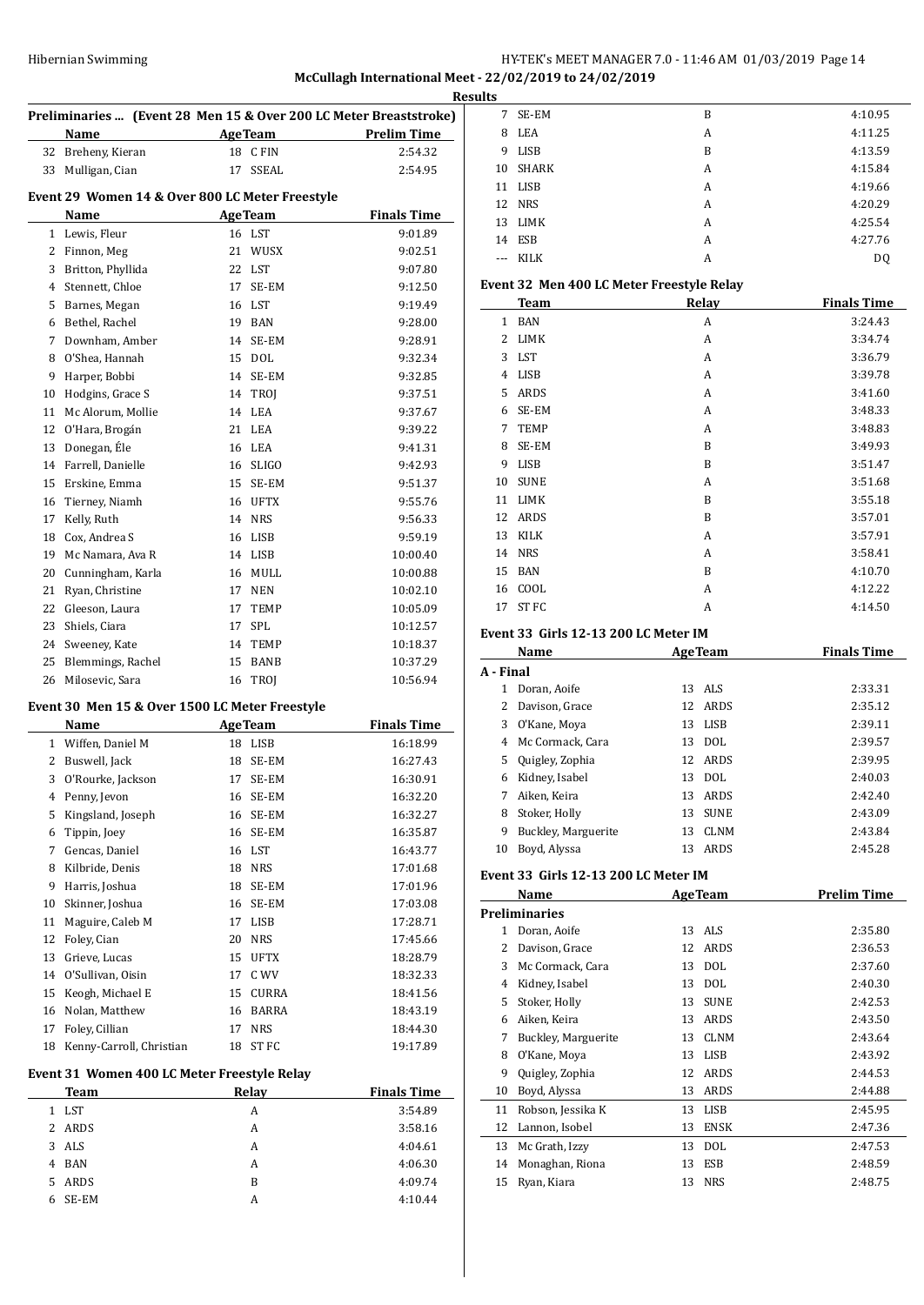# HY-TEK's MEET MANAGER 7.0 - 11:46 AM 01/03/2019 Page 15

**McCullagh International Meet - 22/02/2019 to 24/02/2019**

|              | Preliminaries  (Event 33 Girls 12-13 200 LC Meter IM) |    |                |                    |
|--------------|-------------------------------------------------------|----|----------------|--------------------|
|              | Name                                                  |    | <b>AgeTeam</b> | <b>Prelim Time</b> |
|              | 16 Walker, Darcy S                                    |    | 12 NY&MN       | 2:48.92            |
| 17           | Nita, Kseniya                                         | 13 | NEN            | 2:50.49            |
| 18           | Batori, Aurora                                        |    | 13 ESB         | 2:51.16            |
| 19           | Dorgan, Saoirse                                       | 13 | <b>ESB</b>     | 2:54.23            |
| 20           | Harford, Tia                                          | 13 | BARRA          | 2:54.50            |
|              |                                                       |    |                |                    |
|              | Event 34 Men 12-14 200 LC Meter Freestyle             |    |                |                    |
|              | Name                                                  |    | <b>AgeTeam</b> | <b>Finals Time</b> |
| A - Final    |                                                       |    |                |                    |
| $\mathbf{1}$ | O'Neill, Finn                                         |    | 14 TROJ        | 2:05.25            |
| 2            | Phelan, Sami                                          | 14 | <b>GLN</b>     | 2:08.78            |
| 3            | Bailey, Evan                                          |    | 14 NRS         | 2:08.90            |
|              | 4 Hand, Matthew                                       |    | 14 ARDS        | 2:09.87            |
| 5            | Riddell, Ben                                          |    | 14 BAN         | 2:10.71            |
| 6            | Mc Gee, Luke                                          |    | 13 SUNE        | 2:11.38            |
| 7            | Mulhall, John                                         |    | 14 TROJ        | 2:14.53            |
| 8            | Colgan, Adam                                          |    | 14 LEC         | 2:14.97            |
| 9            | Rayan, Ali                                            | 14 | COOL           | 2:15.71            |
| 10           | Coulter, Evan C                                       | 14 | CY BT          | 2:16.04            |
|              | Event 34 Men 12-14 200 LC Meter Freestyle             |    |                |                    |
|              | Name                                                  |    | <b>AgeTeam</b> | <b>Prelim Time</b> |
|              | Preliminaries                                         |    |                |                    |
| 1            | O'Neill, Finn                                         |    | 14 TROJ        | 2:06.26            |
| 2            | Bailey, Evan                                          | 14 | NRS            | 2:09.47            |
| 3            | Phelan, Sami                                          |    | 14 GLN         | 2:10.46            |
|              | 4 Hand, Matthew                                       |    | 14 ARDS        | 2:10.88            |
| 5            | Riddell, Ben                                          |    | 14 BAN         | 2:11.52            |
| 6            | Mc Gee, Luke                                          |    | 13 SUNE        | 2:13.59            |
| 7            | Mulhall, John                                         |    | 14 TROJ        | 2:13.77            |
| 8            | Rayan, Ali                                            | 14 | COOL           | 2:14.17            |
| 9            | Colgan, Adam                                          |    | 14 LEC         | 2:14.20            |
| 10           | Coulter, Evan C                                       | 14 | CY BT          | 2:14.46            |
| 11           | O'Loughlin Brophy, Killian                            | 13 | COOL           | 2:14.54            |
| 12           | Lennon, Jack T                                        |    | 14 BANB        | 2:14.70            |
| 13           | Brennan, Ollie                                        | 13 | COOL           | 2:15.03            |
| 14           | Larkin, James                                         | 14 | KILK           | 2:16.36            |
| 15           | Fahey, Ronan                                          |    | 14 TROJ        | 2:16.69            |
| 16           | Langton, Killian                                      | 14 | $SLIGO$        | 2:16.94            |
| 17           | McGuire, Alfie                                        | 13 | <b>SUNE</b>    | 2:17.06            |
| 18           | Wright, Samuel L                                      |    | 14 BAN         | 2:18.21            |
| 19           | Carroll, Séamus                                       |    | 14 TMORE       | 2:18.92            |
| 20           | Morgan, Darragh                                       | 13 | COOL           | 2:19.18            |
| 21           | Coyle, David                                          |    | 14 ALS         | 2:19.61            |
| 22           | Denholm, Josh                                         | 14 | <b>SUNE</b>    | 2:20.22            |
| 23           | Whelan, Jake                                          | 14 | ST FC          | 2:22.67            |
| 24           | O'Seachnasaigh, Oisin                                 |    | 14 COOL        | 2:23.96            |
|              |                                                       |    |                |                    |
|              | Event 35 Girls 12-13 200 LC Meter Breaststroke        |    |                |                    |
|              | Name                                                  |    | <b>AgeTeam</b> | <b>Finals Time</b> |
| A - Final    |                                                       |    |                |                    |
| $\mathbf{1}$ | Doran, Aoife                                          | 13 | ALS            | 2:50.81            |
| 2            | Mc Cormack, Cara                                      | 13 | <b>DOL</b>     | 2:52.80            |
| 3            | Davison, Grace                                        |    | 12 ARDS        | 2:54.62            |
|              | 4 Kidney, Isabel                                      |    | 13 DOL         | 2:57.51            |
| 5            | Mc Cormack, Rionagh                                   |    | 12 LONG        | 3:03.35            |
| 6            | Noble, Amy                                            |    | 13 ASG         | 3:03.73            |
| 7            | O'Kane, Moya                                          | 13 | LISB           | 3:03.95            |
| 8            | Aiken, Keira                                          | 13 | ARDS           | 3:04.72            |
|              |                                                       |    |                |                    |

| 9              | O'Shea, Michelle                               |    | 13 DOL         | 3:08.45            |
|----------------|------------------------------------------------|----|----------------|--------------------|
| 10             | Mc Dade, Anna                                  | 13 | <b>ENSK</b>    | 3:09.29            |
|                | Event 35 Girls 12-13 200 LC Meter Breaststroke |    |                |                    |
|                | Name                                           |    | <b>AgeTeam</b> | <b>Prelim Time</b> |
|                | <b>Preliminaries</b>                           |    |                |                    |
|                | 1 Doran, Aoife                                 | 13 | <b>ALS</b>     | 2:54.73            |
| $\overline{c}$ | Mc Cormack, Cara                               | 13 | <b>DOL</b>     | 2:58.16            |
| 3              | Kidney, Isabel                                 | 13 | DOL            | 3:00.10            |
|                | 4 Davison, Grace                               |    | 12 ARDS        | 3:00.46            |
|                | 5 Aiken, Keira                                 |    | 13 ARDS        | 3:03.31            |
|                | 6 Noble, Amy                                   | 13 | ASG            | 3:05.89            |
| 7              | O'Kane, Moya                                   |    | 13 LISB        | 3:06.10            |
| 8              | Mc Cormack, Rionagh                            |    | 12 LONG        | 3:08.35            |
| 9              | O'Shea, Michelle                               | 13 | <b>DOL</b>     | 3:09.47            |
| 10             | Mc Dade, Anna                                  |    | 13 ENSK        | 3:10.89            |
| 11             | Henderson, Fiona D                             | 13 | TMORE          | 3:12.33            |
| 12             | Lannon, Isobel                                 | 13 | <b>ENSK</b>    | 3:13.36            |
| 13             | Boyd, Alyssa                                   | 13 | ARDS           | 3:13.65            |
| 14             | Monaghan, Riona                                | 13 | <b>ESB</b>     | 3:14.00            |
| 15             | Walker, Darcy S                                | 12 | NY&MN          | 3:14.13            |
| 16             | Kierans, Kate                                  | 12 | <b>ECAV</b>    | 3:15.47            |
| 17             | Urry, Scarlett                                 | 13 | BAN            | 3:15.67            |
| 18             | Black, Annabelle                               | 13 | ESB            | 3:15.95            |
| 19             | Stoker, Holly                                  | 13 | <b>SUNE</b>    | 3:16.71            |
| 20             | mc Cullagh, Joanna                             |    | 13 LEA         | 3:17.26            |
| 21             | Ryan, Kiara                                    | 13 | <b>NRS</b>     | 3:17.42            |
| 22             | Hayes, Anú                                     |    | 13 KGD         | 3:17.83            |
| 23             | Ivory, Aoibheann E                             |    | 13 ASG         | 3:19.90            |
| 24             | Friel, Rebekah                                 |    | 13 ADSC        | 3:20.44            |
| 25             | Bayley, Eva                                    |    | 12 NRS         | 3:20.56            |
| 26             | Gora, Amelia                                   |    | 13 WAT         | 3:22.54            |
| 27             | Liggett, Molly                                 |    | 13 BMENA       | 3:23.77            |
| 28             | Stewart, Tilly                                 | 13 | BMENA          | 3:24.92            |
| 29             | Howard, Saidbh                                 | 13 | <b>CURRA</b>   | 3:26.04            |

#### **Event 36 Boys 12-14 200 LC Meter Backstroke**

| Name      |                       |    | <b>AgeTeam</b> | <b>Finals Time</b> |
|-----------|-----------------------|----|----------------|--------------------|
| A - Final |                       |    |                |                    |
| 1         | Kilcoyne, Ronan       | 14 | <b>SLIGO</b>   | 2:22.44            |
|           | 2 Coulter, Evan C     | 14 | CY BT          | 2:23.09            |
| 3         | Duda, Philip          | 14 | COM            | 2:26.09            |
| 4         | Bailey, Evan          | 14 | <b>NRS</b>     | 2:27.78            |
| 5.        | Mc Kee, Ciaran        |    | 14 BAN         | 2:29.12            |
| 6         | Fahey, Ronan          |    | 14 TROJ        | 2:32.26            |
| 7         | Mc Gann, Jack         |    | 14 TROJ        | 2:33.36            |
| 8         | Phelan, Sami          | 14 | GLN            | 2:33.60            |
| 9         | Colgan, Adam          | 14 | LEC            | 2:33.98            |
| 10        | O'Seachnasaigh, Oisin | 14 | COOL           | 2:34.81            |

#### **Event 36 Boys 12-14 200 LC Meter Backstroke**

|    | Name                 | <b>AgeTeam</b> |              | <b>Prelim Time</b> |
|----|----------------------|----------------|--------------|--------------------|
|    | <b>Preliminaries</b> |                |              |                    |
| 1  | Coulter, Evan C      | 14             | CY BT        | 2:24.45            |
|    | Kilcoyne, Ronan      | 14             | <b>SLIGO</b> | 2:24.94            |
| 3  | Duda, Philip         | 14             | COM          | 2:26.06            |
| 4  | Bailey, Evan         | 14             | NRS.         | 2:26.49            |
| 5. | Mc Kee, Ciaran       | 14             | <b>BAN</b>   | 2:27.95            |
| 6  | Phelan, Sami         | 14             | GLN          | 2:32.24            |
| 7  | Fahey, Ronan         | 14             | <b>TROI</b>  | 2:32.99            |
| 8  | Colgan, Adam         | 14             | LEC.         | 2:33.34            |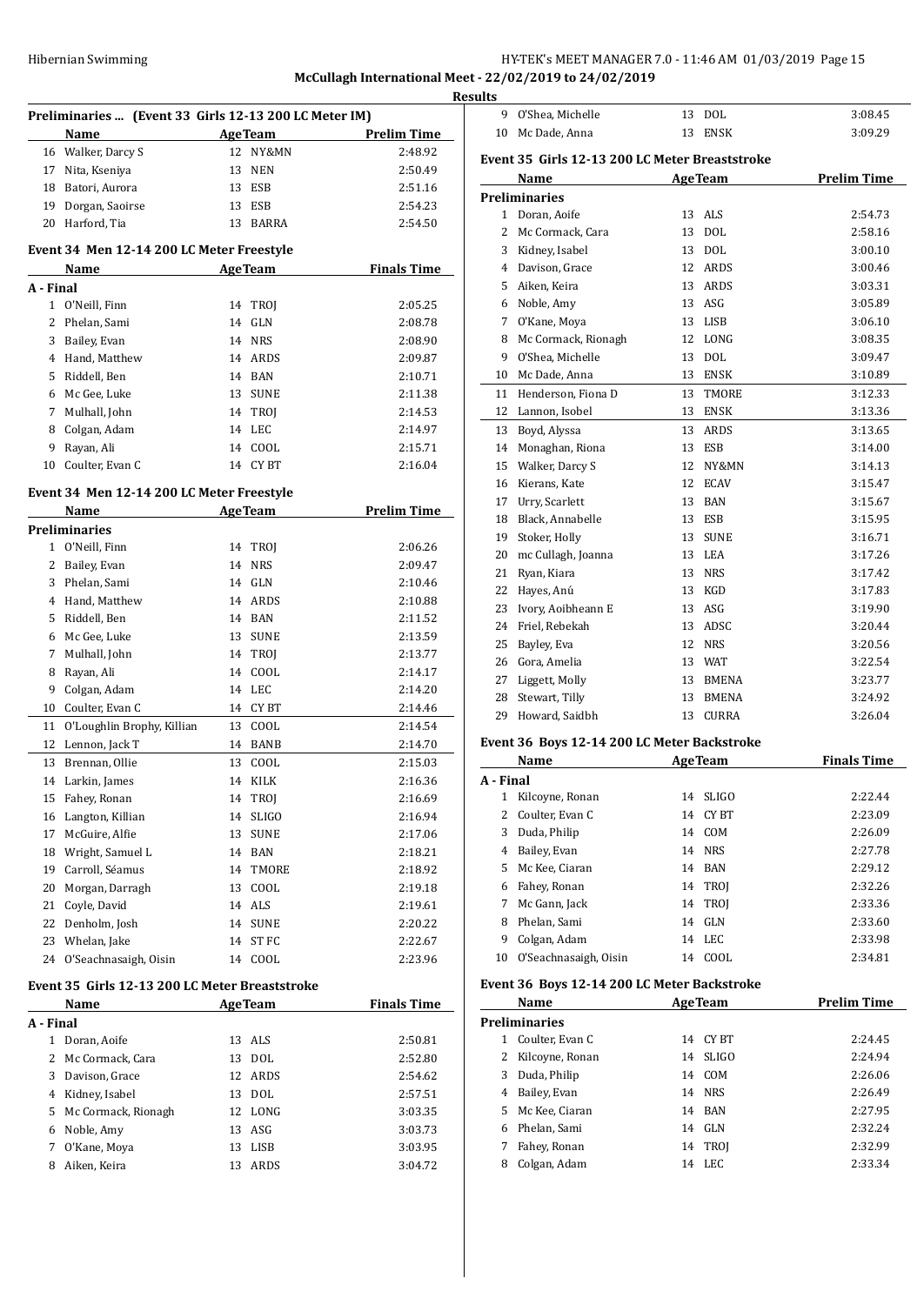# HY-TEK's MEET MANAGER 7.0 - 11:46 AM 01/03/2019 Page 16 **McCullagh International Meet - 22/02/2019 to 24/02/2019**

<u>Its</u>

|           | Preliminaries  (Event 36 Boys 12-14 200 LC Meter Backstroke)                                                                        |                             |                    |
|-----------|-------------------------------------------------------------------------------------------------------------------------------------|-----------------------------|--------------------|
|           | <b>Name</b><br><u> 1980 - Jan James James Jan Jan James James Jan Jan James James James James Jan Jan James James Jan Jan James</u> | <b>AgeTeam</b>              | <b>Prelim Time</b> |
|           | 9 Mc Gann, Jack                                                                                                                     | 14<br>TROJ                  | 2:33.54            |
|           | 10 O'Seachnasaigh, Oisin                                                                                                            | 14 COOL                     | 2:35.33            |
|           | 11 Mulhall, John                                                                                                                    | 14 TROI                     | 2:36.11            |
|           | 12 O'Neill, Finn                                                                                                                    | 14 TROJ                     | 2:36.69            |
|           | 13 Crowe, Daniel J                                                                                                                  | 14 BANB                     | 2:37.73            |
|           | 14 Morgan, Darragh                                                                                                                  | 13 COOL                     | 2:38.15            |
|           | 15 O'Loughlin Brophy, Killian                                                                                                       | 13 COOL                     | 2:38.79            |
|           | 16 Mathers, Liam og G                                                                                                               | 13 NY&MN                    | 2:39.36            |
|           | 17 Mc Gee, Luke                                                                                                                     | 13 SUNE                     | 2:39.67            |
|           | 18 Donnellan, Cormac                                                                                                                | 14 GLN                      | 2:39.93            |
|           | 19 Cousins, Emmet                                                                                                                   | 13 WEX                      | 2:40.02            |
|           | 20 Duggan, Luca                                                                                                                     | 14 BALL                     | 2:40.16            |
|           | 21 Coyle, David                                                                                                                     | 14 ALS                      | 2:41.17            |
|           | 22 Brennan, Ollie                                                                                                                   | 13 COOL                     | 2:46.44            |
|           | Event 37 Women 12-13 200 LC Meter Butterfly                                                                                         |                             |                    |
|           | Name                                                                                                                                | <b>Example 2.1 Age Team</b> | <b>Finals Time</b> |
| A - Final |                                                                                                                                     |                             |                    |
|           | 1 Burns-Atkin, Alana                                                                                                                | 13 BANB                     | 2:50.48            |
|           | 2 Campbell, Jessica                                                                                                                 | 13 LEA                      | 2:51.04            |
|           | 3 Aylward, Alegra                                                                                                                   | 13 BREF                     | 2:53.81            |
|           | 4 Nita, Kseniya                                                                                                                     | 13 NEN                      | 2:53.95            |
|           | 5 Mc Grath, Izzy                                                                                                                    | 13 DOL                      | 3:07.26            |
|           | 6 Jones Bourke, Ella                                                                                                                | 13 LIMK                     | 3:08.29            |
|           | 7 mc Cullagh, Joanna                                                                                                                | 13 LEA                      | 3:15.91            |
|           | 8 Harford, Tia                                                                                                                      | 13 BARRA                    | 3:22.75            |
| 9         | Millar, Freya M                                                                                                                     | 13 ASG                      | 3:39.04            |
|           | Event 37 Women 12-13 200 LC Meter Butterfly                                                                                         |                             |                    |
|           | Name                                                                                                                                | <b>AgeTeam</b>              | <b>Prelim Time</b> |
|           | <b>Preliminaries</b>                                                                                                                |                             |                    |
|           | 1 Burns-Atkin, Alana                                                                                                                | 13 BANB                     | 2:50.72            |
|           | 2 Campbell, Jessica                                                                                                                 | 13 LEA                      | 2:54.32            |
|           | 3 Nita, Kseniya                                                                                                                     | 13 NEN                      | 2:57.64            |
|           | 4 Aylward, Alegra                                                                                                                   | 13 BREF                     | 2:58.38            |
|           | 5 Whitten, Rosie                                                                                                                    | 12 TMORE                    | 3:01.59            |
|           | 6 Mc Grath, Izzy                                                                                                                    | 13 DOL                      | 3:08.70            |
|           | 7 mc Cullagh, Joanna                                                                                                                | 13 LEA                      | 3:10.07            |
| 8         | Liggett, Molly                                                                                                                      | 13<br>BMENA                 | 3:10.46            |
|           | 9 Jones Bourke, Ella                                                                                                                | 13 LIMK                     | 3:12.97            |
|           | 10 Harford, Tia                                                                                                                     | 13 BARRA                    | 3:23.09            |
|           | 11 Millar, Freya M                                                                                                                  | 13 ASG                      | 3:37.00            |
|           | Event 38 Men 15 & Over 50 LC Meter Freestyle                                                                                        |                             |                    |
|           | Name                                                                                                                                | <b>AgeTeam</b>              | <b>Finals Time</b> |
| A - Final |                                                                                                                                     |                             |                    |
|           | 1 Coulter, Curtis                                                                                                                   | 25 BAN                      | 23.43              |
|           | 2 Thompson, David                                                                                                                   | 26 BAN                      | 23.49              |
|           | 3 Powell, Robert                                                                                                                    | 19 Ncd Ath                  | 23.77              |
|           | 4 Hewitt, Michael                                                                                                                   | 19 ARDS                     | 24.02              |
|           | 5 Martin, Ben                                                                                                                       | 19 WUSX                     | 24.16              |
|           | 6 Prendergast, David                                                                                                                | Ncd Kilk<br>25              | 24.19              |
|           | 7 Mc Glade, Kevin                                                                                                                   | 26 UCD                      | 24.30              |
|           |                                                                                                                                     |                             |                    |
|           | 8 Grace, Jack                                                                                                                       | 21 Ncl Lim                  | 24.35              |
|           |                                                                                                                                     | 17                          |                    |
|           | 9 Haigh, Cole<br>10 Rowson, Alex                                                                                                    | <b>ENSK</b>                 | 24.79              |
|           | <b>B</b> - Final                                                                                                                    | 17 LST                      | 25.02              |

O'Rourke, Oisín 18 TUAM 24.94

| lts   |                                              |    |                |                    |
|-------|----------------------------------------------|----|----------------|--------------------|
| 13    | Price, Archie                                |    | 16 LST         | 24.97              |
| 14    | O' Broin, Evan                               | 21 | <b>UCD</b>     | 25.16              |
| $*15$ | Clegg, Stephen                               | 22 | <b>SUNE</b>    | 25.17              |
| $*15$ | Sutton, Diarmuid                             | 17 | Ncl Lim        | 25.17              |
| 17    | Gencas, Daniel                               | 16 | LST            | 25.38              |
| 18    | Edgar, Keir                                  | 18 | UFTX           | 25.40              |
| 19    | Uprichard, Tom                               | 18 | ARDS           | 25.52              |
| 20    | Allison, James C                             | 18 | LISB           | 25.68              |
|       | Event 38 Men 15 & Over 50 LC Meter Freestyle |    |                |                    |
|       | Name                                         |    | <b>AgeTeam</b> | <b>Prelim Time</b> |
|       | <b>Preliminaries</b>                         |    |                |                    |
| 1     | Thompson, David                              | 26 | <b>BAN</b>     | 23.57              |
| $*2$  | Powell, Robert                               | 19 | Ncd Ath        | 23.70              |
| $*2$  | Coulter, Curtis                              | 25 | BAN            | 23.70              |
| 4     | Martin, Ben                                  |    | 19 WUSX        | 24.08              |
| 5     | Prendergast, David                           | 25 | Ncd Kilk       | 24.09              |
| $*6$  | Hewitt, Michael                              | 19 | <b>ARDS</b>    | 24.25              |
| *6    | Grace, Jack                                  | 21 | Ncl Lim        | 24.25              |
| 8     | Mc Glade, Kevin                              | 26 | <b>UCD</b>     | 24.40              |
| 9     | Haigh, Cole                                  | 17 | <b>ENSK</b>    | 24.84              |
| 10    | Rowson, Alex                                 | 17 | <b>LST</b>     | 25.07              |
| 11    | Sutton, Diarmuid                             | 17 | Ncl Lim        | 25.13              |
| 12    | Clegg, Stephen                               | 22 | <b>SUNE</b>    | 25.23              |
| 13    | O' Broin, Evan                               | 21 | <b>UCD</b>     | 25.28              |
| 14    | O'Rourke, Oiśn                               | 18 | TUAM           | 25.30              |
| 15    | Lovelock, Taylor                             | 19 | LST            | 25.34              |
| $*16$ | Price, Archie                                |    | 16 LST         | 25.35              |
| *16   | Gencas, Daniel                               |    | 16 LST         | 25.35              |
| 18    | Allison, James C                             | 18 | LISB           | 25.45              |
| 19    | Edgar, Keir                                  | 18 | <b>UFTX</b>    | 25.46              |
| 20    | Uprichard, Tom                               | 18 | ARDS           | 25.52              |
| $*21$ | McGregor, James                              | 15 | <b>MPCX</b>    | 25.75              |
| $*21$ | Collins, Daniel                              | 18 | C WV           | 25.75              |
|       | <u>Swim-Off Required</u>                     |    |                |                    |
| 23    | Evans, Archie                                | 15 | SE-EM          | 25.76              |
| 24    | Millar, Elliot                               | 16 | <b>UFTX</b>    | 25.86              |
| 25    | Higgins, John                                | 24 | <b>UCD</b>     | 25.88              |
|       | 26 Hayes/ Breheny, Iarlaith                  |    | 18 KGD         | 25.95              |
| 27    | Eason, Logan                                 |    | 18 WSWX        | 25.96              |
| 28    | Kearney, Oisin                               | 17 | LONG           | 25.98              |
| 29    | Donnelly, John                               | 18 | SLBGH          | 25.99              |
| 30    | David, Ben R                                 | 18 | BARRA          | 26.06              |
| 31    | O'Keeffe, Finn                               | 18 | TEMP           | 26.09              |
| 32    | Cook, Aidan                                  | 15 | KILK           | 26.18              |
| 33    | Fon, Bradley                                 | 15 | ARDS           | 26.25              |
| 34    | Brady, Ethan                                 | 17 | TEMP           | 26.27              |
| 35    | Tan, Ronan                                   | 16 | ESB            | 26.31              |
| 36    | Lovenitski, Daniil                           | 16 | TEMP           | 26.37              |
| 37    | Mulholland, Daniel J                         | 16 | LISB           | 26.42              |
| 38    | Mc Sharry, Mouric                            | 17 | MARL           | 26.43              |
| 39    | Harkin, Liam                                 | 17 | UFTX           | 26.55              |
| 40    | Griffiths, Dylan G                           | 17 | LISB           | 26.63              |
| 41    | Foley, Conor                                 | 15 | <b>DOL</b>     | 26.72              |
| 42    | Powell, Teige                                | 16 | KILK           | 26.75              |
| 43    | O'Hara, Odhran                               | 16 | MARL           | 26.88              |

Yeardly, Craig 17 UFTX 27.12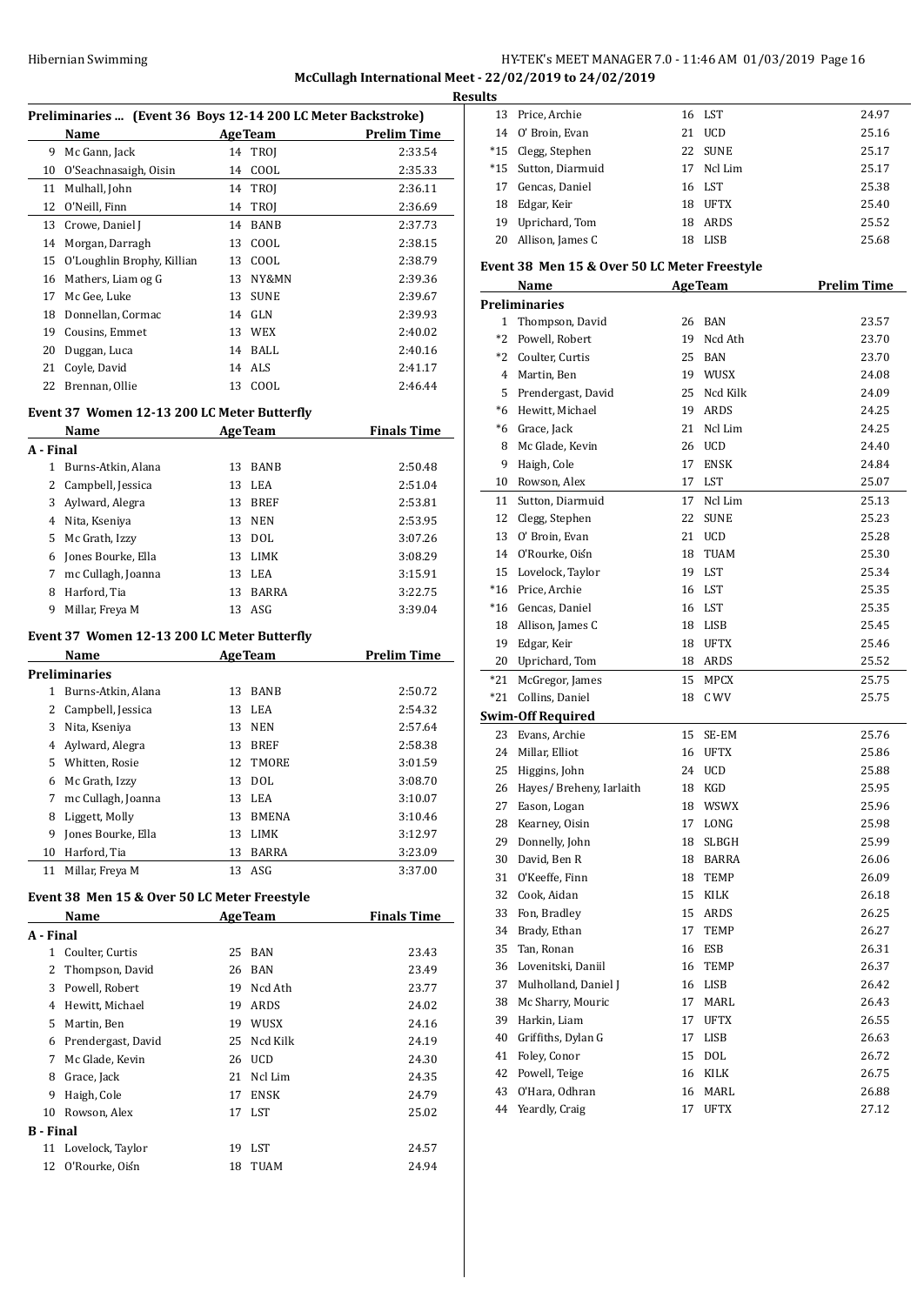# Hibernian Swimming HY-TEK's MEET MANAGER 7.0 - 11:46 AM 01/03/2019 Page 17 **McCullagh International Meet - 22/02/2019 to 24/02/2019**

**Event 39 Women 14 & Over 50 LC Meter Freestyle Name Age Team Finals Time A - Final** Hill, Danielle 20 LARNE 26.20 2 Lewitt. Caroline 16 LST 26.90 Catterson, Victoria 18 ARDS 26.99 Podurgiel, Anna 17 LST 27.37 Cambrook, Caitlin 16 SUNE 27.38 Reid, Rebecca 18 ARDS 27.57 Farrell, Danielle 16 SLIGO 27.86 8 Mc Crea, Alex 18 CY BT 27.94 9 Montgomery, Emma C 17 CY BT 28.29 Downham, Amber 14 SE-EM 28.49 **B - Final** Godden, Maria 17 KILK 27.81 Finlay, Caitriona 21 ALS 27.90 13 Gracey, Ellenor 20 WUSX 28.16 Dickinson, Laura 14 SE-EM 28.35 \*15 Stennett, Chloe 17 SE-EM 28.36 \*15 Hunter, Kelly 18 CKSTN 28.36 17 Rowlands, Aisling 14 TROJ 28.37 Daly, Edel 16 Ncl Lim 28.48 19 Marshall, Jodie N 17 LISB 28.50 Blewitt, Sophie 20 LIMK 28.56 **Event 39 Women 14 & Over 50 LC Meter Freestyle Name Age Team Prelim Time Preliminaries** Hill, Danielle 20 LARNE 26.80 2 Lewitt, Caroline 16 LST 26.99 Catterson, Victoria 18 ARDS 27.29 Podurgiel, Anna 17 LST 27.39 Cambrook, Caitlin 16 SUNE 27.45 Reid, Rebecca 18 ARDS 27.57 Mc Crea, Alex 18 CY BT 27.64 8 Davies, Amy 17 LST 27.77 Farrell, Danielle 16 SLIGO 28.02 Downham, Amber 14 SE-EM 28.09 11 Montgomery, Emma C 17 CY BT 28.12 \*12 Godden, Maria 17 KILK 28.13 \*12 Gracey, Ellenor 20 WUSX 28.13 14 Rowlands, Aisling 14 TROJ 28.18 Daly, Edel 16 Ncl Lim 28.20 Hunter, Kelly 18 CKSTN 28.21 \*17 Finlay, Caitriona 21 ALS 28.23 \*17 Dickinson, Laura 14 SE-EM 28.23 Stennett, Chloe 17 SE-EM 28.34 Blewitt, Sophie 20 LIMK 28.39 21 Marshall, Jodie N 17 LISB 28.47 Dunne, Katie 17 ST FC 28.48 \*23 Armstrong, Scarlett 16 ARDS 28.77 \*23 Waters, Emma 14 ASG 28.77 Tinsley, Florence 17 ARDS 28.95 Bailey, Sadhbh 15 NRS 29.05 27 Allen, Min 16 NRS 29.09 28 Andrews, Jennifer 17 LONG 29.14 Kelly, Alisha 17 LST 29.22 Quinn, Sasha A 15 LISB 29.24 Maloney, Kate 16 ESB 29.30 32 Mc Mullen, Jodie H 14 BANB 29.38

| <b>Results</b> |                        |    |              |       |  |
|----------------|------------------------|----|--------------|-------|--|
| 33             | Mulhall, Pippa         |    | 17 TROJ      | 29.40 |  |
|                | 34 Rooney, Cora        | 14 | MARL         | 29.46 |  |
|                | 35 Joyce, Grace        | 17 | <b>SHARK</b> | 29.47 |  |
|                | 36 Killen, Laura       |    | 16 CLNM      | 29.53 |  |
| 37             | Donnelly, Evelyn       |    | 16 ADSC      | 29.58 |  |
|                | *38 Pliszka, Anastazya | 17 | COM          | 29.61 |  |
| *38            | Moore, Aoife           | 17 | <b>ECAV</b>  | 29.61 |  |
| 40             | Baird, Shannon         |    | 16 BMNY      | 29.70 |  |
|                | 41 Tesch, Florentine   |    | 14 SG NB     | 29.73 |  |
|                | 42 Martin, Leah        | 16 | TEMP         | 29.91 |  |
|                | 43 Calder, Kirstyn     | 17 | <b>UFTX</b>  | 30.03 |  |
|                | 44 Cunningham, Karla   | 16 | MULL         | 30.07 |  |

#### **Event 40 Men 15 & Over 50 LC Meter Breaststroke**

|           | Name                      | <b>AgeTeam</b> |              | <b>Finals Time</b> |
|-----------|---------------------------|----------------|--------------|--------------------|
| A - Final |                           |                |              |                    |
| 1         | Corby, Eoin               | 17             | Ncl Lim      | 28.71              |
| 2         | Cooke, Uiseann            | 18             | Ncl Lim      | 28.96              |
| 3         | Boyek, Kyle               | 27             | WUSX         | 29.11              |
| 4         | Britton, John             | 24             | LST          | 29.65              |
| 5         | Donovan, Tommy            | 18             | LST          | 30.27              |
| 6         | Sutton, Diarmuid          | 17             | Ncl Lim      | 30.45              |
| 7         | Cox, Paul Y               | 17             | <b>LISB</b>  | 30.59              |
| 8         | Lombardo, Pietro          | 16             | <b>LST</b>   | 30.61              |
| 9         | Gerber, Yaron             | 21             | <b>LST</b>   | 30.77              |
| 10        | Manners, Jay              | 20             | <b>SUNE</b>  | 31.63              |
| B - Final |                           |                |              |                    |
| 11        | Angus, Jack               | 18             | ARDS         | 30.81              |
| 12        | Donnelly, John            | 18             | <b>SLBGH</b> | 30.90              |
| 13        | Mc Sharry, Mouric         | 17             | MARL         | 31.06              |
| 14        | Freeman, Harvey           | 15             | SE-EM        | 31.59              |
| 15        | Lovelock, Taylor          | 19             | <b>LST</b>   | 31.91              |
| 16        | Woods, David              | 21             | <b>UCD</b>   | 32.16              |
| 17        | Kenny, Joe                | 18             | <b>TEMP</b>  | 32.18              |
| 18        | Murphy, Liam              | 15             | <b>UFTX</b>  | 32.63              |
| 19        | Mc Ilroy-Sanchez, Conor S | 17             | CASC         | 32.66              |
| 20        | Breheny, Kieran           | 18             | C FIN        | 33.12              |

#### **Event 40 Men 15 & Over 50 LC Meter Breaststroke**

|      | Name              |    | <b>AgeTeam</b> | <b>Prelim Time</b> |
|------|-------------------|----|----------------|--------------------|
|      | Preliminaries     |    |                |                    |
| 1    | Corby, Eoin       | 17 | Ncl Lim        | 28.93              |
| 2    | Cooke, Uiseann    | 18 | Ncl Lim        | 28.99              |
| $*3$ | Britton, John     | 24 | LST            | 30.02              |
| *3   | Boyek, Kyle       | 27 | WUSX           | 30.02              |
| 5    | Donovan, Tommy    | 18 | <b>LST</b>     | 30.27              |
| 6    | Woodside, Ben     | 16 | LARNE          | 30.64              |
| 7    | Sutton, Diarmuid  | 17 | Ncl Lim        | 30.67              |
| 8    | Cox, Paul Y       | 17 | <b>LISB</b>    | 30.75              |
| 9    | Lombardo, Pietro  | 16 | LST            | 30.90              |
| 10   | Gerber, Yaron     | 21 | <b>LST</b>     | 31.08              |
| 11   | Manners, Jay      | 20 | <b>SUNE</b>    | 31.19              |
| 12   | Mc Sharry, Mouric | 17 | MARL           | 31.48              |
| 13   | Donnelly, John    | 18 | <b>SLBGH</b>   | 31.67              |
| 14   | Angus, Jack       | 18 | <b>ARDS</b>    | 31.70              |
| 15   | Kenny, Joe        | 18 | TEMP           | 32.18              |
| 16   | Freeman, Harvey   | 15 | SE-EM          | 32.28              |
| 17   | Uprichard, Tom    | 18 | ARDS           | 32.63              |
| 18   | Woods, David      | 21 | <b>UCD</b>     | 32.67              |
| 19   | Lovelock, Taylor  | 19 | <b>LST</b>     | 32.68              |
| 20   | Murphy, Liam      | 15 | <b>UFTX</b>    | 32.81              |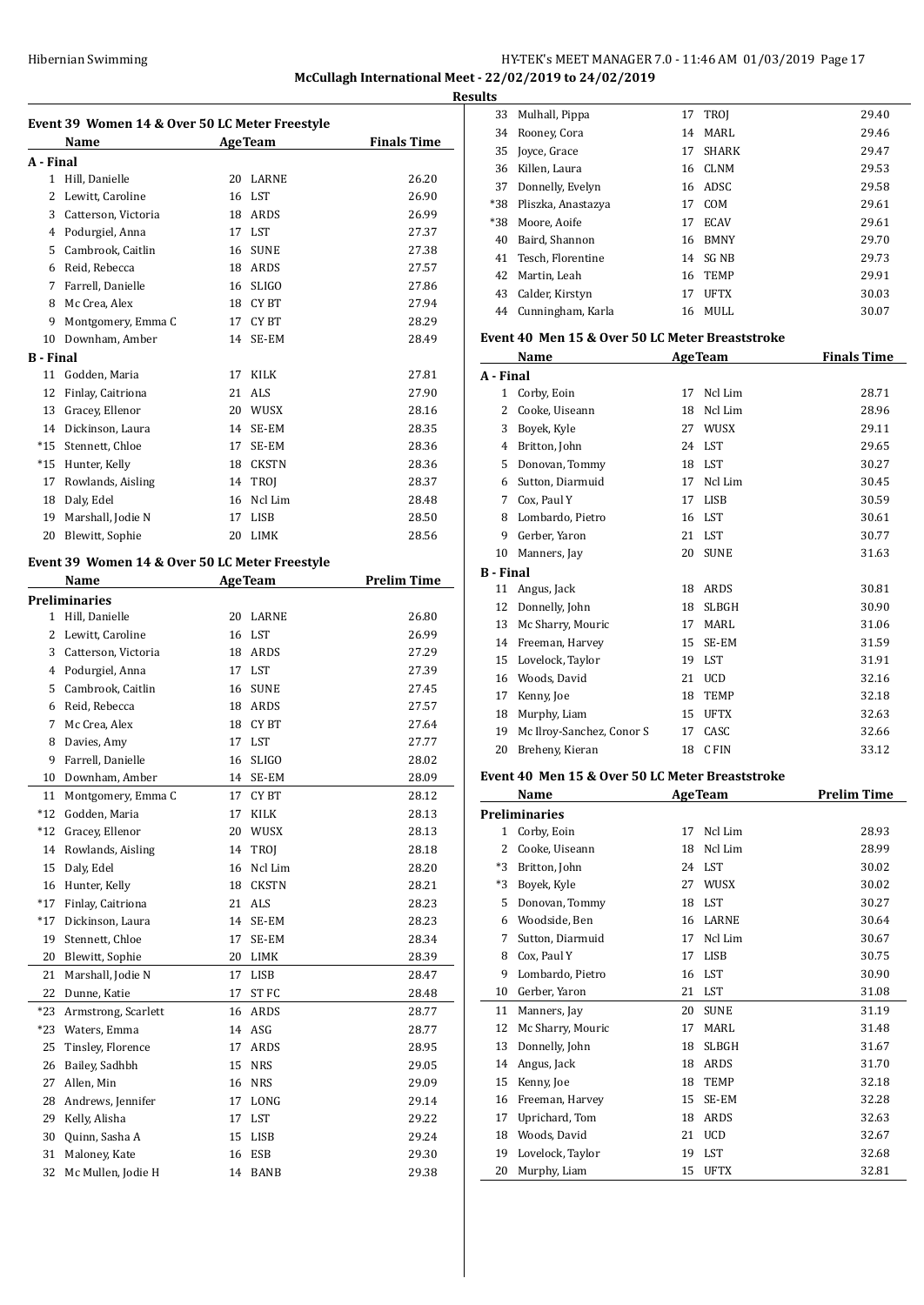# HY-TEK's MEET MANAGER 7.0 - 11:46 AM 01/03/2019 Page 18 **McCullagh International Meet - 22/02/2019 to 24/02/2019**

**Results**

| Preliminaries  (Event 40 Men 15 & Over 50 LC Meter Breaststroke) |  |  |  |  |  |
|------------------------------------------------------------------|--|--|--|--|--|
|------------------------------------------------------------------|--|--|--|--|--|

|    | Name                      | <b>AgeTeam</b> |              | <b>Prelim Time</b> |
|----|---------------------------|----------------|--------------|--------------------|
| 21 | Breheny, Kieran           | 18             | C FIN        | 32.95              |
| 22 | Mc Ilroy-Sanchez, Conor S | 17             | CASC         | 33.31              |
| 23 | Creaney, Oliver           | 18             | ARDS         | 33.39              |
| 24 | Kenny, Sean               | 16             | <b>TEMP</b>  | 33.41              |
| 25 | Marfunin, Alexander K     | 16             | NY&MN        | 33.65              |
| 26 | Bondarevs, Nikita         | 15             | ST FC        | 34.63              |
| 27 | Foley, Conor              | 15             | <b>DOL</b>   | 34.74              |
| 28 | Xie, Yigun                | 17             | <b>TROI</b>  | 34.90              |
| 29 | Powell, Teige             | 16             | KILK         | 34.98              |
| 30 | Cantwell, Brendan         | 17             | <b>CLNM</b>  | 34.99              |
| 31 | Morrissey, Ciaran         | 17             | <b>WAT</b>   | 35.08              |
| 32 | Jeffery, John J           | 17             | TMORE        | 35.39              |
| 33 | Mulligan, Cian            | 17             | <b>SSEAL</b> | 35.80              |
| 34 | Fane, Ewan                | 15             | <b>DOL</b>   | 35.87              |
| 35 | Allen, Dominic            | 15             | ARDS         | 36.16              |
|    | O'Hara, Eanna             | 19             | <b>BAN</b>   | DQ                 |

# **Event 41 Women 14 & Over 50 LC Meter Breaststroke**

|                  | Name                |    | <b>AgeTeam</b>  | <b>Finals Time</b> |
|------------------|---------------------|----|-----------------|--------------------|
| A - Final        |                     |    |                 |                    |
| 1                | Coyne, Niamh        | 18 | <b>NCDTL</b>    | 32.24              |
| 2                | Haughey, Aisling    | 24 | ALS <sub></sub> | 32.89              |
| 3                | Surminski, Emily    | 17 | <b>LST</b>      | 33.29              |
| 4                | Finlay, Caitriona   | 21 | ALS             | 34.04              |
| 5                | Mc Cartney, Ellie   | 14 | <b>ENSK</b>     | 34.25              |
| 6                | O'Reilly, Carys     | 16 | SE-EM           | 34.48              |
| 7                | Gardiner, Holly     | 20 | WUSX            | 34.61              |
| 8                | Davison, Mia        | 16 | <b>ARDS</b>     | 34.99              |
| 9                | Joyce, Grace        | 17 | <b>SHARK</b>    | 35.51              |
| 10               | Mc Cracken, Sarah E | 20 | <b>LISB</b>     | 35.70              |
| <b>B</b> - Final |                     |    |                 |                    |
| 11               | Lamont, Oonagh      | 15 | <b>BMENA</b>    | 35.83              |
| 12               | Cooke, Olwyn A      | 16 | Ncl Lim         | 35.93              |
| 13               | O'Neill, Ellen      | 21 | <b>UCD</b>      | 35.96              |
| 14               | Gracey, Ellenor     | 20 | WUSX            | 36.22              |
| 15               | Vaughan, Rachel     | 17 | KILK            | 36.44              |
| 16               | Mc Kenna, Thomasin  | 16 | <b>ESB</b>      | 36.59              |
| 17               | Donaghy, Onagh      | 17 | <b>BMENA</b>    | 36.61              |
| 18               | McPartland, Emma    | 16 | <b>MPCX</b>     | 36.67              |
| 19               | Mc Daid, Carrie     | 17 | <b>SLIGO</b>    | 37.02              |
| 20               | Allen, Min          | 16 | <b>NRS</b>      | 37.32              |

# **Event 41 Women 14 & Over 50 LC Meter Breaststroke**

|      | Name                |    | <b>AgeTeam</b> | Prelim Time |
|------|---------------------|----|----------------|-------------|
|      | Preliminaries       |    |                |             |
| 1    | Coyne, Niamh        | 18 | NCDTL          | 32.58       |
| 2    | Haughey, Aisling    | 24 | ALS            | 32.93       |
| 3    | Surminski, Emily    | 17 | LST.           | 34.08       |
| 4    | O'Reilly, Carys     | 16 | SE-EM          | 34.87       |
| 5    | Mc Cartney, Ellie   | 14 | ENSK           | 34.98       |
| 6    | Finlay, Caitriona   | 21 | ALS.           | 35.24       |
| $*7$ | Davison, Mia        | 16 | ARDS           | 35.28       |
| $*7$ | Joyce, Grace        | 17 | <b>SHARK</b>   | 35.28       |
| 9    | Gardiner, Holly     | 20 | WUSX           | 35.44       |
| 10   | Murphy, Jade        | 22 | <b>SLIGO</b>   | 35.80       |
| 11   | Mc Cracken, Sarah E | 20 | LISB           | 36.08       |
| 12   | Cooke, Olwyn A      | 16 | Ncl Lim        | 36.18       |
| 13   | O'Neill, Ellen      | 21 | <b>UCD</b>     | 36.62       |
| 14   | Mc Kenna, Thomasin  | 16 | ESB            | 36.80       |
|      |                     |    |                |             |

| <u>iits</u>      |                                                |          |                      |                    |
|------------------|------------------------------------------------|----------|----------------------|--------------------|
| 15               | Lamont, Oonagh                                 | 15       | BMENA                | 36.86              |
| 16               | Donaghy, Onagh                                 | 17       | <b>BMENA</b>         | 37.07              |
| 17               | McPartland, Emma                               |          | 16 MPCX              | 37.24              |
| 18               | Vaughan, Rachel                                | 17       | KILK                 | 37.25              |
| 19               | Gracey, Ellenor                                | 20       | <b>WUSX</b>          | 37.56              |
| 20               | Mc Daid, Carrie                                | 17       | <b>SLIGO</b>         | 37.73              |
| 21               | Allen, Min                                     | 16       | <b>NRS</b>           | 37.75              |
| 22               | Andrews, Jennifer                              | 17       | LONG                 | 37.99              |
| 23               | Bates, Aoife                                   | 17       | <b>SHARK</b>         | 38.05              |
| 24               | Bartram, Nia                                   |          | 16 LONG              | 38.10              |
| 25               | O'Shea, Aoife                                  | 16       | SWSC                 | 38.12              |
| 26               | Martin, Leah                                   |          | 16 TEMP              | 38.16              |
| 27               | Boyle, Labhaoise                               | 17       | <b>SHARK</b>         | 38.21              |
| 28               | Ni Riain, Roisin                               |          | 14 LIMK              | 38.24              |
| 29               | Allen, Giulia                                  |          | 16 LARNE             | 38.28              |
| 30               | Knight, Alice                                  |          | 15 UFTX              | 38.72              |
| 31               | Baird, Shannon                                 |          | 16 BMNY              | 38.73              |
| 32               | Evans, Caitlin                                 | 17       | TITAN                | 38.79              |
| 33               | Moore, Julia                                   | 16       | <b>CURRA</b>         | 38.86              |
| 34               | Ahearne, Niamh                                 |          | 16 KILK              | 38.98              |
| 35               | Kelly, Clara                                   |          | 14 ALS               | 39.14              |
| 36               | Thompson, Abbie                                |          | 16 ARDS              | 39.21              |
| 37               | Donnelly, Evelyn                               |          | 16 ADSC              | 39.28              |
| 38               | Montgomery, Amy C                              | 17       | CY BT                | 40.17              |
| 39               | O'Connor, Hannah                               | 15       | LIMK                 | 40.40              |
| 40               | Mc Evoy, Emma                                  | 15       | ESB                  | 40.76              |
| 41<br>42         | Hayes, Jasmyn                                  | 16<br>15 | TROJ<br>TALL         | 41.70<br>43.16     |
|                  | Auld, Lauren                                   |          |                      |                    |
|                  | Event 42 Men 15 & Over 200 LC Meter Backstroke |          |                      |                    |
|                  | Name                                           |          | <b>AgeTeam</b>       | <b>Finals Time</b> |
| A - Final        |                                                |          |                      |                    |
| 1                | Scannell, Sean                                 | 17       | Ncd Kilk             | 2:06.09            |
| 2                | Muncey, Jack                                   | 16       | MPCX                 | 2:08.49            |
| 3                | Hansen, Ethan                                  | 17       | TROJ                 | 2:08.54            |
|                  | 4 Olin, Jackson                                | 17       | LST                  | 2:09.75            |
| 5                | Edgar, Keir                                    | 18       | <b>UFTX</b>          | 2:09.90            |
| 6                | Wiffen, Nathan J                               | 18       | LISB                 | 2:10.59            |
| 7                | Irwin. Neddie                                  | 16       | <b>DOL</b>           | 2:11.44            |
| 8                | Napolitano, Giano                              |          | 19 WUSX              | 2:13.56            |
| 9                | Skinner, Joshua<br>McPHAIL, Jordan             | 16<br>16 | SE-EM<br>LST         | 2:15.30<br>2:17.34 |
| 10               |                                                |          |                      |                    |
|                  |                                                |          |                      |                    |
| <b>B</b> - Final |                                                |          |                      |                    |
| 11               | Harris, Joshua                                 | 18       | SE-EM                | 2:13.17            |
| 12               | O'Rourke, Oiśn                                 | 18       | <b>TUAM</b>          | 2:14.84            |
| 13               | Kirkham, Jake                                  | 15       | <b>UFTX</b>          | 2:16.42            |
|                  | 14 Gencas, Daniel                              |          | 16 LST               | 2:16.59            |
|                  | 15 Carroll, Aaron                              | 17       | Ncl Lim              | 2:16.73            |
|                  | 16 Grace-Riches, Ethan                         |          | 16 SE-EM             | 2:17.92            |
| 17<br>18         | Kennedy, Daniel                                |          | 15 SE-EM<br>16 SE-EM | 2:20.04<br>2:21.06 |
| 19               | Kingsland, Joseph<br>Mc Cartney, Lewis         | 17       | ENSK                 | 2:23.25            |
| 20               | Grieve, Lucas                                  | 15       | <b>UFTX</b>          | 2:23.67            |
|                  |                                                |          |                      |                    |
|                  | Event 42 Men 15 & Over 200 LC Meter Backstroke |          |                      |                    |
|                  | Name                                           |          | <b>AgeTeam</b>       | <b>Prelim Time</b> |
|                  | <b>Preliminaries</b>                           |          |                      |                    |
|                  | 1 Scannell, Sean                               | 17       | Ncd Kilk             | 2:08.53            |
| 2                | Hansen, Ethan                                  | 17       | TROJ                 | 2:09.79            |
| 3<br>4           | Edgar, Keir<br>Muncey, Jack                    | 18<br>16 | <b>UFTX</b><br>MPCX  | 2:10.49<br>2:12.00 |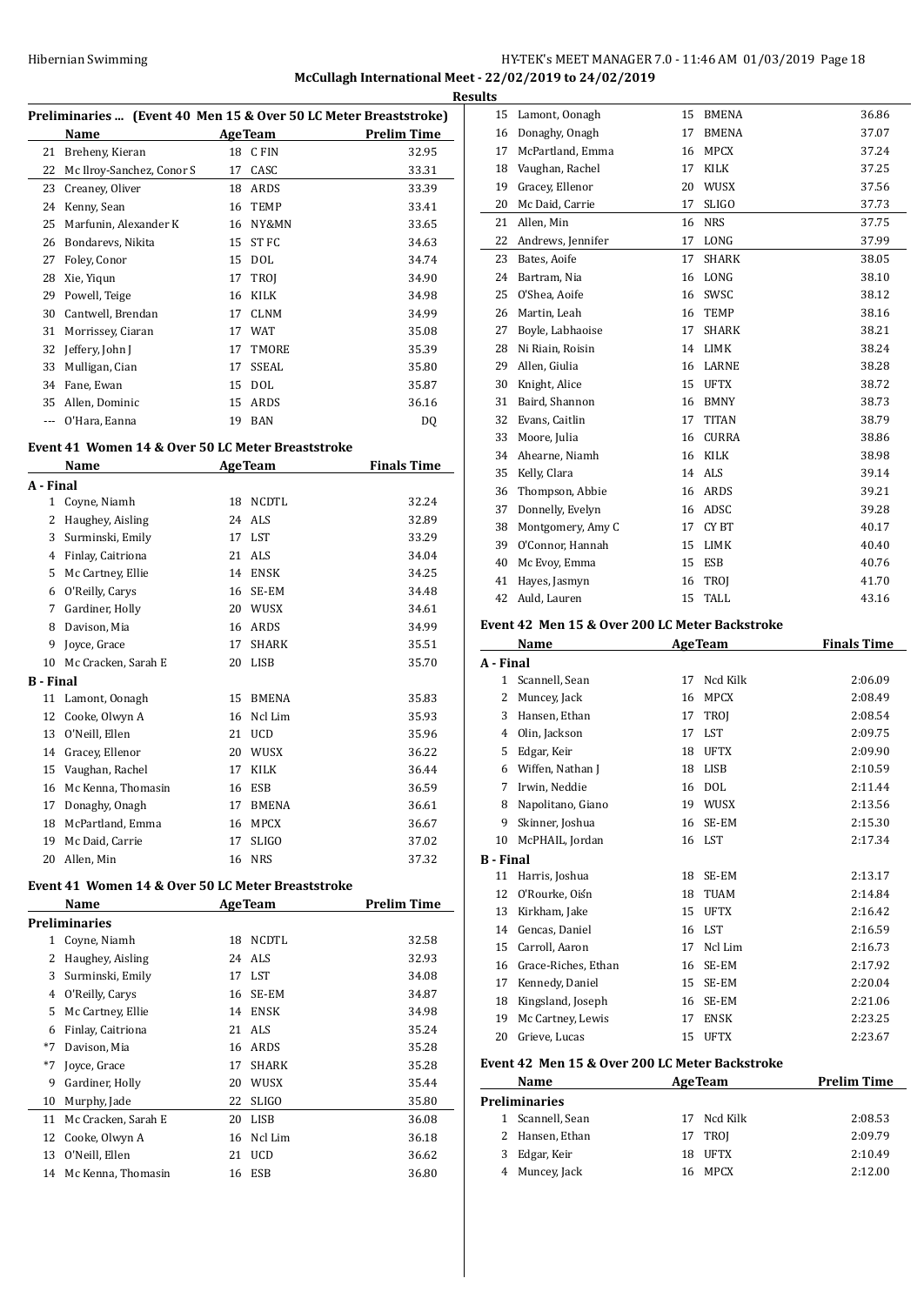# HY-TEK's MEET MANAGER 7.0 - 11:46 AM 01/03/2019 Page 19 **McCullagh International Meet - 22/02/2019 to 24/02/2019 Results**

| Preliminaries  (Event 42 Men 15 & Over 200 LC Meter Backstroke) |                                                  |    |                |                    |
|-----------------------------------------------------------------|--------------------------------------------------|----|----------------|--------------------|
|                                                                 | Name                                             |    | <b>AgeTeam</b> | <b>Prelim Time</b> |
| 5                                                               | Skinner, Joshua                                  | 16 | SE-EM          | 2:12.08            |
| 6                                                               | Irwin, Neddie                                    | 16 | <b>DOL</b>     | 2:12.73            |
| 7                                                               | Olin, Jackson                                    | 17 | <b>LST</b>     | 2:12.76            |
| 8                                                               | Wiffen, Nathan J                                 | 18 | <b>LISB</b>    | 2:13.59            |
| 9                                                               | Napolitano, Giano                                | 19 | WUSX           | 2:13.76            |
| 10                                                              | McPHAIL, Jordan                                  | 16 | LST            | 2:14.18            |
| 11                                                              | O'Rourke, Oiśn                                   | 18 | TUAM           | 2:15.73            |
| 12                                                              | Harris, Joshua                                   | 18 | SE-EM          | 2:15.78            |
| 13                                                              | Gencas, Daniel                                   | 16 | LST            | 2:16.40            |
| $*14$                                                           | Hunt, Edward                                     | 16 | LST            | 2:17.78            |
| $*14$                                                           | Kirkham, Jake                                    | 15 | <b>UFTX</b>    | 2:17.78            |
| 16                                                              | Grace-Riches, Ethan                              | 16 | SE-EM          | 2:18.39            |
| 17                                                              | Kennedy, Daniel                                  | 15 | SE-EM          | 2:22.36            |
| 18                                                              | Carroll, Aaron                                   | 17 | Ncl Lim        | 2:22.85            |
| 19                                                              | Kingsland, Joseph                                | 16 | SE-EM          | 2:23.49            |
| 20                                                              | Mc Cartney, Lewis                                | 17 | ENSK           | 2:23.50            |
| 21                                                              | Grieve, Lucas                                    | 15 | <b>UFTX</b>    | 2:23.65            |
| 22                                                              | Chana, Dillon                                    | 16 | LST            | 2:24.25            |
| 23                                                              | Balgos, Jericho A                                | 15 | CY BT          | 2:25.12            |
| 24                                                              | Fon, Bradley                                     | 15 | ARDS           | 2:26.19            |
| 25                                                              | Mulholland, Daniel J                             | 16 | <b>LISB</b>    | 2:26.43            |
| 26                                                              | Yeardly, Craig                                   | 17 | <b>UFTX</b>    | 2:26.62            |
| 27                                                              | Comerford, Ethan                                 | 18 | TALL           | 2:27.27            |
| 28                                                              | Jeffery, John J                                  | 17 | <b>TMORE</b>   | 2:27.42            |
| 29                                                              | Wall, Illann                                     | 17 | SWSC           | 2:27.73            |
| 30                                                              | Kenny, Sean                                      | 16 | TEMP           | 2:28.32            |
| 31                                                              | Haugh, Joshua                                    | 18 | MULL           | 2:28.73            |
| 32                                                              | Burns, Jamie                                     | 18 | ST FC          | 2:29.10            |
| 33                                                              | Pfeiffer, Robin                                  | 16 | <b>BL FN</b>   | 2:29.47            |
| 34                                                              | Ryan, Mark                                       | 18 | LIMK           | 2:30.40            |
| 35                                                              | Kaczynski, Sebastian                             | 17 | <b>CLNM</b>    | 2:31.64            |
| 36                                                              | Smyth, Johnny                                    | 18 | <b>LISB</b>    | 2:33.20            |
| 37                                                              | Carroll, David                                   | 16 | <b>DOL</b>     | 2:34.20            |
|                                                                 | Event 43 Women 14 & Over 200 LC Meter Backstroke |    |                |                    |
|                                                                 | Name                                             |    | <b>AgeTeam</b> | <b>Finals Time</b> |
| A - Final                                                       |                                                  |    |                |                    |

|           | машс                |    | лде геаш     | гшагэ гипс |
|-----------|---------------------|----|--------------|------------|
| A - Final |                     |    |              |            |
| 1         | Iley, Jasmine       | 18 | <b>LST</b>   | 2:18.31    |
| 2         | Kane, Amelia        | 16 | <b>ARDS</b>  | 2:20.37    |
| 3         | Godden, Maria       | 17 | <b>KILK</b>  | 2:20.66    |
| 4         | Armstrong, Scarlett | 16 | <b>ARDS</b>  | 2:20.98    |
| 5         | Lowe, Rebecca       | 17 | <b>ATH</b>   | 2:21.79    |
| 6         | Walshe, Ellen       | 18 | <b>TEMP</b>  | 2:21.93    |
| 7         | Rooney, Cora        | 14 | MARL         | 2:23.91    |
| 8         | Morris, Kate        | 14 | SE-EM        | 2:24.47    |
| 9         | O'Toole, Cara       | 16 | LST          | 2:24.91    |
| 10        | Erskine, Emma       | 15 | SE-EM        | 2:30.12    |
| B - Final |                     |    |              |            |
| 11        | Kingsland, Livia    | 14 | SE-EM        | 2:24.06    |
| 12        | Colbert, Iona       | 14 | SE-EM        | 2:25.10    |
| 13        | Osing, Cara         | 16 | <b>TEMP</b>  | 2:26.88    |
| 14        | Killen, Laura       | 16 | <b>CLNM</b>  | 2:27.36    |
| 15        | Kelly, Aimee        | 16 | <b>SHARK</b> | 2:28.61    |
| 16        | Cullen, Charlotte X | 15 | TMORE        | 2:29.09    |
| 17        | Beattie, Jenni H    | 18 | TMORE        | 2:31.27    |
| 18        | Ryan, Christine     | 17 | <b>NEN</b>   | 2:31.44    |
| 19        | Pountney, Naeve     | 15 | <b>BAN</b>   | 2:31.68    |
| 20        | Rowlands, Aisling   | 14 | TROJ         | 2:32.60    |
|           |                     |    |              |            |

| Event 43 Women 14 & Over 200 LC Meter Backstroke |                          |    |                      |                    |
|--------------------------------------------------|--------------------------|----|----------------------|--------------------|
|                                                  | Name                     |    | <b>AgeTeam</b>       | <b>Prelim Time</b> |
|                                                  | <b>Preliminaries</b>     |    |                      |                    |
|                                                  | 1 Kane, Amelia           |    | 16 ARDS              | 2:20.92            |
| $\mathbf{2}$                                     | Godden, Maria            | 17 | KILK                 | 2:21.51            |
| 3                                                | Lowe, Rebecca            | 17 | <b>ATH</b>           | 2:21.52            |
|                                                  | 4 Iley, Jasmine          |    | 18 LST               | 2:21.79            |
| 5.                                               | Armstrong, Scarlett      | 16 | ARDS                 | 2:24.36            |
|                                                  | 6 O'Toole, Cara          | 16 | <b>LST</b>           | 2:24.69            |
|                                                  | 7 Walshe, Ellen          | 18 | <b>TEMP</b>          | 2:25.06            |
| 8                                                | Morris, Kate             | 14 | SE-EM                | 2:25.77            |
| 9                                                | Rooney, Cora             | 14 | MARL                 | 2:26.01            |
| 10                                               | Erskine, Emma            | 15 | SE-EM                | 2:26.74            |
| 11                                               | Osing, Cara              | 16 | <b>TEMP</b>          | 2:26.85            |
| 12                                               | Colbert, Iona            | 14 | SE-EM                | 2:28.52            |
| 13                                               | Kingsland, Livia         | 14 | SE-EM                | 2:29.43            |
| 14                                               | Kelly, Aimee             | 16 | SHARK                | 2:29.73            |
| 15                                               | Cullen, Charlotte X      | 15 | TMORE                | 2:29.89            |
| 16                                               | Killen, Laura            | 16 | <b>CLNM</b>          | 2:30.52            |
| 17                                               | Ryan, Christine          | 17 | <b>NEN</b>           | 2:30.99            |
| 18                                               | Williams, Sophie         | 19 | TMORE                | 2:31.05            |
| 19                                               | Beattie, Jenni H         | 18 | TMORE                | 2:31.11            |
| 20                                               | Pountney, Naeve          | 15 | BAN                  | 2:31.50            |
| 21                                               | Rowlands, Aisling        | 14 | <b>TROJ</b>          | 2:31.81            |
| 22                                               | Fane, Heather            | 14 | <b>DOL</b>           | 2:32.44            |
| 23                                               |                          | 16 | <b>CURRA</b>         |                    |
| 24                                               | Moore, Julia             | 14 | SE-EM                | 2:32.78            |
| 25                                               | Hobson-Corbett, Isabella | 15 |                      | 2:32.93            |
|                                                  | Knight, Alice            | 16 | <b>UFTX</b><br>TMORE | 2:33.61            |
| 26<br>27                                         | King, Sophie             |    | <b>BANB</b>          | 2:34.12            |
|                                                  | Bingham, Ellie M         | 14 | ST FC                | 2:34.32            |
| 28                                               | Dunne, Katie             | 17 |                      | 2:34.83            |
| 29                                               | Mc Bride, Naóse          | 17 | TALL                 | 2:34.98            |
| 30                                               | Mc Auley, Sile           | 15 | ATH                  | 2:35.75            |
| 31                                               | Ahearne, Niamh           | 16 | KILK                 | 2:35.88            |
| 32                                               | Cowan, Zara              | 15 | <b>UFTX</b>          | 2:36.21            |
| 33                                               | O'Mahony, Mairead        | 16 | LARNE                | 2:36.46            |
| 34                                               | Vaughan, Rachel          | 17 | KILK                 | 2:36.76            |
| 35                                               | Barr, Tarryn             |    | 14 ARDS              | 2:36.90            |
| 36                                               | Downham, Amber           | 14 | SE-EM                | 2:37.04            |
| 37                                               | Kazimierczak, Adrianna   | 15 | SHARK                | 2:37.07            |
| 38                                               | Mc Groddy, Aoife         | 14 | DROG                 | 2:37.52            |
| 39                                               | Kearney, Caoilin         | 16 | <b>BLFN</b>          | 2:37.77            |
| 40                                               | Kelly, Ruth              | 14 | <b>NRS</b>           | 2:37.89            |
| 41                                               | Curran, Kelis            | 14 | COM                  | 2:38.52            |
| 42                                               | Walshe, Hannah           | 17 | TEMP                 | 2:38.88            |
| 43                                               | Quinn, Sasha A           | 15 | LISB                 | 2:39.56            |
| 44                                               | Donaghy, Onagh           | 17 | <b>BMENA</b>         | 2:39.97            |
| 45                                               | Kilcommons, Ciara        | 16 | COM                  | 2:40.71            |
| 46                                               | Allen, Giulia            | 16 | LARNE                | 2:42.98            |
| 47                                               | Martin, Leah             | 16 | TEMP                 | 2:43.01            |
| 48                                               | Whitten, Lara            | 16 | TMORE                | 2:43.27            |

# **Event 44 Men 15 & Over 100 LC Meter Butterfly**

| <b>AgeTeam</b><br>Name |    |           | <b>Finals Time</b> |  |
|------------------------|----|-----------|--------------------|--|
| A - Final              |    |           |                    |  |
| Hyland, Brendan        |    |           | 53.62              |  |
| Rednic, Eduard<br>2    |    | WUSX      | 55.44              |  |
| Hewitt, Michael        | 19 | ARDS      | 55.56              |  |
| 4 Johnston, Paddy      | 18 | ARDS      | 55.70              |  |
| Mc Evoy, Rory          | 21 | Ncd Ennis | 55.80              |  |
|                        |    |           | 25 NCDTL<br>23     |  |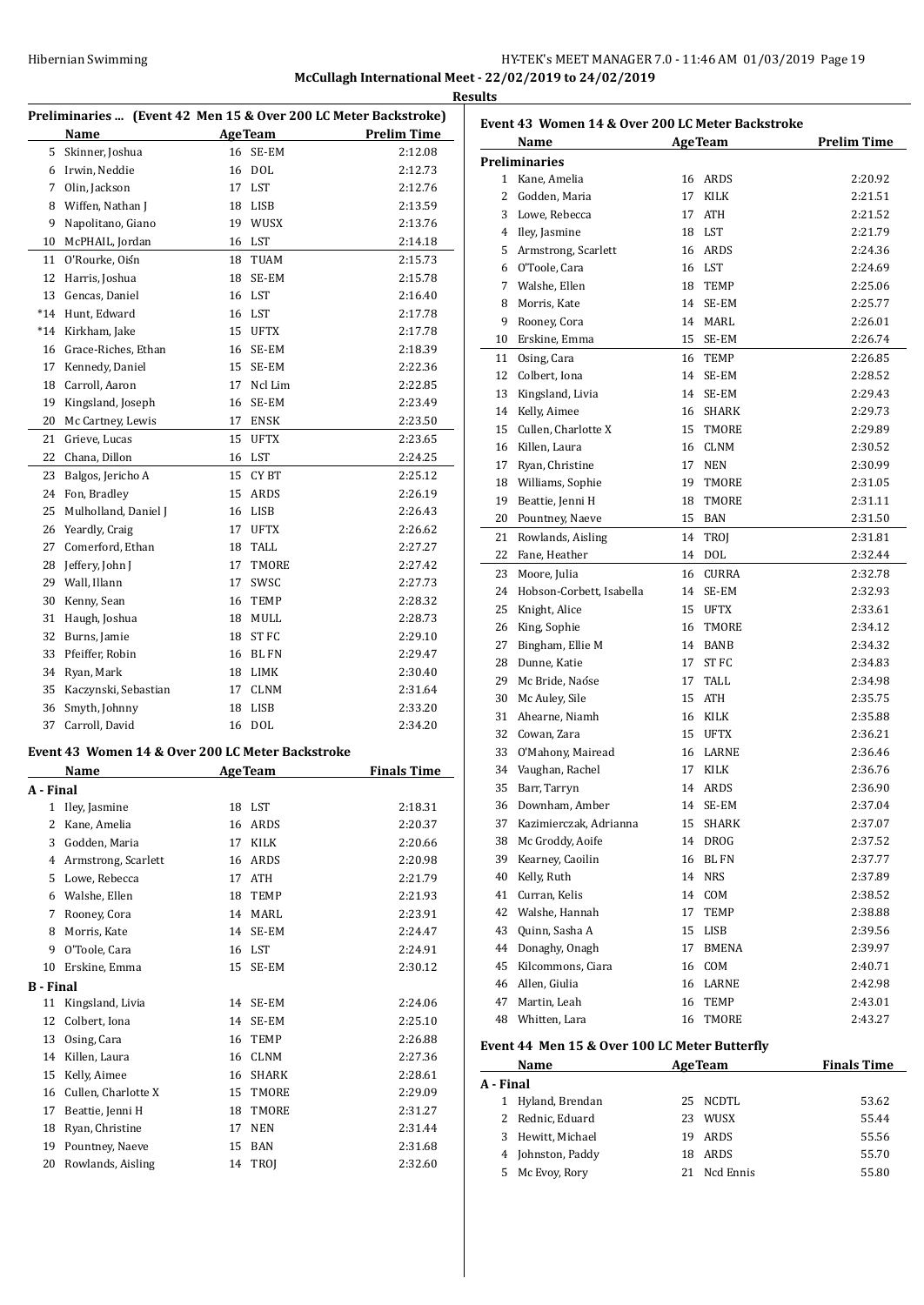# Hibernian Swimming HY-TEK's MEET MANAGER 7.0 - 11:46 AM 01/03/2019 Page 20 **McCullagh International Meet - 22/02/2019 to 24/02/2019**

| A - Final  (Event 44 Men 15 & Over 100 LC Meter Butterfly) |                  |    |                |                    |
|------------------------------------------------------------|------------------|----|----------------|--------------------|
|                                                            | Name             |    | <b>AgeTeam</b> | <b>Finals Time</b> |
| 6                                                          | Higgins, John    | 24 | <b>UCD</b>     | 56.25              |
| 7                                                          | Gardner, Perry   | 22 | <b>WUSX</b>    | 56.49              |
| 8                                                          | Smith, Ewan      | 19 | <b>WUSX</b>    | 57.66              |
| 9                                                          | Clegg, Stephen   | 22 | <b>SUNE</b>    | 58.30              |
| 10                                                         | O'Connor, Jeremy | 17 | Ncl Lim        | 58.42              |
| B - Final                                                  |                  |    |                |                    |
| 11                                                         | Chana, Dillon    |    | 16 LST         | 57.72              |
| 12                                                         | Scannell, Sean   | 17 | Ncd Kilk       | 58.24              |
| 13                                                         | Donovan, Tommy   | 18 | LST            | 59.15              |
| 14                                                         | Murtagh, Ethan   | 17 | Ncd Troi       | 1:00.10            |
| 15                                                         | Wiffen, Daniel M | 18 | <b>LISB</b>    | 1:00.23            |
| 16                                                         | Harkin, Liam     | 17 | <b>UFTX</b>    | 1:00.67            |
| 17                                                         | Stafford, Finlay | 17 | ARDS           | 1:01.24            |
| 18                                                         | Millar, Michael  | 16 | ARMH           | 1:01.33            |
| 19                                                         | Brady, Ethan     | 17 | TEMP           | 1:01.52            |
| 20                                                         | Yamin-Ali, Ewan  | 17 | <b>ARDS</b>    | 1:01.60            |

# **Event 44 Men 15 & Over 100 LC Meter Butterfly**

|              | Name                     |    | <b>AgeTeam</b> | <u>Prelim Time</u> |
|--------------|--------------------------|----|----------------|--------------------|
|              | <b>Preliminaries</b>     |    |                |                    |
| $\mathbf{1}$ | Hewitt, Michael          | 19 | ARDS           | 56.09              |
| 2            | Rednic, Eduard           | 23 | WUSX           | 56.43              |
| 3            | Hyland, Brendan          | 25 | <b>NCDTL</b>   | 56.62              |
| 4            | Gardner, Perry           |    | 22 WUSX        | 57.09              |
| 5            | Higgins, John            | 24 | <b>UCD</b>     | 57.43              |
| 6            | Johnston, Paddy          | 18 | <b>ARDS</b>    | 57.47              |
| 7            | Mc Evoy, Rory            | 21 | Ncd Ennis      | 57.53              |
| 8            | O'Connor, Jeremy         | 17 | Ncl Lim        | 58.65              |
| 9            | Clegg, Stephen           | 22 | <b>SUNE</b>    | 58.81              |
| 10           | Smith, Ewan              | 19 | WUSX           | 59.22              |
| 11           | Donovan, Tommy           | 18 | LST            | 1:00.03            |
| 12           | Murtagh, Ethan           | 17 | Ncd Troj       | 1:00.08            |
| 13           | Wiffen, Daniel M         | 18 | <b>LISB</b>    | 1:00.39            |
| 14           | Scannell, Sean           | 17 | Ncd Kilk       | 1:00.46            |
| 15           | Harkin, Liam             | 17 | <b>UFTX</b>    | 1:01.37            |
| 16           | Stafford, Finlay         | 17 | ARDS           | 1:01.43            |
| 17           | Millar, Michael          |    | 16 ARMH        | 1:01.89            |
| 18           | Yamin-Ali, Ewan          | 17 | ARDS           | 1:02.25            |
| 19           | Chana, Dillon            | 16 | LST            | 1:02.48            |
| 20           | Brady, Ethan             | 17 | TEMP           | 1:02.57            |
| 21           | Olin, Jackson            | 17 | LST            | 1:02.69            |
| 22           | Kilbride, Denis          | 18 | <b>NRS</b>     | 1:02.99            |
| 23           | Kirkham, Jake            | 15 | <b>UFTX</b>    | 1:03.07            |
| 24           | Carroll, Aaron           | 17 | Ncl Lim        | 1:03.13            |
| 25           | Hayes/ Breheny, Iarlaith | 18 | <b>KGD</b>     | 1:03.43            |
| 26           | O'Connor, Zac            | 15 | LIMK           | 1:03.50            |
| 27           | Morgan, Danny            | 15 | COOL           | 1:03.51            |
| 28           | Creaney, Oliver          |    | 18 ARDS        | 1:03.68            |
| 29           | Angus, Jack              |    | 18 ARDS        | 1:03.89            |
| 30           | O'Keeffe, Finn           | 18 | TEMP           | 1:04.19            |
| 31           | Randles, Oscar           | 15 | <b>TEMP</b>    | 1:04.24            |
| 32           | Fiala, Martin            | 15 | CASC           | 1:04.39            |
| 33           | Mc Clements, Barry       |    | 18 ARDS        | 1:04.43            |
| 34           | David, Ben R             |    | 18 BARRA       | 1:04.65            |
| 35           | Cook, Aidan              |    | 15 KILK        | 1:05.15            |
| 36           | Kaczynski, Sebastian     |    | 17 CLNM        | 1:05.74            |
| 37           | Kenny-Carroll, Christian | 18 | ST FC          | 1:05.93            |
| 38           | Lovenitski, Daniil       | 16 | <b>TEMP</b>    | 1:06.01            |

| <b>Results</b> |                      |    |         |         |
|----------------|----------------------|----|---------|---------|
| 39             | Haigh, Cole          | 17 | ENSK    | 1:06.11 |
| 40             | Mc Kee, Matthew C    |    | 15 BANB | 1:06.32 |
|                | 41 Kearney, Oisin    | 17 | LONG    | 1:06.51 |
|                | 42 Waters, Fionn     | 17 | TUAM    | 1:06.67 |
|                | 43 Carroll, David    |    | 16 DOL  | 1:07.15 |
|                | 44 Hewitt, Adam      | 18 | BAN     | 1:12.40 |
|                | --- Allison, James C | 18 | LISB    | DO.     |

#### **Event 45 Women 14 & Over 100 LC Meter Butterfly**

|                  | Name              |    | <b>AgeTeam</b> | <b>Finals Time</b> |
|------------------|-------------------|----|----------------|--------------------|
| A - Final        |                   |    |                |                    |
| 1                | Walshe, Ellen     | 18 | <b>TEMP</b>    | 1:01.32            |
| 2                | Larson, Ally      | 19 | <b>LST</b>     | 1:01.63            |
| 3                | Thornton, Lucy    | 20 | <b>LST</b>     | 1:02.17            |
| 4                | Reid, Emma        | 20 | <b>BAN</b>     | 1:02.66            |
| 5                | Roberts, Jane     | 23 | <b>KILK</b>    | 1:04.00            |
| 6                | Dickinson, Laura  | 14 | SE-EM          | 1:04.13            |
| 7                | Cox, Andrea S     | 16 | <b>LISB</b>    | 1:04.72            |
| 8                | Kelly, Alisha     | 17 | <b>LST</b>     | 1:05.19            |
| 9                | Gannon, Jessica   | 15 | <b>COM</b>     | 1:07.24            |
| 10               | Mc Crea, Alex     | 18 | <b>CYBT</b>    | 1:08.56            |
| <b>B</b> - Final |                   |    |                |                    |
| 11               | Cambrook, Caitlin | 16 | <b>SUNE</b>    | 1:06.59            |
| 12               | Bailey, Katherine | 15 | <b>MPCX</b>    | 1:06.72            |
| 13               | Naughton, Imogen  | 20 | <b>SHARK</b>   | 1:07.46            |
| 14               | Bates, Aoife      | 17 | <b>SHARK</b>   | 1:07.50            |
| 15               | Murray, Aoife     | 15 | GLN            | 1:07.75            |
| 16               | Donegan, Éle      | 16 | <b>LEA</b>     | 1:08.30            |
| 17               | Jamison, Toni M   | 14 | <b>LISB</b>    | 1:08.57            |
| 18               | Davidson, Sarah   | 20 | <b>BAN</b>     | 1:08.97            |
| $*19$            | O'Hara, Brogán    | 21 | <b>LEA</b>     | 1:09.05            |
| $*19$            | Davison, Mia      | 16 | ARDS           | 1:09.05            |

#### **Event 45 Women 14 & Over 100 LC Meter Butterfly**

|                | Name                 | <b>AgeTeam</b> |              | <b>Prelim Time</b> |
|----------------|----------------------|----------------|--------------|--------------------|
|                | <b>Preliminaries</b> |                |              |                    |
| 1              | Thornton, Lucy       | 20             | <b>LST</b>   | 1:03.29            |
| $\overline{2}$ | Larson, Ally         | 19             | <b>LST</b>   | 1:03.40            |
| 3              | Reid, Emma           | 20             | <b>BAN</b>   | 1:03.41            |
| $\overline{4}$ | Walshe, Ellen        | 18             | <b>TEMP</b>  | 1:03.69            |
| 5              | Dickinson, Laura     | 14             | SE-EM        | 1:04.29            |
| 6              | Roberts, Jane        | 23             | <b>KILK</b>  | 1:04.41            |
| 7              | Cox, Andrea S        | 16             | <b>LISB</b>  | 1:05.65            |
| 8              | Kelly, Alisha        | 17             | <b>LST</b>   | 1:05.72            |
| 9              | Mc Crea, Alex        | 18             | CY BT        | 1:06.97            |
| 10             | Gannon, Jessica      | 15             | COM          | 1:07.12            |
| 11             | Finlay, Caitriona    | 21             | <b>ALS</b>   | 1:07.69            |
| 12             | Murray, Aoife        | 15             | GLN          | 1:07.71            |
| 13             | Cambrook, Caitlin    | 16             | <b>SUNE</b>  | 1:08.42            |
| 14             | Donegan, Éle         | 16             | <b>LEA</b>   | 1:08.46            |
| 15             | O'Hara, Brogán       | 21             | <b>LEA</b>   | 1:08.53            |
| 16             | Bailey, Katherine    | 15             | <b>MPCX</b>  | 1:08.78            |
| 17             | Naughton, Imogen     | 20             | <b>SHARK</b> | 1:08.89            |
| 18             | Davidson, Sarah      | 20             | <b>BAN</b>   | 1:09.13            |
| 19             | Jamison, Toni M      | 14             | <b>LISB</b>  | 1:09.14            |
| 20             | Bates, Aoife         | 17             | <b>SHARK</b> | 1:09.32            |
| 21             | Moore, Aoife         | 17             | <b>ECAV</b>  | 1:09.49            |
| 22             | Davison, Mia         | 16             | ARDS         | 1:09.61            |
| 23             | Mc Mullen, Jessica E | 16             | <b>BANB</b>  | 1:09.69            |
| 24             | Pliszka, Anastazya   | 17             | COM          | 1:10.39            |
| 25             | Montgomery, Emma C   | 17             | <b>CYBT</b>  | 1:10.51            |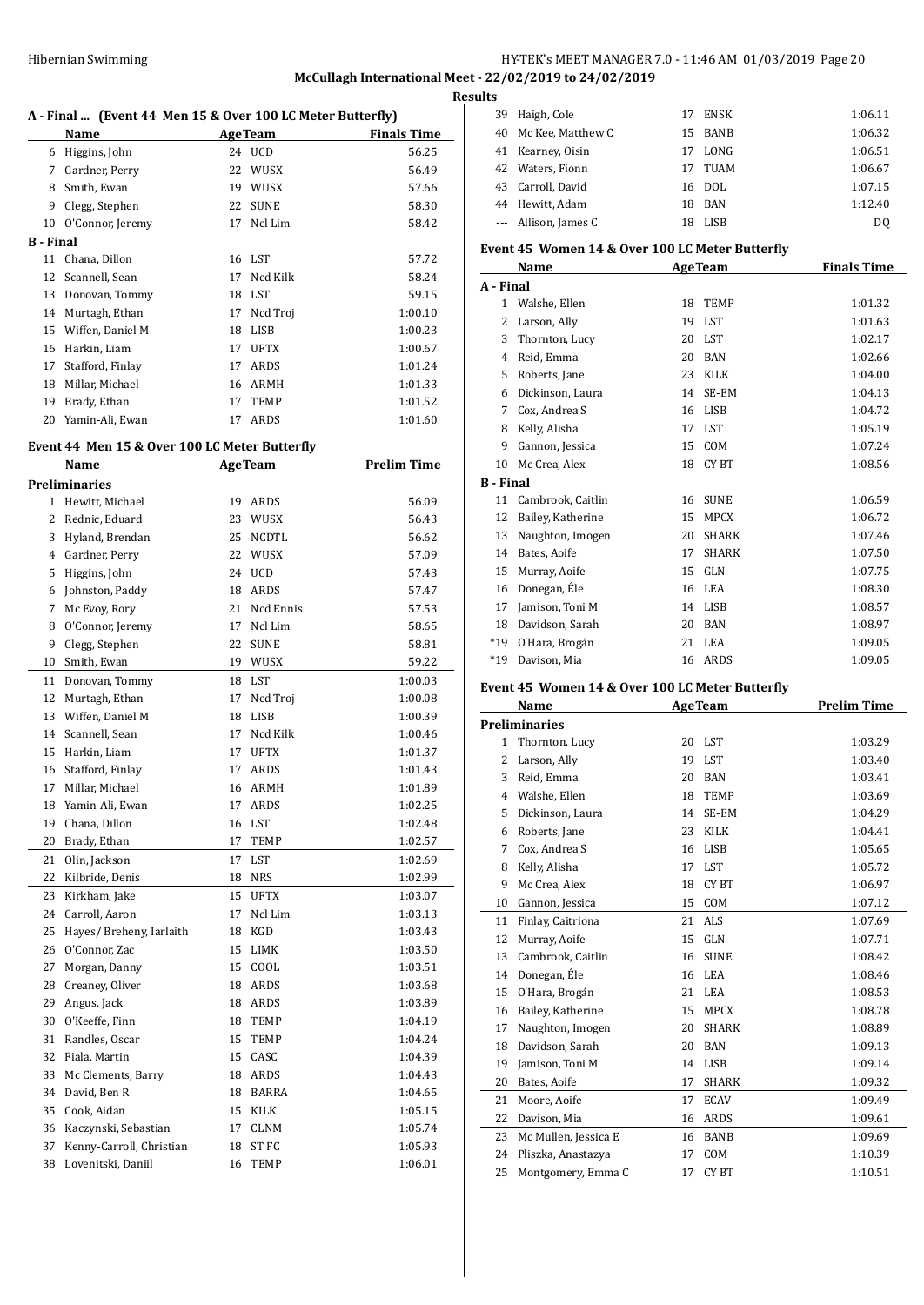# HY-TEK's MEET MANAGER 7.0 - 11:46 AM 01/03/2019 Page 21 **McCullagh International Meet - 22/02/2019 to 24/02/2019 Results**

| Preliminaries  (Event 45 Women 14 & Over 100 LC Meter Butterfly) |                          |    |                  |                    |
|------------------------------------------------------------------|--------------------------|----|------------------|--------------------|
|                                                                  | Name                     |    | <b>AgeTeam</b>   | <b>Prelim Time</b> |
| 26                                                               | Harty, Lucy              |    | 16 DOL           | 1:10.69            |
| 27                                                               | Curran, Kelis            | 14 | COM              | 1:10.79            |
| 28                                                               | Kilcommons, Ciara        | 16 | COM              | 1:11.02            |
| 29                                                               | Barr, Tarryn             | 14 | <b>ARDS</b>      | 1:11.10            |
| 30                                                               | O'Donnell, Naoise        | 16 | <b>SHARK</b>     | 1:11.22            |
| 31                                                               | Ni Riain, Roisin         | 14 | <b>LIMK</b>      | 1:11.39            |
| 32                                                               | Farrell, Danielle        | 16 | <b>SLIGO</b>     | 1:11.61            |
| 33                                                               | Mc Kenna, Thomasin       | 16 | <b>ESB</b>       | 1:11.66            |
| 34                                                               | Mulhall, Pippa           | 17 | <b>TROI</b>      | 1:11.67            |
| 35                                                               | Ruddy, Lillie-May        | 15 | <b>PDOWN</b>     | 1:11.68            |
| 36                                                               | Cowan, Zara              | 15 | <b>UFTX</b>      | 1:11.93            |
| 37                                                               | Daly, Caoimhe            | 16 | <b>KILK</b>      | 1:12.00            |
| 38                                                               | Kelly, Ruth              | 14 | <b>NRS</b>       | 1:12.05            |
| 39                                                               | Kenny, Nevaeh            | 14 | ALS              | 1:12.45            |
| 40                                                               | Cousins-Bolger, Teddy    | 15 | <b>KILK</b>      | 1:12.47            |
| 41                                                               | Gardiner, Ciara          | 14 | <b>DOL</b>       | 1:12.59            |
| 42                                                               | Cullen, Charlotte X      | 15 | <b>TMORE</b>     | 1:13.14            |
| 43                                                               | Hill, Aimee              | 15 | <b>BMENA</b>     | 1:13.23            |
| 44                                                               | Walshe, Hannah           | 17 | TEMP             | 1:13.28            |
| 45                                                               | Joyce, Grace             | 17 | <b>SHARK</b>     | 1:13.29            |
| 46                                                               | Hobson-Corbett, Isabella | 14 | SE-EM            | 1:13.54            |
| 47                                                               | Keuck, Adrienne          | 16 | <b>ECAV</b>      | 1:13.97            |
| 48                                                               | Coyle, Grace             | 15 | <b>SSEAL</b>     | 1:15.21            |
| 49                                                               | Harrington, Ciara        | 17 | ST <sub>FC</sub> | 1:15.22            |
| 50                                                               | Campbell, Jemima         | 15 | <b>LEA</b>       | 1:16.86            |

#### **Event 46 Men 15 & Over 200 LC Meter IM**

|                  | Name                |    | <b>AgeTeam</b> | <b>Finals Time</b> |
|------------------|---------------------|----|----------------|--------------------|
| A - Final        |                     |    |                |                    |
| $\mathbf{1}$     | Hyland, Brendan     | 25 | <b>NCDTL</b>   | 2:04.52            |
| 2                | Melly, Cillian      | 22 | Ncl Char       | 2:05.47            |
| 3                | Britton, John       | 24 | <b>LST</b>     | 2:06.75            |
| 4                | Corby, Eoin         | 17 | Ncl Lim        | 2:07.14            |
| 5                | Corby, Alan         | 22 | Ncl Lim        | 2:07.47            |
| 6                | Griffin, Ben        | 23 | Ncd Troj       | 2:07.74            |
| 7                | Hansen, Ethan       | 17 | TROJ           | 2:11.02            |
| 8                | Logue, Zak          | 21 | <b>SUNE</b>    | 2:11.32            |
| 9                | Hunt, Edward        | 16 | <b>LST</b>     | 2:12.50            |
| 10               | Anderson, Ronan     | 22 | Ncl Sligo      | 2:13.91            |
| <b>B</b> - Final |                     |    |                |                    |
| 11               | Gerber, Yaron       | 21 | <b>LST</b>     | 2:13.25            |
| 12               | Manners, Jay        | 20 | <b>SUNE</b>    | 2:14.30            |
| 13               | Cox, Paul Y         | 17 | <b>LISB</b>    | 2:14.34            |
| 14               | Freeman, Harvey     | 15 | SE-EM          | 2:15.20            |
| 15               | Koster, Willem      | 17 | <b>LST</b>     | 2:16.17            |
| 16               | McGregor, James     | 15 | <b>MPCX</b>    | 2:16.52            |
| 17               | Grace-Riches, Ethan | 16 | SE-EM          | 2:16.72            |
| 18               | O'Rourke, Jackson   | 17 | SE-EM          | 2:16.93            |
| 19               | Buswell, Jack       | 18 | SE-EM          | 2:19.74            |
| 20               | Uprichard, Tom      | 18 | ARDS           | 2:20.10            |
|                  |                     |    |                |                    |

# **Event 46 Men 15 & Over 200 LC Meter IM**

|    | Name           | <b>AgeTeam</b> |             | <b>Prelim Time</b> |
|----|----------------|----------------|-------------|--------------------|
|    | Preliminaries  |                |             |                    |
|    | Melly, Cillian |                | 22 Ncl Cbar | 2:08.89            |
| 2  | Griffin, Ben   |                | 23 Ncd Troj | 2:09.46            |
| 3  | Corby, Eoin    | 17             | Ncl Lim     | 2:09.88            |
| 4  | Corby, Alan    |                | 22 Ncl Lim  | 2:10.42            |
| 5. | Britton, John  |                | 24 LST      | 2:11.18            |
| 6  | Logue, Zak     | 21             | <b>SUNE</b> | 2:11.19            |
|    |                |                |             |                    |

| <u>uits</u> |                           |    |              |         |
|-------------|---------------------------|----|--------------|---------|
| 7           | Hansen, Ethan             | 17 | TROJ         | 2:12.09 |
| 8           | Hunt, Edward              | 16 | <b>LST</b>   | 2:14.56 |
| 9           | Hyland, Brendan           | 25 | <b>NCDTL</b> | 2:15.31 |
| 10          | Anderson, Ronan           | 22 | Ncl Sligo    | 2:15.87 |
| 11          | Gerber, Yaron             | 21 | <b>LST</b>   | 2:15.96 |
| 12          | McGregor, James           | 15 | <b>MPCX</b>  | 2:16.44 |
| 13          | Manners, Jay              | 20 | <b>SUNE</b>  | 2:16.74 |
| 14          | Grace-Riches, Ethan       | 16 | SE-EM        | 2:17.27 |
| 15          | Koster, Willem            | 17 | <b>LST</b>   | 2:17.38 |
| 16          | Freeman, Harvey           | 15 | SE-EM        | 2:17.41 |
| 17          | Cox, Paul Y               | 17 | <b>LISB</b>  | 2:18.96 |
| 18          | Buswell, Jack             | 18 | SE-EM        | 2:19.25 |
| 19          | Uprichard, Tom            | 18 | ARDS         | 2:19.64 |
| 20          | O'Rourke, Jackson         | 17 | SE-EM        | 2:19.78 |
| 21          | Kirkham, Jake             | 15 | <b>UFTX</b>  | 2:19.82 |
| 22          | Harris, Joshua            | 18 | SE-EM        | 2:21.06 |
| 23          | Lombardo, Pietro          | 16 | LST          | 2:21.71 |
| 24          | Kennedy, Daniel           | 15 | SE-EM        | 2:22.35 |
| 25          | Maguire, Caleb M          | 17 | <b>LISB</b>  | 2:22.64 |
| 26          | McPHAIL, Jordan           | 16 | LST          | 2:22.88 |
| 27          | Penny, Jevon              | 16 | SE-EM        | 2:23.04 |
| 28          | Rowson, Alex              | 17 | LST          | 2:23.13 |
| 29          | Murphy, Liam              | 15 | <b>UFTX</b>  | 2:24.03 |
| 30          | David, Ben R              | 18 | BARRA        | 2:24.16 |
| 31          | Kenny, Joe                | 18 | <b>TEMP</b>  | 2:24.32 |
| 32          | Fon, Bradley              | 15 | <b>ARDS</b>  | 2:24.39 |
| 33          | Vennard, Daniel           | 17 | <b>PDOWN</b> | 2:24.45 |
| 34          | Mc Sharry, Mouric         | 17 | MARL         | 2:24.80 |
| 35          | Mc Ilroy-Sanchez, Conor S | 17 | CASC         | 2:25.20 |
| 36          | Pfeiffer, Robin           | 16 | <b>BL FN</b> | 2:25.29 |
| 37          | Keogh, Michael E          | 15 | CURRA        | 2:25.88 |
| 38          | Grieve, Lucas             | 15 | <b>UFTX</b>  | 2:26.15 |
| 39          | O'Connor, Killian         | 16 | BARRA        | 2:29.87 |
| 40          | Kenny, Sean               | 16 | <b>TEMP</b>  | 2:30.86 |
| 41          | Waters, Fionn             | 17 | TUAM         | 2:30.87 |
| 42          | Carroll, David            | 16 | <b>DOL</b>   | 2:32.12 |
| 43          | Foley, Conor              | 15 | <b>DOL</b>   | 2:32.34 |
| 44          | Hayes/ Breheny, Iarlaith  | 18 | <b>KGD</b>   | 2:33.31 |
| 45          | Moffett, Conor            | 27 | <b>BAN</b>   | 2:49.39 |

#### **Event 47 Women 14 & Over 200 LC Meter IM**

|                  | Name              |    | <b>AgeTeam</b> | <b>Finals Time</b> |
|------------------|-------------------|----|----------------|--------------------|
| A - Final        |                   |    |                |                    |
| 1                | Larson, Ally      | 19 | LST            | 2:17.04            |
| 2                | Reid, Rebecca     | 18 | ARDS           | 2:18.60            |
| 3                | Knox, Julia K     | 16 | <b>BANB</b>    | 2:21.35            |
| 4                | Kilgallen, Niamh  | 20 | Ncd Clm        | 2:24.41            |
| 5                | Podurgiel, Anna   | 17 | <b>LST</b>     | 2:25.20            |
| 6                | Byrne, Meghan     | 19 | LST            | 2:25.70            |
| 7                | Morris, Kate      | 14 | SE-EM          | 2:25.99            |
| 8                | O'Reilly, Carys   | 16 | SE-EM          | 2:26.65            |
| 9                | Finlay, Caitriona | 21 | ALS            | 2:27.81            |
| 10               | Stennett, Chloe   | 17 | SE-EM          | 2:31.00            |
| <b>B</b> - Final |                   |    |                |                    |
| 11               | Surminski, Emily  | 17 | LST            | 2:27.42            |
| 12               | Mc Cartney, Ellie | 14 | <b>ENSK</b>    | 2:29.01            |
| 13               | Erskine, Emma     | 15 | SE-EM          | 2:29.86            |
| 14               | Downham, Amber    | 14 | SE-EM          | 2:30.72            |
| 15               | O'Shea, Hannah    | 15 | <b>DOL</b>     | 2:30.92            |
| 16               | Mc Bride, Hope    | 16 | ARDS           | 2:31.05            |
|                  |                   |    |                |                    |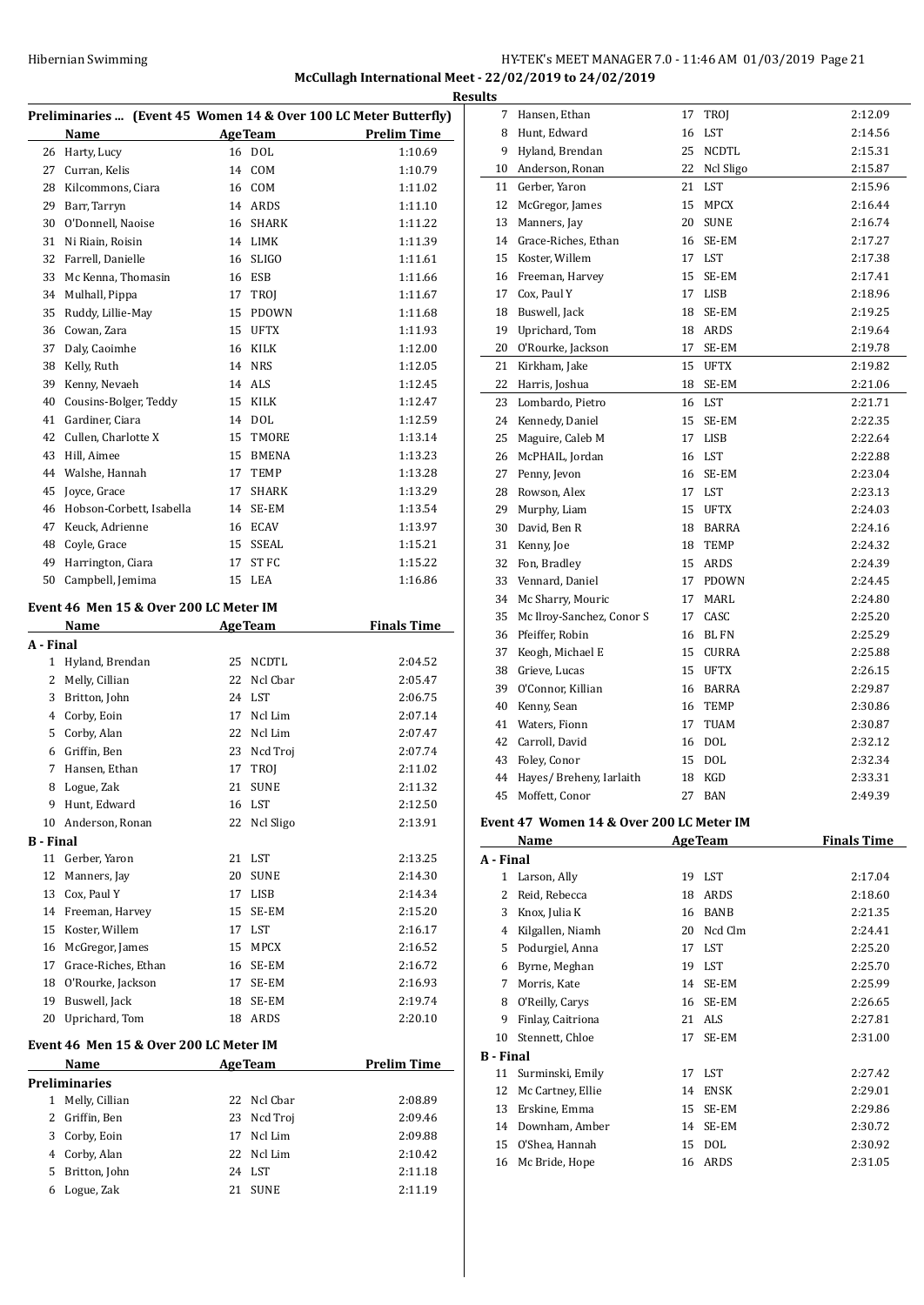# HY-TEK's MEET MANAGER 7.0 - 11:46 AM 01/03/2019 Page 22 **McCullagh International Meet - 22/02/2019 to 24/02/2019 Results**

|                                               | B - Final  (Event 47 Women 14 & Over 200 LC Meter IM) |          |                    |                    |  |
|-----------------------------------------------|-------------------------------------------------------|----------|--------------------|--------------------|--|
|                                               | Name                                                  |          | <b>AgeTeam</b>     | <b>Finals Time</b> |  |
| 17                                            | Henderson, Emma                                       |          | 21 LEA             | 2:31.43            |  |
| 18                                            | Tinsley, Florence                                     | 17       | ARDS               | 2:32.18            |  |
|                                               |                                                       |          | 14 BANB            |                    |  |
| 19                                            | Mc Mullen, Jodie H                                    |          | 14 SE-EM           | 2:32.71            |  |
| 20                                            | Dickinson, Laura                                      |          |                    | 2:36.86            |  |
|                                               | Event 47 Women 14 & Over 200 LC Meter IM              |          |                    |                    |  |
|                                               | Name                                                  |          | <b>AgeTeam</b>     | <b>Prelim Time</b> |  |
|                                               | <b>Preliminaries</b>                                  |          |                    |                    |  |
| $\mathbf{1}$                                  | Reid, Rebecca                                         | 18       | ARDS               | 2:21.32            |  |
| 2                                             | Knox, Julia K                                         | 16       | <b>BANB</b>        | 2:21.77            |  |
| 3                                             | Larson, Ally                                          | 19       | LST                | 2:22.33            |  |
| 4                                             | Byrne, Meghan                                         | 19       | LST                | 2:24.86            |  |
| 5                                             | Podurgiel, Anna                                       | 17       | LST                | 2:25.14            |  |
| 6                                             | Mc Kibbin, Ellie                                      | 15       | ARDS               | 2:26.78            |  |
| 7                                             | Morris, Kate                                          | 14       | SE-EM              | 2:27.16            |  |
| 8                                             | Lewitt, Caroline                                      |          | 16 LST             | 2:27.32            |  |
| 9                                             | Stennett, Chloe                                       | 17       | SE-EM              | 2:27.44            |  |
| 10                                            | Kilgallen, Niamh                                      | 20       | Ncd Clm            | 2:28.00            |  |
| 11                                            | O'Reilly, Carys                                       | 16       | SE-EM              | 2:28.35            |  |
| 12                                            | Finlay, Caitriona                                     | 21       | ALS                | 2:28.43            |  |
| 13                                            | Erskine, Emma                                         | 15       | SE-EM              | 2:30.59            |  |
| 14                                            | Mc Cartney, Ellie                                     | 14       | <b>ENSK</b>        | 2:30.61            |  |
| 15                                            | Surminski, Emily                                      | 17       | LST                | 2:31.79            |  |
| 16                                            | Henderson, Emma                                       | 21       | LEA                | 2:31.82            |  |
| 17                                            |                                                       |          |                    |                    |  |
| 18                                            | O'Shea, Hannah                                        | 15<br>17 | <b>DOL</b><br>ARDS | 2:32.00<br>2:32.56 |  |
|                                               | Tinsley, Florence                                     |          |                    |                    |  |
| 19                                            | Mc Bride, Hope                                        | 16       | ARDS               | 2:32.63            |  |
| 20                                            | Downham, Amber                                        | 14       | SE-EM              | 2:33.43            |  |
| 21                                            | Mc Mullen, Jodie H                                    |          | 14 BANB            | 2:33.50            |  |
| 22                                            | Dickinson, Laura                                      | 14       | SE-EM              | 2:33.68            |  |
| 23                                            | Hobson-Corbett, Isabella                              | 14       | SE-EM              | 2:34.35            |  |
| 24                                            | Vaughan, Rachel                                       | 17       | <b>KILK</b>        | 2:34.40            |  |
| 25                                            | Fane, Heather                                         |          | 14 DOL             | 2:35.76            |  |
| 26                                            | Mc Daid, Carrie                                       | 17       | <b>SLIGO</b>       | 2:35.91            |  |
| 27                                            | Colbert, Iona                                         | 14       | SE-EM              | 2:36.81            |  |
| 28                                            | McPartland, Emma                                      | 16       | <b>MPCX</b>        | 2:36.92            |  |
| 29                                            | Cowan, Zara                                           |          | 15 UFTX            | 2:37.15            |  |
| 30                                            | Harty, Lucy                                           | 16       | <b>DOL</b>         | 2:37.24            |  |
| 31                                            | O'Shea, Aoife                                         | 16       | SWSC               | 2:37.25            |  |
| 32                                            | Kelly, Aimee                                          | 16       | SHARK              | 2:37.37            |  |
| 33                                            | Knight, Alice                                         | 15       | UFTX               | 2:37.66            |  |
| $*34$                                         | Cooke, Olwyn A                                        | 16       | Ncl Lim            | 2:38.48            |  |
| *34                                           | Andrews, Jennifer                                     | 17       | LONG               | 2:38.48            |  |
| 36                                            | Allen, Min                                            | 16       | <b>NRS</b>         | 2:38.82            |  |
| 37                                            | Wolseley, Rachel                                      | 16       | TMORE              | 2:39.53            |  |
| 38                                            | Harrington, Ciara                                     | 17       | ST FC              | 2:43.56            |  |
| 39                                            | Murray, Aoife                                         | 15       | GLN                | 2:44.10            |  |
| 40                                            | Gardiner, Ciara                                       | 14       | DOL                | 2:44.41            |  |
| Event 48 Men 15 & Over 400 LC Meter Freestyle |                                                       |          |                    |                    |  |
|                                               | Name                                                  |          | <b>AgeTeam</b>     | <b>Finals Time</b> |  |
| Finals                                        |                                                       |          |                    |                    |  |

|       | машс                |    | лес геаш   | гшав пше |
|-------|---------------------|----|------------|----------|
| inals |                     |    |            |          |
| 1     | Milne, Stephen      | 25 | MPCX       | 3:56.63  |
|       | 2 Price, Archie     |    | 16 LST     | 4:06.80  |
| 3     | Wiffen, Daniel M    | 18 | LISB       | 4:07.40  |
|       | 4 O'Rourke, Jackson | 17 | SE-EM      | 4:07.53  |
|       | 5 Penny, Jevon      |    | 16 SE-EM   | 4:13.28  |
| 6     | Tippin, Joey        |    | 16 SE-EM   | 4:13.67  |
|       | Kilbride, Denis     | 18 | <b>NRS</b> | 4:13.87  |
|       |                     |    |            |          |

| 8            | Skinner, Joshua                               | 16 | SE-EM          | 4:13.99            |
|--------------|-----------------------------------------------|----|----------------|--------------------|
| 9            | Buswell, Jack                                 | 18 | SE-EM          | 4:14.86            |
| 10           | Muncey, Jack                                  | 16 | MPCX           | 4:15.17            |
| 11           | Kingsland, Joseph                             |    | 16 SE-EM       | 4:15.46            |
| 12           | Gencas, Daniel                                |    | 16 LST         | 4:17.41            |
| 13           | Brady, Ethan                                  |    | 17 TEMP        | 4:24.14            |
| 14           | Irwin, Neddie                                 | 16 | DOL            | 4:24.89            |
| 15           | Millar, Elliot                                |    | 16 UFTX        | 4:25.50            |
| 16           | Lynch, Ben                                    |    | 16 ENSK        | 4:25.60            |
| 17           | Stafford, Finlay                              |    | 17 ARDS        | 4:30.26            |
|              | 18 Wilson, Adam W                             |    | 16 BANB        | 4:31.86            |
| 19           | Cahill, Luke                                  | 15 | C WV           | 4:32.42            |
| 20           | Yamin-Ali, Ewan                               | 17 | ARDS           | 4:36.38            |
|              | Event 48 Men 15 & Over 400 LC Meter Freestyle |    |                |                    |
|              | Name                                          |    | <b>AgeTeam</b> | <b>Prelim Time</b> |
|              | Preliminaries                                 |    |                |                    |
| $\mathbf{1}$ | Milne, Stephen                                | 25 | MPCX           | 4:01.12            |
| 2            | Wiffen, Daniel M                              | 18 | LISB           | 4:09.61            |
| 3            | O'Rourke, Jackson                             |    | 17 SE-EM       | 4:13.48            |
|              | 4 Buswell, Jack                               |    | 18 SE-EM       | 4:14.73            |
| 5            | Penny, Jevon                                  |    | 16 SE-EM       | 4:15.31            |
|              | 6 Price, Archie                               |    | 16 LST         | 4:15.60            |
| 7            | Tippin, Joey                                  |    | 16 SE-EM       | 4:15.82            |
| 8            | Muncey, Jack                                  |    | 16 MPCX        | 4:16.05            |
| 9            | Kingsland, Joseph                             |    | 16 SE-EM       | 4:16.22            |
| 10           | Gencas, Daniel                                |    | 16 LST         | 4:19.94            |
| 11           | Kilbride, Denis                               |    | 18 NRS         | 4:20.38            |
| 12           | Skinner, Joshua                               |    | 16 SE-EM       | 4:21.52            |
| 13           | Millar, Elliot                                |    | 16 UFTX        | 4:23.21            |
| 14           | Irwin, Neddie                                 |    | 16 DOL         | 4:25.66            |
| 15           | Maguire, Caleb M                              | 17 | LISB           | 4:26.73            |
| 16           | Collins, Daniel                               |    | 18 C WV        | 4:27.36            |
| 17           | Cahill, Luke                                  |    | 15 C WV        | 4:27.96            |
| 18           | Lynch, Ben                                    |    | 16 ENSK        | 4:30.14            |
| 19           | Yamin-Ali, Ewan                               | 17 | ARDS           | 4:30.86            |
| 20           | Wilson, Adam W                                |    | 16 BANB        | 4:31.94            |
| 21           | Brady, Ethan                                  | 17 | <b>TEMP</b>    | 4:32.14            |
| 22           | Stafford, Finlay                              | 17 | ARDS           | 4:33.35            |
| 23           | Pfeiffer, Robin                               |    | 16 BL FN       | 4:37.95            |
| 24           | Griffiths, Dylan G                            | 17 | LISB           | 4:39.30            |
| 25           | O'Hara, Odhran                                | 16 | MARL           | 4:47.47            |
| 26           | Kenny-Carroll, Christian                      | 18 | ST FC          | 4:53.43            |
|              |                                               |    |                |                    |

# **Event 49 Women 14 & Over 400 LC Meter Freestyle**

|                  | Name              |    | <b>AgeTeam</b> | <b>Finals Time</b> |
|------------------|-------------------|----|----------------|--------------------|
| A - Final        |                   |    |                |                    |
| 1                | Barnes, Megan     | 16 | LST.           | 4:22.01            |
| 2                | Lewis, Fleur      |    | 16 LST         | 4:23.68            |
| 3                | Bethel, Rachel    | 19 | BAN            | 4:24.12            |
| 4                | Kingsland, Livia  | 14 | SE-EM          | 4:25.80            |
| 5.               | Kane, Amelia      | 16 | ARDS           | 4:25.96            |
| 6                | Stennett, Chloe   | 17 | SE-EM          | 4:26.43            |
| 7                | Finnon, Meg       | 21 | WUSX           | 4:27.37            |
| 8                | Britton, Phyllida |    | 22 LST         | 4:27.65            |
| 9                | O'Toole, Cara     |    | 16 LST         | 4:32.63            |
| 10               | Daly, Edel        | 16 | Ncl Lim        | 4:36.28            |
| <b>B</b> - Final |                   |    |                |                    |
| 11               | Byrne, Meghan     | 19 | LST            | 4:31.51            |
| 12               | Osing, Cara       | 16 | <b>TEMP</b>    | 4:35.96            |
| 13               | Harper, Bobbi     | 14 | SE-EM          | 4:37.16            |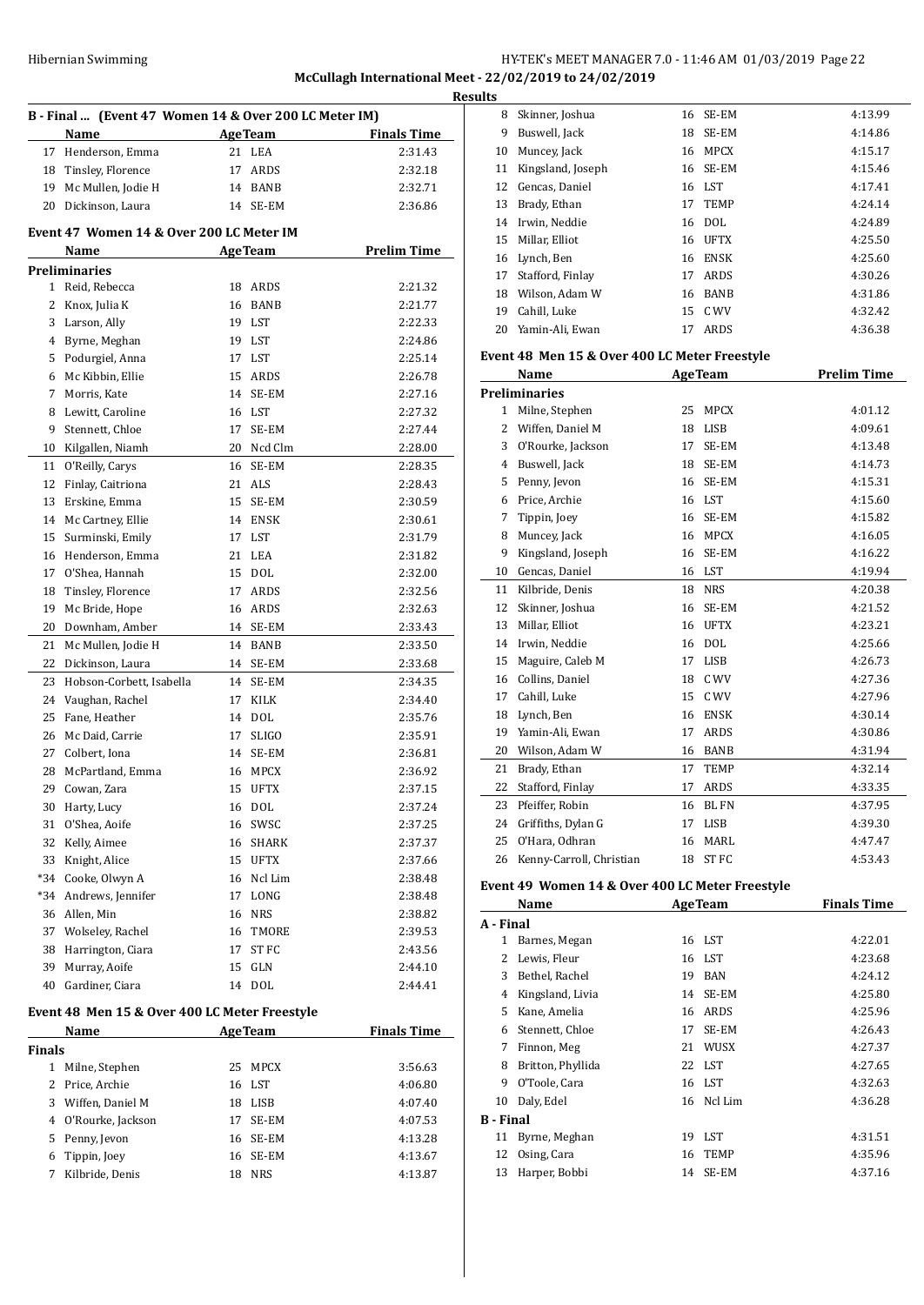## HY-TEK's MEET MANAGER 7.0 - 11:46 AM 01/03/2019 Page 23 **McCullagh International Meet - 22/02/2019 to 24/02/2019**

| efnational meet - 22/02/2019 to 24 |
|------------------------------------|
| <b>Results</b>                     |
|                                    |

|     | K)                                              |    |                |                                                              |  |  |
|-----|-------------------------------------------------|----|----------------|--------------------------------------------------------------|--|--|
|     |                                                 |    |                | B - Final  (Event 49 Women 14 & Over 400 LC Meter Freestyle) |  |  |
|     | Name                                            |    | <b>AgeTeam</b> | <b>Finals Time</b>                                           |  |  |
|     | 14 O'Shea, Hannah                               |    | 15 DOL         | 4:37.56                                                      |  |  |
| 15  | Tesch, Florentine                               |    | 14 SG NB       | 4:38.25                                                      |  |  |
|     | 16 Donegan, Éle                                 |    | 16 LEA         | 4:38.90                                                      |  |  |
| 17  | Bailey, Katherine                               |    | 15 MPCX        | 4:41.89                                                      |  |  |
| 18  | Gannon, Jessica                                 |    | 15 COM         | 4:42.93                                                      |  |  |
| 19  | Mc Alorum, Mollie                               |    | 14 LEA         | 4:43.54                                                      |  |  |
| 20  | O'Hara, Brogán                                  |    | 21 LEA         | 4:46.24                                                      |  |  |
|     |                                                 |    |                |                                                              |  |  |
|     | Event 49 Women 14 & Over 400 LC Meter Freestyle |    |                |                                                              |  |  |
|     | Name                                            |    | <b>AgeTeam</b> | <b>Prelim Time</b>                                           |  |  |
|     | <b>Preliminaries</b>                            |    |                |                                                              |  |  |
| 1   | Britton, Phyllida                               | 22 | LST            | 4:26.14                                                      |  |  |
|     | 2 Stennett, Chloe                               | 17 | SE-EM          | 4:26.18                                                      |  |  |
|     | 3 Lewis, Fleur                                  | 16 | LST            | 4:28.50                                                      |  |  |
|     | 4 Bethel, Rachel                                | 19 | BAN            | 4:28.57                                                      |  |  |
|     | 5 Kane, Amelia                                  |    | 16 ARDS        | 4:29.14                                                      |  |  |
|     | 6 Barnes, Megan                                 |    | 16 LST         | 4:30.97                                                      |  |  |
| 7   | O'Toole, Cara                                   |    | 16 LST         | 4:30.99                                                      |  |  |
| 8   | Kingsland, Livia                                |    | 14 SE-EM       | 4:31.84                                                      |  |  |
| 9   | Finnon, Meg                                     | 21 | WUSX           | 4:32.57                                                      |  |  |
| 10  | Daly, Edel                                      | 16 | Ncl Lim        | 4:32.91                                                      |  |  |
| 11  | Osing, Cara                                     | 16 | TEMP           | 4:35.13                                                      |  |  |
| 12  | Byrne, Meghan                                   | 19 | LST            | 4:35.73                                                      |  |  |
| 13  | O'Shea, Hannah                                  | 15 | DOL            | 4:39.17                                                      |  |  |
| 14  | Donegan, Éle                                    | 16 | LEA            | 4:39.43                                                      |  |  |
| 15  | Gannon, Jessica                                 | 15 | COM            | 4:40.19                                                      |  |  |
| 16  | Tesch, Florentine                               |    | 14 SG NB       | 4:40.52                                                      |  |  |
| 17  | Mc Alorum, Mollie                               |    | 14 LEA         | 4:41.70                                                      |  |  |
| 18  | Harper, Bobbi                                   |    | 14 SE-EM       | 4:43.26                                                      |  |  |
| 19  | Bailey, Katherine                               | 15 | MPCX           | 4:43.28                                                      |  |  |
| 20  | O'Hara, Brogán                                  | 21 | LEA            | 4:43.72                                                      |  |  |
| 21  | Kelly, Ruth                                     | 14 | <b>NRS</b>     | 4:49.60                                                      |  |  |
| 22  | Ryan, Christine                                 | 17 | NEN            | 4:49.80                                                      |  |  |
| 23  | Killen, Laura                                   | 16 | CLNM           | 4:50.89                                                      |  |  |
| 24  | Bailey, Sadhbh                                  | 15 | NRS            | 4:51.23                                                      |  |  |
| 25  | Tierney, Niamh                                  | 16 | UFTX           | 4:52.76                                                      |  |  |
| 26  | Cunningham, Karla                               |    | 16 MULL        | 4:53.23                                                      |  |  |
| 27  | Cox, Andrea S                                   | 16 | LISB           | 4:54.59                                                      |  |  |
| 28  | Mc Namara, Ava R                                | 14 | LISB           | 4:55.04                                                      |  |  |
|     | 29 Andrews, Jennifer                            | 17 | LONG           | 4:56.54                                                      |  |  |
|     | --- Davies, Amy                                 | 17 | LST            | DQ                                                           |  |  |
| --- | Calder, Kirstyn                                 | 17 | UFTX           | DNF                                                          |  |  |
|     | Event 50 Mixed 400 LC Meter Medley Relay        |    |                |                                                              |  |  |
|     | <b>Team</b>                                     |    | Relay          | <b>Finals Time</b>                                           |  |  |
|     | 1 LST                                           |    | A              | 4:06.13                                                      |  |  |
|     | 2 BAN                                           |    | B              | 4:06.66                                                      |  |  |
| 3   | ARDS                                            |    | A              | 4:08.89                                                      |  |  |
| 4   | LST                                             |    | B              | 4:10.20                                                      |  |  |
| 5   |                                                 |    |                |                                                              |  |  |
| 6   | TEMP<br>LARNE                                   |    | A              | 4:17.49                                                      |  |  |
| 7   | KILK                                            |    | A              | 4:17.66                                                      |  |  |
|     |                                                 |    | A              | 4:19.34                                                      |  |  |
| 8   | ARDS                                            |    | B              | 4:22.14                                                      |  |  |
| 9   | SE-EM                                           |    | B              | 4:23.16                                                      |  |  |
| 10  | LISB                                            |    | A              | 4:23.30                                                      |  |  |
| 11  | <b>MPCX</b>                                     |    | A              | 4:24.51                                                      |  |  |
| 12  | SE-EM                                           |    | A              | 4:26.05                                                      |  |  |
| 13  | LISB                                            |    | B              | 4:26.82                                                      |  |  |
| 14  | BAN                                             |    | A              | 4:37.27                                                      |  |  |
|     |                                                 |    |                |                                                              |  |  |

| 15             | <b>NRS</b>                                | A                  | 4:39.67            |  |  |  |  |
|----------------|-------------------------------------------|--------------------|--------------------|--|--|--|--|
|                | 16 ENSK                                   | A                  | 4:44.34            |  |  |  |  |
| 17             | ST FC                                     | A                  | 4:54.98            |  |  |  |  |
|                | <b>Event 51 Men 12-14 200 LC Meter IM</b> |                    |                    |  |  |  |  |
|                | Name                                      | <b>AgeTeam</b>     | <b>Finals Time</b> |  |  |  |  |
| A - Final      |                                           |                    |                    |  |  |  |  |
| $\mathbf{1}$   | Hand, Matthew                             | ARDS<br>14         | 2:21.80            |  |  |  |  |
| $\overline{2}$ | Kilcoyne, Ronan                           | <b>SLIGO</b><br>14 | 2:22.84            |  |  |  |  |
| 3              | Bailey, Evan                              | <b>NRS</b><br>14   | 2:23.46            |  |  |  |  |
|                | 4 Phelan, Sami                            | 14<br>GLN          | 2:27.34            |  |  |  |  |
|                | 5 Coulter, Evan C                         | 14<br>CY BT        | 2:27.39            |  |  |  |  |
|                | 6 Mulhall, John                           | TROI<br>14         | 2:27.44            |  |  |  |  |
| 7              | Mc Kee, Ciaran                            | <b>BAN</b><br>14   | 2:27.54            |  |  |  |  |
| 8              | Riddell, Ben                              | 14<br><b>BAN</b>   | 2:28.78            |  |  |  |  |
| 9              | McGuire, Alfie                            | 13<br><b>SUNE</b>  | 2:29.62            |  |  |  |  |
| 10             | Fahey, Ronan                              | 14<br><b>TROJ</b>  | 2:30.93            |  |  |  |  |
|                | <b>Event 51 Men 12-14 200 LC Meter IM</b> |                    |                    |  |  |  |  |
|                | Name                                      | <b>AgeTeam</b>     | <b>Prelim Time</b> |  |  |  |  |
|                | <b>Preliminaries</b>                      |                    |                    |  |  |  |  |
| $\mathbf{1}$   | Bailey, Evan                              | 14<br><b>NRS</b>   | 2:23.40            |  |  |  |  |
| $\mathbf{2}$   | Hand, Matthew                             | 14<br><b>ARDS</b>  | 2:23.93            |  |  |  |  |
|                | 3 Kilcoyne, Ronan                         | 14<br><b>SLIGO</b> | 2:24.46            |  |  |  |  |
| 4              | Mc Kee, Ciaran                            | 14<br><b>BAN</b>   | 2:27.44            |  |  |  |  |
| 5              | Coulter, Evan C                           | 14<br><b>CYBT</b>  | 2:27.64            |  |  |  |  |
| 6              | Mulhall, John                             | 14<br>TROI         | 2:27.86            |  |  |  |  |
| 7              | Phelan, Sami                              | 14<br>GLN          | 2:27.95            |  |  |  |  |
|                | 8 Riddell, Ben                            | 14<br><b>BAN</b>   | 2:29.45            |  |  |  |  |
| 9              | Fahey, Ronan                              | 14<br><b>TROI</b>  | 2:30.25            |  |  |  |  |
| 10             | Duda, Philip                              | 14<br>COM          | 2:30.66            |  |  |  |  |
| 11             | McGuire, Alfie                            | 13<br><b>SUNE</b>  | 2:31.35            |  |  |  |  |
| 12             | Colgan, Adam                              | 14<br>LEC          | 2:32.58            |  |  |  |  |
| 13             | Larkin, James                             | <b>KILK</b><br>14  | 2:35.04            |  |  |  |  |
| 14             | O'Connor, Liam                            | 14<br><b>TERE</b>  | 2:35.69            |  |  |  |  |
| 15             | Mc Killion, Luke                          | 14<br>LARNE        | 2:37.70            |  |  |  |  |
| 16             | O'Loughlin Brophy, Killian                | COOL<br>13         | 2:38.14            |  |  |  |  |
| 17             | Behme, Johann                             | <b>ECAV</b><br>14  | 2:39.00            |  |  |  |  |
| 18             | Brennan, Ollie                            | 13<br>COOL         | 2:40.07            |  |  |  |  |
| 19             | Morgan, Darragh                           | 13<br>COOL         | 2:40.97            |  |  |  |  |
| 20             | O'Seachnasaigh, Oisin                     | 14<br>COOL         | 2:46.08            |  |  |  |  |
| 21             | Whelan, Jake                              | 14<br>ST FC        | 2:47.49            |  |  |  |  |
|                |                                           |                    |                    |  |  |  |  |

#### **Event 52 Women 12-13 200 LC Meter Freestyle**

|                                             | Name              |       | <b>AgeTeam</b> | <b>Finals Time</b> |  |
|---------------------------------------------|-------------------|-------|----------------|--------------------|--|
| A - Final                                   |                   |       |                |                    |  |
| 1                                           | Davison, Grace    | 12    | ARDS           | 2:17.89            |  |
| 2                                           | 0'Kane, Moya      |       | 13 LISB        | 2:18.94            |  |
| 3                                           | Stoker, Holly     | 13    | <b>SUNE</b>    | 2:19.15            |  |
| 4                                           | Doran, Aoife      |       | 13 ALS         | 2:19.77            |  |
| 5.                                          | Robson, Jessika K | 13    | LISB           | 2:20.56            |  |
| 6                                           | Whitten, Rosie    |       | 12 TMORE       | 2:22.10            |  |
| 7                                           | Nita, Kseniya     | 13    | <b>NEN</b>     | 2:24.60            |  |
| 8                                           | Quigley, Zophia   | 12    | ARDS           | 2:25.02            |  |
| 9                                           | Aiken, Keira      | 13    | ARDS           | 2:25.71            |  |
| 10                                          | Byrne, Ava M      | 13 SS |                | 2:25.97            |  |
| Event 52 Women 12-13 200 LC Meter Freestyle |                   |       |                |                    |  |

| Name                 | <b>AgeTeam</b> | <b>Prelim Time</b> |
|----------------------|----------------|--------------------|
| <b>Preliminaries</b> |                |                    |
| 1 Davison, Grace     | 12 ARDS        | 2:19.93            |
| 2 O'Kane, Moya       | 13 LISB        | 2:20.42            |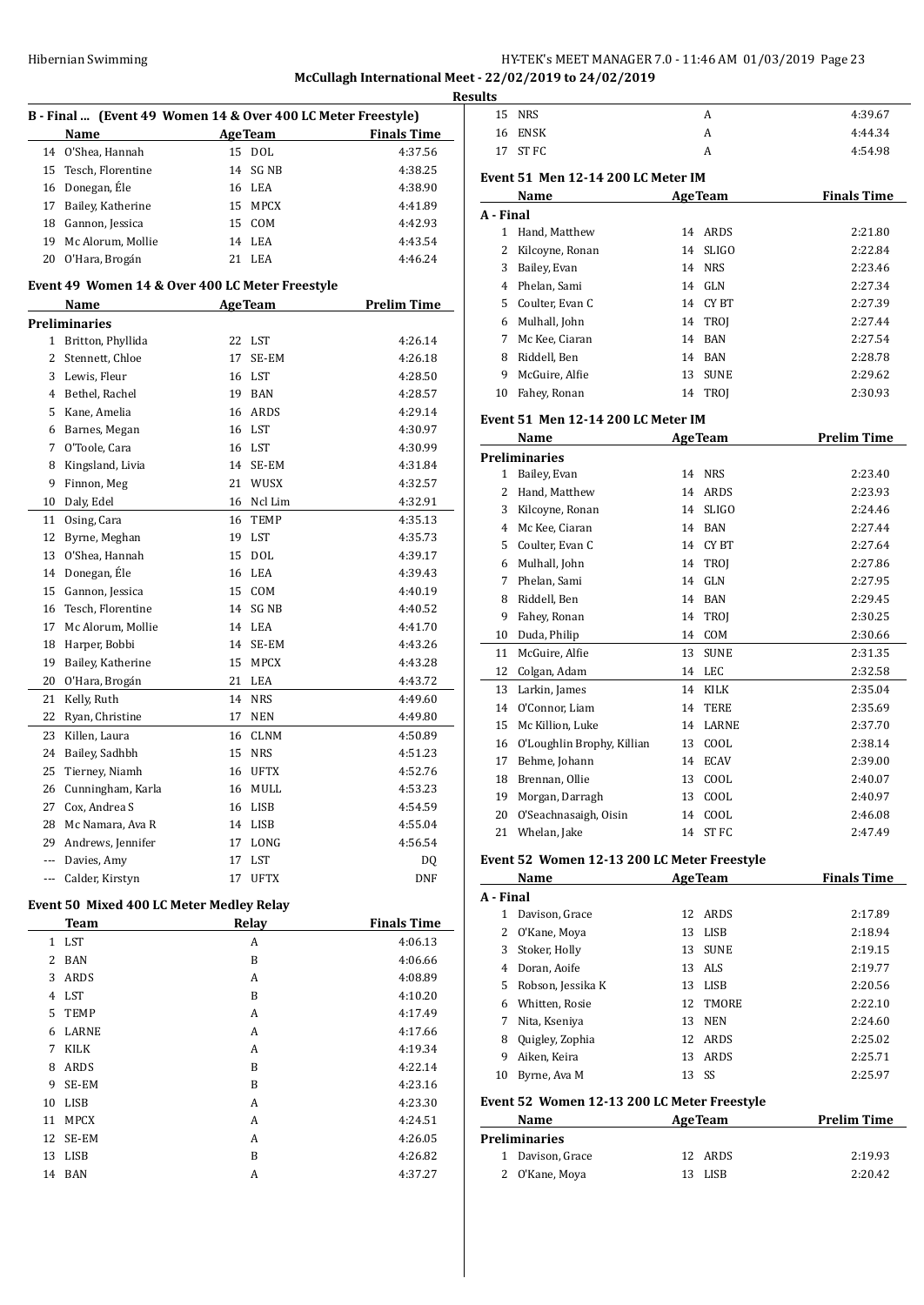# Hibernian Swimming HY-TEK's MEET MANAGER 7.0 - 11:46 AM 01/03/2019 Page 24

#### **McCullagh International Meet - 22/02/2019 to 24/02/2019**

|    | Preliminaries  (Event 52 Women 12-13 200 LC Meter Freestyle) |                |                    |                                       |
|----|--------------------------------------------------------------|----------------|--------------------|---------------------------------------|
|    | Name                                                         |                |                    | <b>Example 2 Age Team</b> Prelim Time |
|    | 3 Stoker, Holly                                              |                | 13 SUNE            | 2:20.58                               |
|    | 4 Doran, Aoife                                               | 13 ALS         |                    | 2:21.90                               |
|    | 5 Robson, Jessika K                                          |                | 13 LISB            | 2:22.07                               |
|    | 6 Whitten, Rosie                                             |                | 12 TMORE           | 2:22.28                               |
|    | 7 Nita, Kseniya                                              |                | 13 NEN             | 2:23.92                               |
|    | 8 Aiken, Keira                                               |                | 13 ARDS            | 2:25.22                               |
| 9  | Kidney, Isabel                                               | 13 DOL         |                    | 2:25.49                               |
|    | 10 Quigley, Zophia                                           |                | 12 ARDS            | 2:25.78                               |
| 11 | Byrne, Ava M                                                 | 13 SS          |                    | 2:26.03                               |
|    | 12 Ryan, Kiara                                               | 13 NRS         |                    | 2:26.35                               |
|    | 13 Noble, Amy                                                | 13 ASG         |                    | 2:26.61                               |
|    | 14 Waters, Niamh                                             | 12 ASG         |                    | 2:28.59                               |
|    | 15 Dawson, Aimee                                             |                | 13 LURG            | 2:28.91                               |
|    | 16 Dorgan, Saoirse                                           | 13 ESB         |                    | 2:29.97                               |
|    | 17 Miskelly, Olivia E                                        |                | 12 BANB            | 2:30.13                               |
|    | 18 Lannon, Isobel                                            |                | 13 ENSK            | 2:30.84                               |
|    | 19 Boyd, Alyssa                                              |                | 13 ARDS            | 2:31.04                               |
|    | 20 Burns-Atkin, Alana                                        |                | 13 BANB            | 2:32.35                               |
|    | 21 Mc Cormack, Rionagh                                       |                | 12 LONG            | 2:32.40                               |
|    | 22 Smyth, Charlotte                                          |                | 13 LARNE           | 2:32.45                               |
|    | 23 Cochrane, Grace                                           |                | 12 LURG            | 2:32.93                               |
|    | 24 O'Neill, Aine H                                           |                | 13 TROJ            | 2:33.29                               |
|    | 25 Arbuzova, Natalia                                         |                | 13 C WV            | 2:33.32                               |
|    | 26 Ivory, Aoibheann E                                        | 13 ASG         |                    | 2:33.71                               |
|    | 27 Friel, Rebekah                                            |                | 13 ADSC            | 2:34.00                               |
|    | 28 Niblock, Maya                                             |                | 13 LARNE           | 2:34.25                               |
|    | 29 mc Cullagh, Joanna                                        | 13 LEA         |                    | 2:35.61                               |
|    | 30 Mc Dade, Anna                                             |                | 13 ENSK            | 2:35.74                               |
|    | 31 Harford, Tia                                              |                | 13 BARRA           | 2:37.12                               |
|    | --- Nolan, Ava M                                             | 13 SS          |                    | DQ                                    |
|    |                                                              |                |                    |                                       |
|    | Event 53 Men 12-14 200 LC Meter Breaststroke                 |                |                    |                                       |
|    | Name                                                         | AgeTeam        |                    | <b>Finals Time</b>                    |
|    | A - Final                                                    |                |                    |                                       |
|    | 1 Hand, Matthew                                              |                | 14 ARDS            | 2:40.11                               |
|    | 2 Phelan, Sami                                               | 14 GLN         |                    | 2:43.56                               |
| 3  | McGuire, Alfie                                               | 13             | <b>SUNE</b>        | 2:44.34                               |
| 4  | Rayan, Ali                                                   | 14             | COOL               | 2:45.61                               |
|    | 5 Mulhall, John                                              | 14             | TROJ               | 2:47.09                               |
|    | 6 Carrig, Jack                                               |                | 14 LIMK            | 2:48.98                               |
|    | 7 Langton, Killian                                           |                | 14 SLIGO           | 2:51.20                               |
|    | 8 Perry, Max                                                 |                | 14 KILK            | 2:54.59                               |
|    | 9 Coulter, Evan C                                            |                | 14 CYBT            | 2:54.69                               |
|    | 10 Colgan, Adam                                              | 14 LEC         |                    | 3:00.86                               |
|    | Event 53 Men 12-14 200 LC Meter Breaststroke                 |                |                    |                                       |
|    | Name                                                         | <b>AgeTeam</b> |                    | <b>Prelim Time</b>                    |
|    | <b>Preliminaries</b>                                         |                |                    |                                       |
|    | 1 Hand, Matthew                                              | 14             | ARDS               | 2:40.94                               |
|    | 2 McGuire, Alfie                                             | 13             | <b>SUNE</b>        | 2:45.74                               |
|    | 3 Phelan, Sami                                               |                | 14 GLN             | 2:47.23                               |
|    | 4 Langton, Killian                                           |                | 14 SLIGO           | 2:49.65                               |
|    |                                                              |                |                    |                                       |
|    |                                                              |                |                    |                                       |
|    | 5 Rayan, Ali<br>6 Carrig, Jack                               |                | 14 COOL<br>14 LIMK | 2:50.44<br>2:51.15                    |

 Perry, Max 14 KILK 2:52.48 Colgan, Adam 14 LEC 2:55.30 10 Coulter, Evan C 14 CY BT 2:55.37 Williams, Austin 13 BAN 2:56.03

| ts |                        |     |          |         |
|----|------------------------|-----|----------|---------|
| 12 | Mc Kee, Ciaran         |     | 14 BAN   | 2:57.50 |
|    | 13 Fan, Logan          | 14  | LIMK     | 2:57.97 |
|    | 14 Cardwell, Ben       | 14  | BAN      | 2:58.42 |
|    | 15 Cummings, Benji     |     | 13 SSEAL | 2:59.35 |
|    | 16 Coyle, David        |     | 14 ALS   | 3:00.89 |
|    | 17 Pershin, Petr       | 13. | LIMK     | 3:01.29 |
|    | 18 Pocevicius, Airidas | 13  | ST FC    | 3:06.36 |

#### **Event 54 Women 12-13 200 LC Meter Backstroke**

|           | Name              |    | <b>AgeTeam</b> | <b>Finals Time</b> |
|-----------|-------------------|----|----------------|--------------------|
| A - Final |                   |    |                |                    |
| 1         | Doran. Aoife      |    | 13 ALS         | 2:31.67            |
|           | Davison, Grace    |    | 12 ARDS        | 2:32.90            |
| 3         | Robson, Jessika K |    | 13 LISB        | 2:37.40            |
| 4         | Mc Cormack, Cara  | 13 | DOL.           | 2:38.40            |
| 5.        | O'Kane, Moya      | 13 | LISB           | 2:38.56            |
| 6         | Batori, Aurora    | 13 | ESB            | 2:40.39            |
|           | Quigley, Zophia   | 12 | ARDS           | 2:41.63            |
| 8         | Boyd, Alyssa      | 13 | ARDS           | 2:41.79            |
| 9         | Stoker. Holly     | 13 | <b>SUNE</b>    | 2:44.77            |

#### **Event 54 Women 12-13 200 LC Meter Backstroke**

|    | Name                 |    | <b>AgeTeam</b> | <b>Prelim Time</b> |
|----|----------------------|----|----------------|--------------------|
|    | <b>Preliminaries</b> |    |                |                    |
| 1  | Doran, Aoife         | 13 | <b>ALS</b>     | 2:34.27            |
| 2  | Davison, Grace       | 12 | <b>ARDS</b>    | 2:35.96            |
| 3  | Robson, Jessika K    | 13 | <b>LISB</b>    | 2:37.36            |
| 4  | O'Kane, Moya         | 13 | <b>LISB</b>    | 2:41.33            |
| 5  | Batori, Aurora       | 13 | ESB            | 2:41.62            |
| 6  | Stoker, Holly        | 13 | <b>SUNE</b>    | 2:41.66            |
| 7  | Kidney, Isabel       | 13 | <b>DOL</b>     | 2:42.88            |
| 8  | Quigley, Zophia      | 12 | ARDS           | 2:43.58            |
| 9  | Mc Cormack, Cara     | 13 | <b>DOL</b>     | 2:43.64            |
| 10 | Boyd, Alyssa         | 13 | ARDS           | 2:45.51            |
| 11 | Logan, Eliza         | 13 | ADSC           | 2:45.98            |
| 12 | Waters, Niamh        | 12 | ASG            | 2:46.40            |
| 13 | Whitten, Rosie       | 12 | TMORE          | 2:46.78            |
| 14 | Wills, Lucy A        | 13 | TMORE          | 2:47.84            |
| 15 | Lannon, Isobel       | 13 | <b>ENSK</b>    | 2:48.25            |
| 16 | Dawson, Aimee        | 13 | LURG           | 2:48.44            |
| 17 | Aiken, Keira         | 13 | <b>ARDS</b>    | 2:48.84            |
| 18 | Harford, Tia         | 13 | BARRA          | 2:48.89            |
| 19 | Ryan, Kiara          | 13 | <b>NRS</b>     | 2:49.04            |
| 20 | Humphries, Louisa    | 12 | <b>LARNE</b>   | 2:49.38            |
| 21 | Mc Grath, Izzy       | 13 | <b>DOL</b>     | 2:51.15            |
| 22 | Lawless, Roisin      | 13 | <b>WEX</b>     | 2:51.23            |
| 23 | Mc Clean, Maeve      | 12 | SSEAL          | 2:51.60            |
| 24 | Burns-Atkin, Alana   | 13 | <b>BANB</b>    | 2:52.25            |
| 25 | mc Cullagh, Joanna   | 13 | LEA            | 2:52.45            |
| 26 | Martin, Sarah        | 13 | COOL           | 2:53.93            |
| 27 | Doyle, Caoimhe       | 13 | <b>DROG</b>    | 2:54.91            |
| 28 | Campbell, Jessica    | 13 | LEA            | 2:55.57            |
| 29 | Mahon, Alyson J      | 13 | CURRA          | 2:55.85            |
| 30 | Byrne, Ava M         | 13 | SS             | 2:56.17            |
| 31 | Mc Cusker, Edie R    | 12 | <b>BANB</b>    | 2:56.62            |
| 32 | Kelly, Lucy          | 12 | ALS            | 2:57.17            |
| 33 | O'Neill, Aine H      | 13 | TROJ           | 2:57.41            |
| 34 | Jones Bourke, Ella   | 13 | LIMK           | 2:58.23            |
|    |                      |    |                |                    |